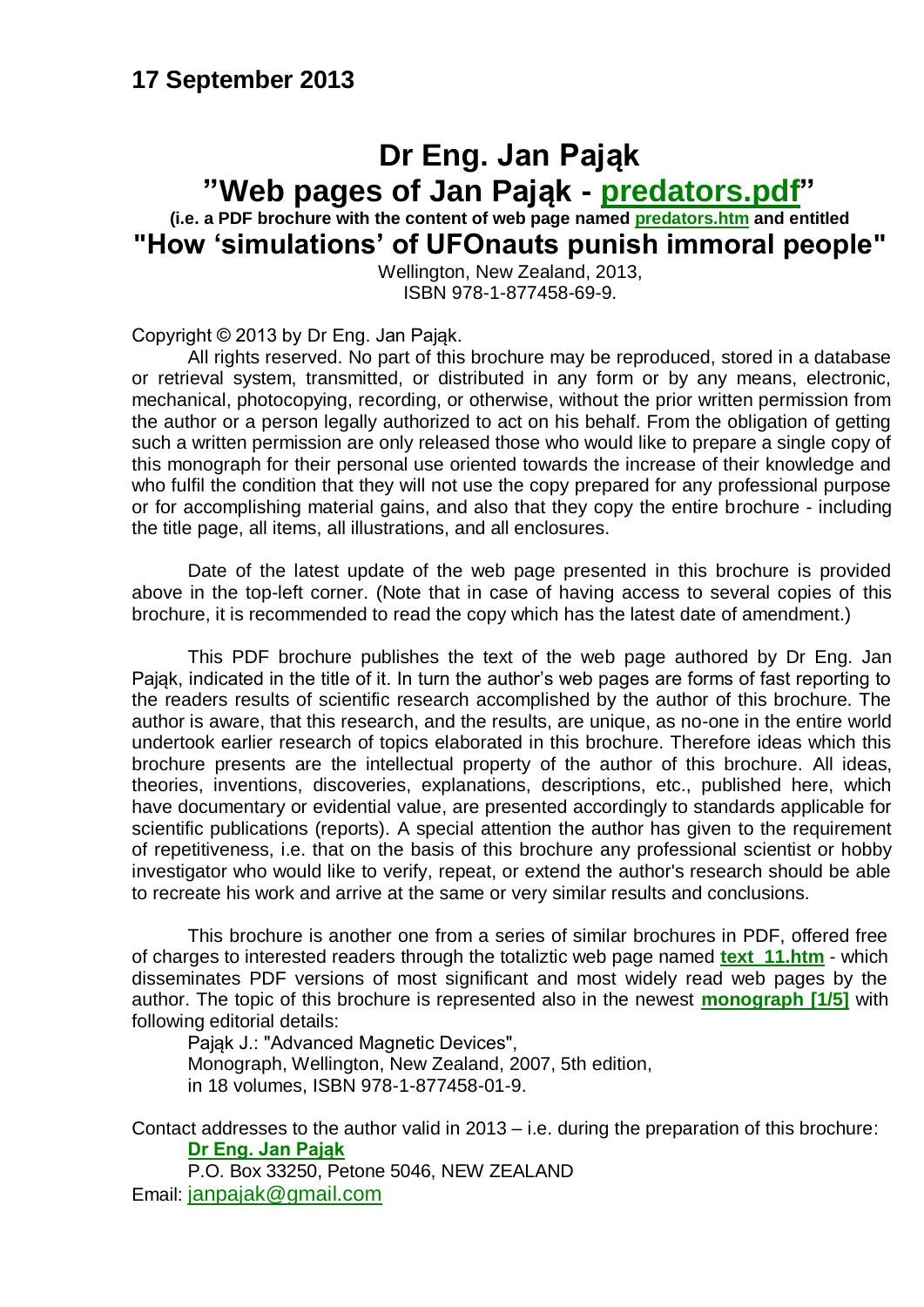The Earth is in trouble. The majority of people ceased to act morally and they carry out highly immoral behaviours. Of course, if these people lived in the world deprived God, then they would remain unpunished. But in the world ruled by God, people cannot practice immorality without being punished. So the time of receiving "punishments" has arrived to all most immoral people and communities. But God cannot appear in clouds and begin to throw "lighting bolts" at these people who act immorally. After all, such a manner of "punishing" would remove the so-called "free will" from people. Thus God can only "punish" in a highly "discreet" way - so that e.g. "atheists" of all sorts would NOT know by whom they really are crushed. This web page illustrates how God really serves His "discreet" punishments to immoral people and to immoral communities.

# **Part #A: Introductory information of this web page:**

## **#A1. The goal of this web page:**

The goal of this web page is to realise, that independently from actual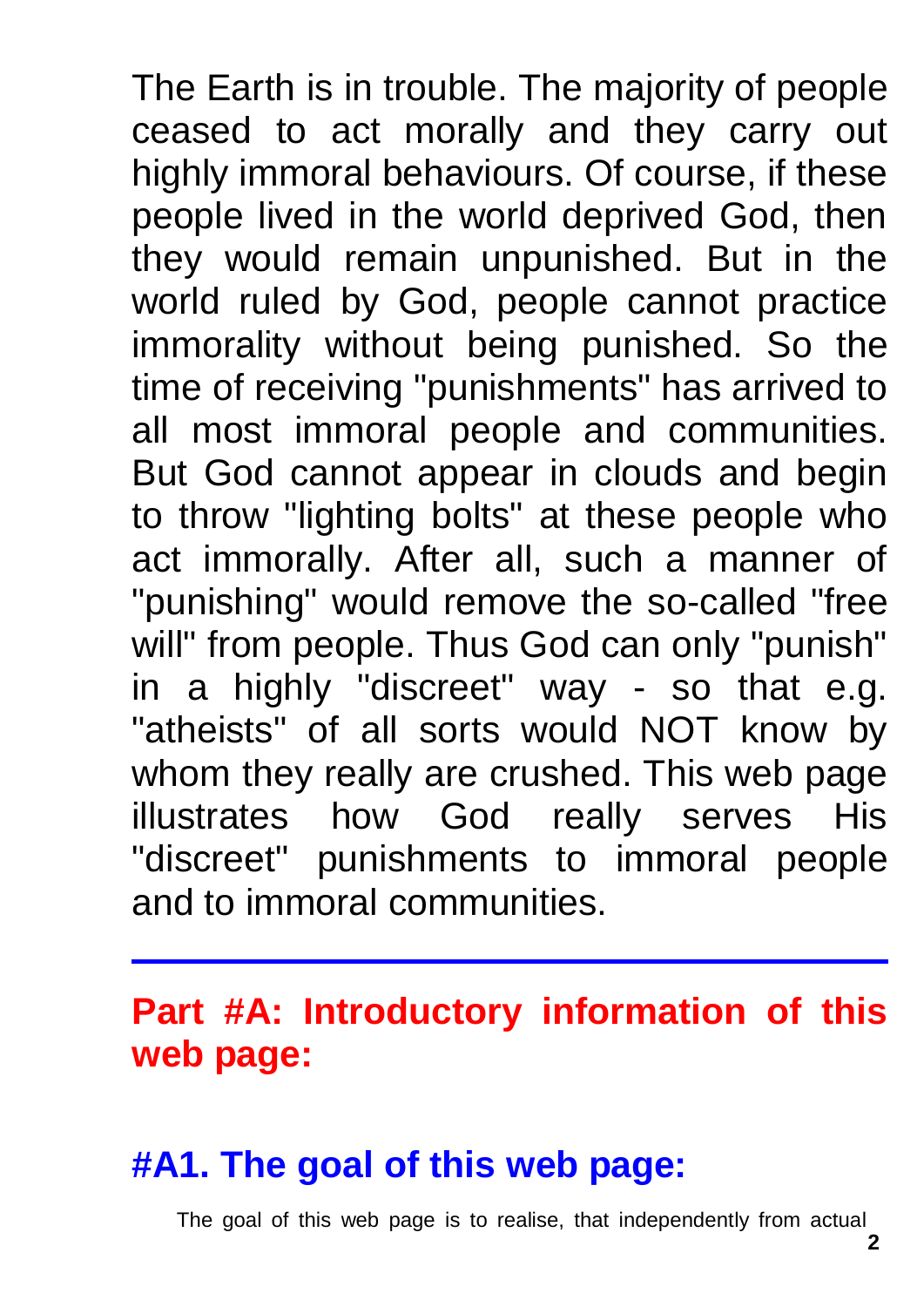"people", on the Earth act also various "simulations" of people. These "simulations" are human-looking beings that God sends to the Earth mainly to implement tasks which are very unpleasant for humans, thus the nature of which would have raised shock and surprise in people - if people were sure that they are actually carried out on the orders of God. Unlike humans, these "simulations" do not have the so-called "free will" - because their minds are connected directly to the mind of God. (That direct connection to the mind of God allows them to strictly implement God's superior goals.) Former folklore from Poland called these "simulated" human-like beings with the word **[podmieńcy](http://totalizm.com.pl/changelings.htm)**. However, these beings are also known in folklores of other nations of the world - for example in English they are called **[changelings](http://totalizm.com.pl/changelings.htm)**.

## **Part #B: Everything is ruled by morality, while the "morality" is a product of the "superior intelligence":**

#### **#B1. Laws of morality and justice rule over everything what happens around us:**

What really is the "morality", is explained in item #B5 from the web page named **[morals.htm](http://totalizm.com.pl/morals.htm)**, while summarised in item #A1 from the web page named **[totalizm.htm](http://totalizm.com.pl/totalizm.htm)**. In turn the work of morality in every area of the human lives is briefly explained in items #B1 to #B4.4 from the totaliztic web page named **[mozajski\\_uk.htm](http://totalizm.com.pl/mozajski_uk.htm)**.

Completely opposite to the lies which are told to us by the barking at God, the so-called **"atheistic orthodox science"** (i.e. the old official science, which still holds an absolute monopoly on people's views and which increasingly more errorneous claims are still taught in schools and at universities), in fact everything that affects people, is in reality a response of God to the kind of morality that these people are practicing. Hence the objective scientific research of the kind described in items #I3 to #I5 from my web page named **[petone.htm](http://totalizm.com.pl/petone.htm)**, conclusively prove, that even natural cataclysms hit and destroy only immoral communities, while they jump over the communities which are protected by people behaving in a highly moral manner. In turn the objective research of the type presented in item #G1 from the web page named **[will.htm](http://totalizm.com.pl/will.htm)** reveal, that the majority of immorally behaving people die prematurely at a young age - according to the principle of the **[extinction most immoral humans](http://totalizm.com.pl/changelings.htm)**. Unfortunately, this official, old, "atheistic orthodox science" refuses to objectively research such facts, so their researching can be started only after the birth of new, the so-called. **"totaliztic science"** described in more detail in items #C1 to #C6 page named **[telekinetics.htm](http://totalizm.com.pl/telekinetics.htm)**. This web page presents some amongst the first findings, that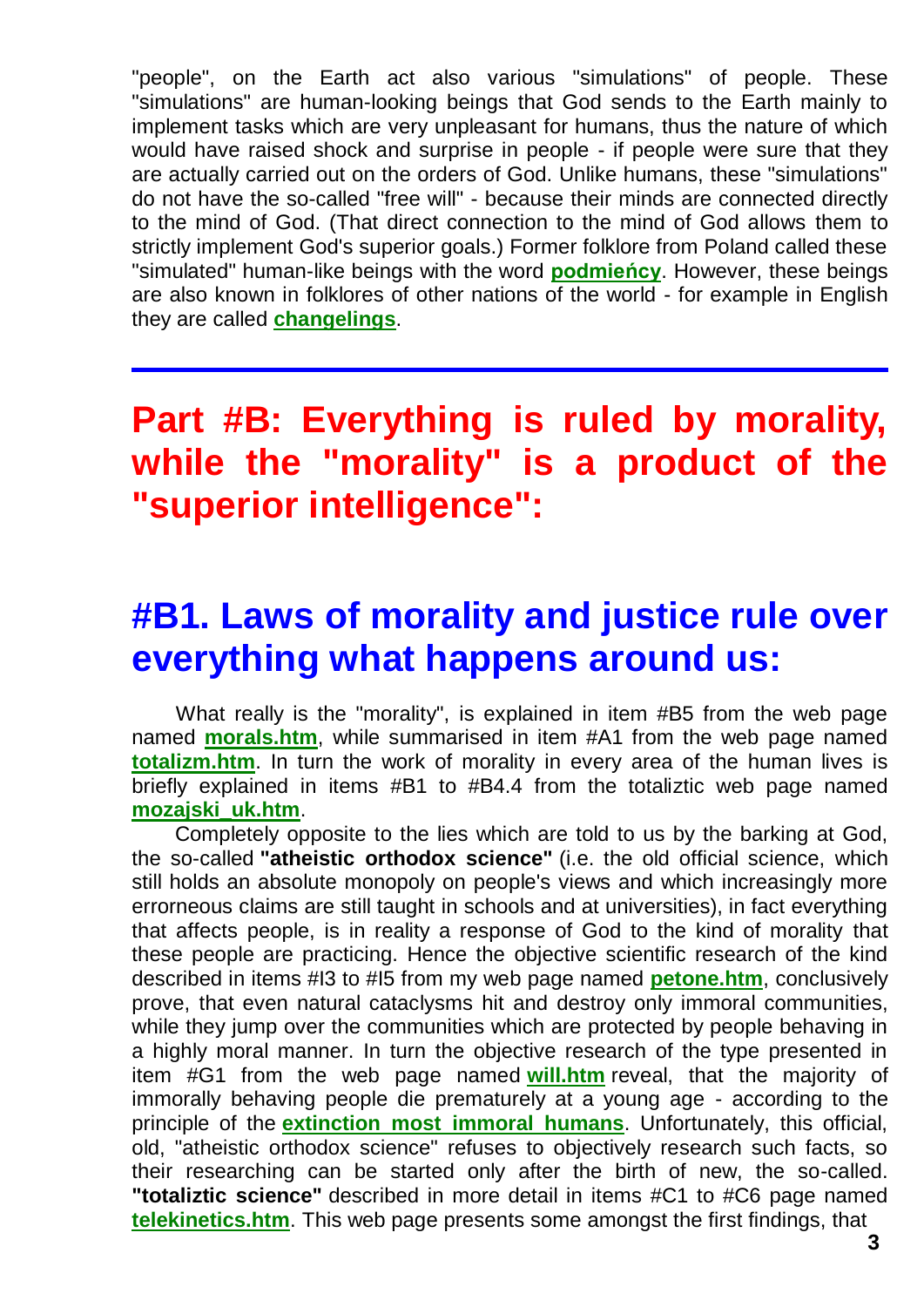this new "totaliztic science" has reached regarding methods used by God to punish immorality.

## **Part #C: Temporary "simulations" as an alternative to "permanent existence":**

## **#C1. What are these "temporary simulations":**

A good explanation of all matters connected with the need to exist and to operate on the Earth of these "temporary simulations", is provided in chapter OD from volume 13 of my newest **[monograph \[1/5\]](http://totalizm.com.pl/text_1_5.htm)**. Briefly the problem of these "simulations" is also discussed on several totaliztic web pages, e.g. see item #J1 from the web page named **[landslips.htm](http://totalizm.com.pl/landslips.htm)**, or item #K1 from the web page named **[day26.htm](http://totalizm.com.pl/day26.htm)**, or item #A2 from the web page named **[parasitism.htm](http://totalizm.com.pl/parasitism.htm)**.

#### **#C2. Why these "temporary simulations" are presented to people as UFOnauts:**

The reason for which these "temporary simulations" of human-looking beings are in present times shown in a manner and in situations, as if they are UFOnauts, is that the philosophy of present inhabitants of the Earth does NOT accept the existence of similarly "simulated" in past creatures, previously called with other names, e.g. "devils", "fairies", changelings", etc. Thus present UFOnauts with their actions perform the same functions, which in old days were performed by simulations of "devils", "fairies", "changelings", etc.

## **#C3. In the meantime the philosophy has changed, but facts remain unchanged:**

Some time after writing this web page I discovered that UFO vehicles and UFOnauts are temporary "simulations", means not permanent creations as our cars and ourselves. More on the subject of this "simulation" of UFOs and UFOnauts one can read from other totaliztic web pages, e.g. from items #K1 and #K2 of the web page named **[day26.htm](http://totalizm.com.pl/day26.htm)**. This temporary "simulation" of UFOs and UFOnauts changes drastically the philosophical meaning of this web page.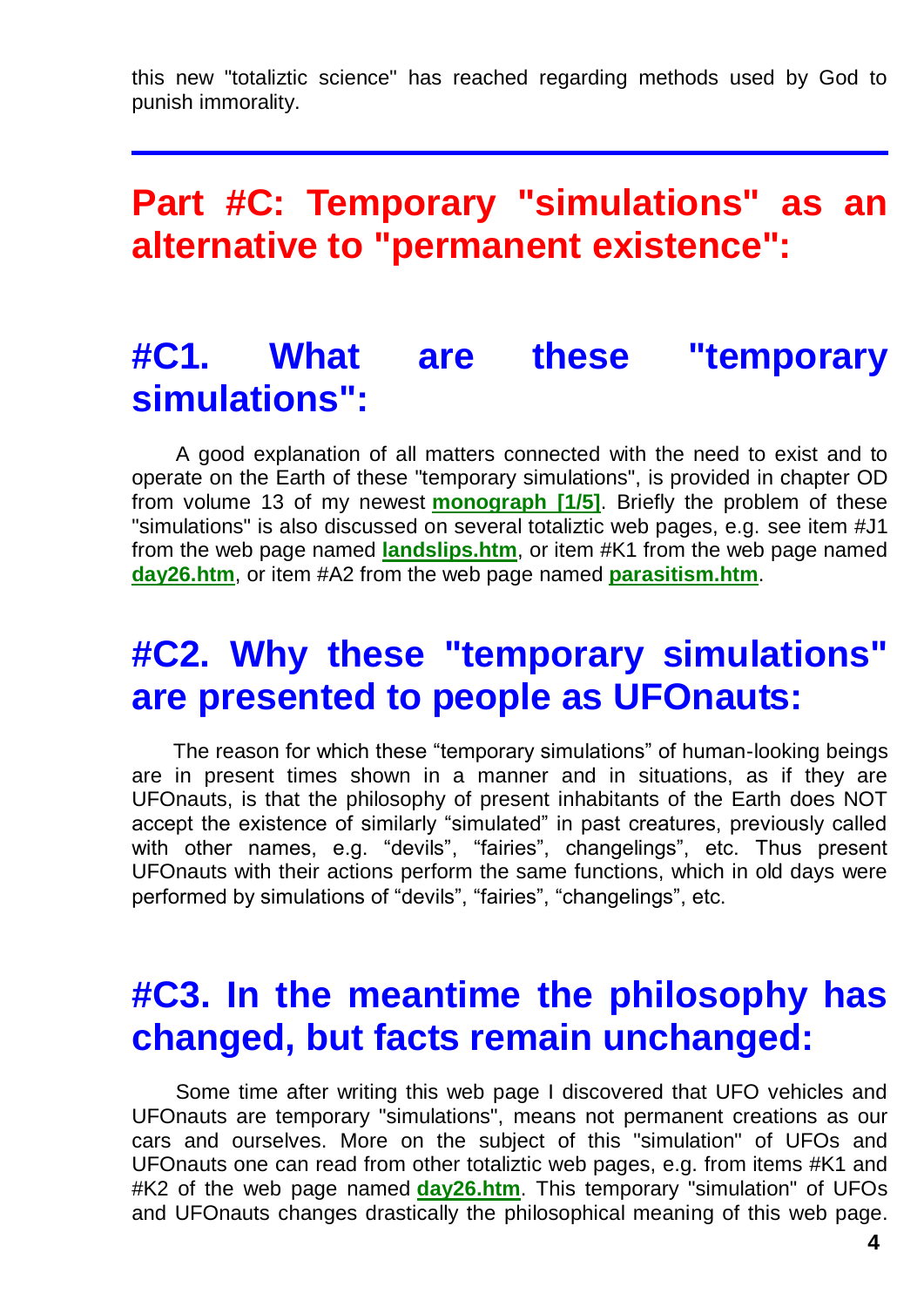## **Part #D: Temporary simulations are extremely useful in maintaining on the Earth the required level of morality:**

#### **#D1. How these "simulations" are used:**

Temporary "simulations" are used for implementing the most responsible and most "delicate" situations.

## **#D2. How work of "simulations" come to our attention - means how suicidal attacks of "doubles of humans" manipulate our civilisation:**

**Notice that the subject of "changelings" from UFOs is also addressed on a separate web page named ["changelings.htm"](http://totalizm.com.pl/changelings.htm). This other web page, amongst others, extends information presented here about UFOnauts pretending to be people. It can be run from "Menu 2".**

Beginning from 2004 UFOnauts initiated the large-scale implementation of still another manner of escalating on Earth the mutual hatred and grudges between different groups of people. In general, this new manner depend on utilising "changelings" from UFOs - means utilising UFOnauts who with plastic surgeries were made to look like doubles of selected people. These changelings are to carry out bombings of appropriate groups of people. For example, in the first half of 2005, the favourite area of this type "suicidal" bombings carried out by such UFOnauts was Baghdad in Iraq. Not by accident from these bombings in Baghdad were dying (and still are dying) mainly locals, means Iraqi people. After all, for UFOnauts every human is an "enemy" - so their bombing is successful no matter which people die in it. Each single killed person increases the amount of mutual hate between people - and this is what UFOnauts are after. In July 2005 a similar suicidal bombing took also place in a popular holiday spot in Egypt. Killed over there were almost exclusively Egyptians. Similarly like in bombings from Baghdad in Iraq, for UFOnauts who carried out bombings in Egypt make no difference who died in it - they were mainly after inducing hatred between people. This hatred in turn is induced proportionally to the number of killed people - no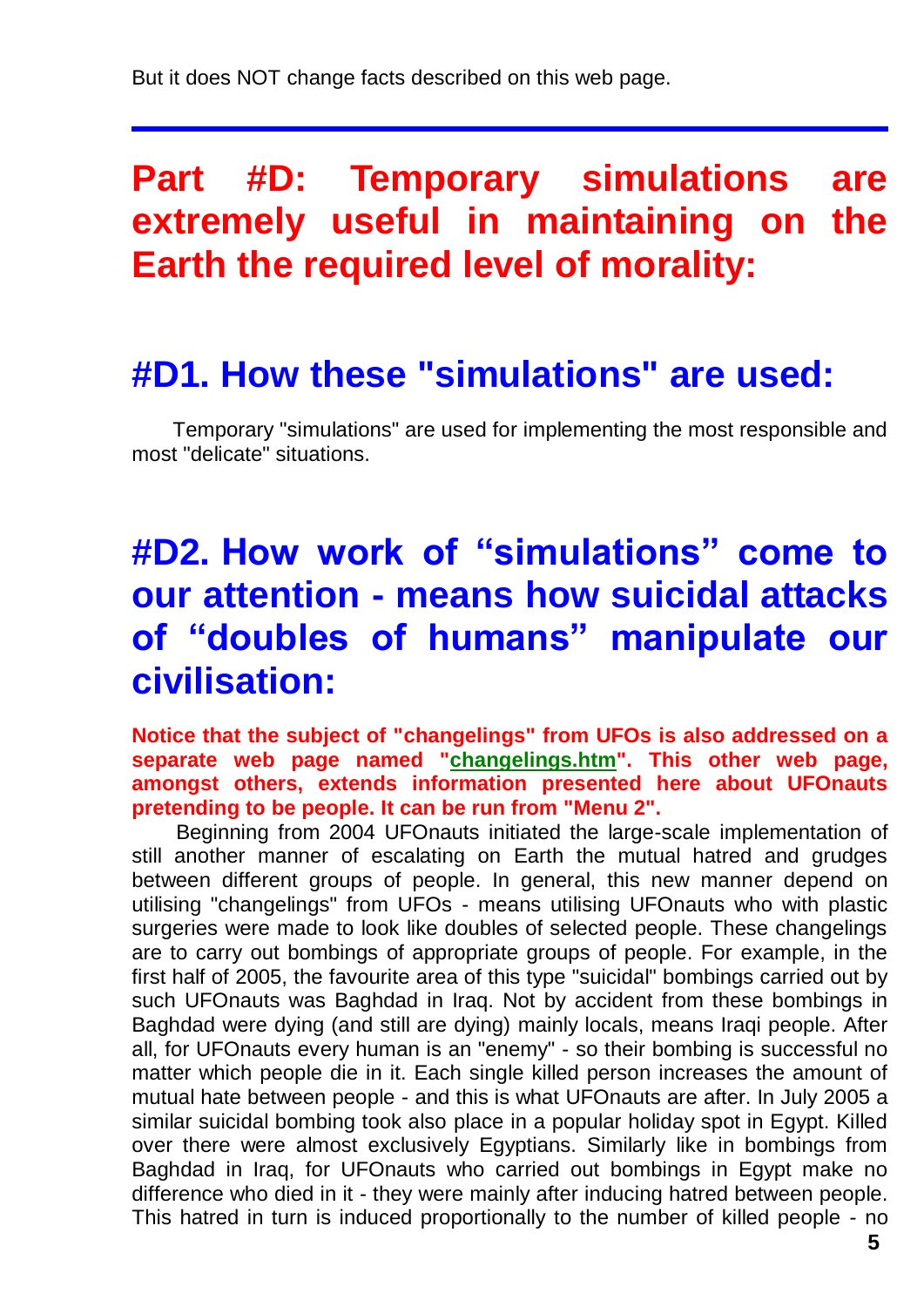matter who becomes the victim. Of course, the technology of UFOnauts is so advanced, that in the last moment before the explosion, these supposedly "suicidal" UFOnauts always disappear from the exploding car of train. After all, in the majority of cases human detectives still are unable to count afterwards from the pieces of human flesh torn apart, whether the bombers in fact died on the spot of bombing. Anyway, even if UFOnauts need to supply for human detectives some sort of evidence in the form of fragments of bodies of supposed bombers, then they still have these unfortunate people for whom the UFOnauts-doubles originally were changed. So it suffices that in the last moment before the explosion UFOnauts change again themselves for these unfortunate people whom they replaced on Earth to carry out the bombing on their behalf.

The suicidal bombings of doubles from UFOs are the newest invention of UFOnauts. This invention crystallized itself for UFOnauts by accident of 11 September 2001, when just such "changelings" from UFOs pretended that they are Arab terrorists, and piloted two aeroplanes into buildings of **[WTC](http://totalizm.com.pl/wtc.htm)** in New York - as this is described near the end of this web page. In that tragic for the entire humanity bombing, our detectives were unable to count nor find out, that the leaders of these supposedly "suicidal" bombers had anatomy of UFOnauts, and that in the last moment they in fact disappeared from exploding aeroplanes. After the attack onto WTC, UFOnauts gradually improved their methods of supposedly "suicidal" bombings, until they managed to develop these bombings to the level from the end of 2005, when in fact they were carried out practically every day and when they murdered hundreds of people. So we should not be surprised, that in the majority of cases, UFOnauts pretending to be Arabs in fact blast their own countrymen, means other Arabs. After all, UFOnauts are interested in inducing via these bombings the ever-growing wave of mutual hatred between people. The know that in the final count this hatred is going to be directed against Europeans. So by continuing these bombings, UFOnauts step-by-step pile up a wave of hatred which one day may completely wash out from the surface of Earth our present technical civilisation.

Although these supposedly "suicidal" bombings carried out by changelings from UFOs are the invention of recent years, the fact of swapping of UFOnauts for famous and influential people is as old as humanity itself. Evil UFOnauts used to change their agents for selected people since practically the beginnings of time. In historic times they utilised this changing on a massive scale for pushing humanity beyond the edge of morality, and for undermining peace and security on Earth. There is a significant probability that practically every influential or famous person on Earth, who was responsible for some dark events that drastically worsened the fate of our planet, in fact was NOT a human, but just such a changeling, means an UFOnaut who was made identical to a given human via a plastic surgery, and then was swapped for this person.

The oldest historically documented case of just such a swapping of an UFOnaut for a human is described in subsection VB4.6.1 from volume 17 of the older monograph [1/4]. (This subsection VB4.6.1 describes a number of cases, when just such changelings from UFOs were noted, or just such swapping of UFOnauts for people were reported.) For example, on pages 18 to 21 of the book **[1VB4.6.1]** by Rodney Davies, entitled "Nadprzyrodzone zniknięcia" (the title of original book before the translation into Polish: "**Supernatural**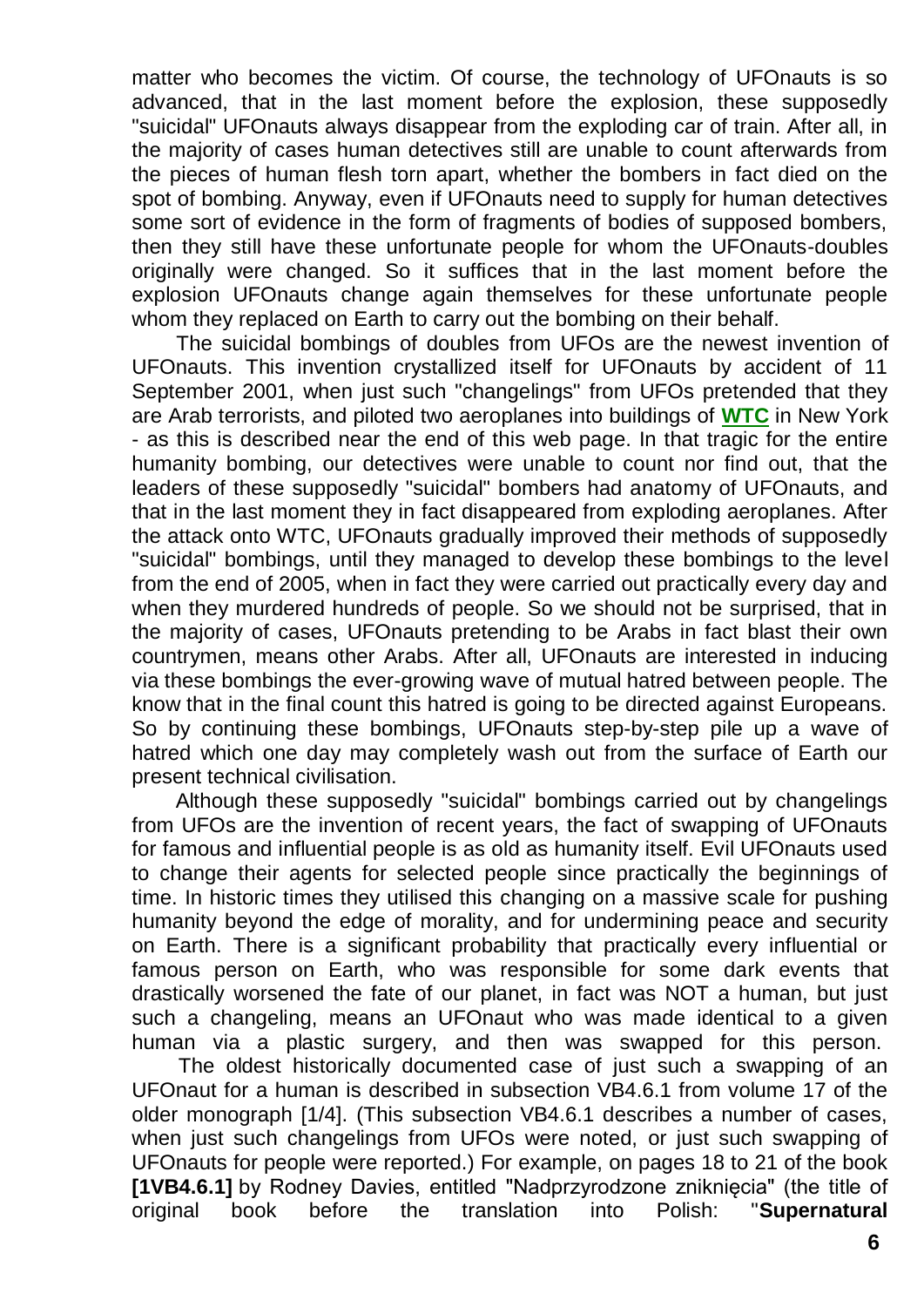**Disappearances**"), published by "Dom Wydawniczy LIMBUS", Bydgoszcz 1995, Poland, ISBN 83-85475-80-X, 255 pages, pb, a case of Romulus is described. (Romulus was the founder of Rome. He was also a killer of his twin-brother, Remus. I frequently wondered whether he killed his twin brother, because the special bond which twin brothers always have, allowed Remus to recognise that the true Romulus was changed for an UFOnaut.) As it turns out from these descriptions, Romulus displayed numerous attributes of just such a changeling-UFOnaut. After he finished his mission of founding the barbaric Rome and initiating the destructive direction of the further existence of this city, Romulus disappeared - as this happens to the majority of such changelings from UFOs. Some time later he show himself to a Roman senator Julius Proculus. But he was already wearing a cosmic suit. He announced to Julius Proculus, that now he is NOT Romulus any more, but a "god" Kwirynus and that he returned to heaven from which he originally arrived - see page 21 in the book [1VB4.6.1].

I must admit here that I was always puzzled which one out of these two twin brothers sucking a female-wolf on a famous sculpture from Rome, is Romulus, and which one is Remus. But some time ago I examined carefully photographs of this sculpture shown in Internet. From these photographs seems to appear that only one of twins, i.e. this one who knees on one leg, has the "**unkempt hair**" standing upward. Thus, according to what about the anatomy and the growth of hair in UFOnauts is explained on the web page named **[day26.htm](http://totalizm.com.pl/day26.htm)**, probably he is Romulus. After all, this sculpture was made less than 200 years after Romulus disappeared. So people still remembered then how used to look like his hair growing upward on the head.

Of course, Romulus is NOT the only changeling from UFO about whom we know from history. In Poland is well known another UFOnaut similar to him, named **Pan Twardowski**. He was also an influential politician in Poland during the years 1547 to 1573. Simultaneously, he did not hide his "supernatural" capabilities, similar to these ones which in present times are demonstrated by the magician David Copperfield. About his extraordinary fits the Polish poet named Adam Mickiewicz wrote even a poem entitled "Pani Twardowska". It is worth to add, that one day this Pan Twardowski went for a walk and never returned from it. His body was never found - so probably he returned to his home planet after he fulfilled the task of pushing Poland away from the course of morality and progress and after he helped the future kingdom of Prussia to separate from the body of Poland. The most recent example of a politician with a similar course of fate, is Australian Prime Minister, **Harold Holt**. On 19 December 1967 he also disappeared in similarly mysterious circumstances as the Polish Pan Twardowski did. Further cases of "changelings" from UFOs, especially these who did a lot of harm to humanity, together with their characteristic attributes, are described in subsection VB4.6.1 from volume 17 of the older monograph [1/4].

Many changelings from UFOs seem to undergo through a standard course of fate. They substitute on Earth people especially selected by UFOnauts, i.e. these ones which for various reasons later are going to have a significant influence on many other inhabitants of Earth, e.g. rulers, heads of state, actresses, singers, etc. After the changing is carried out, the people who surrounds such changelings-UFOnauts begins to notice that their behaviour drastically changes. Sometimes also their appearance changes as well. As a rule they loose the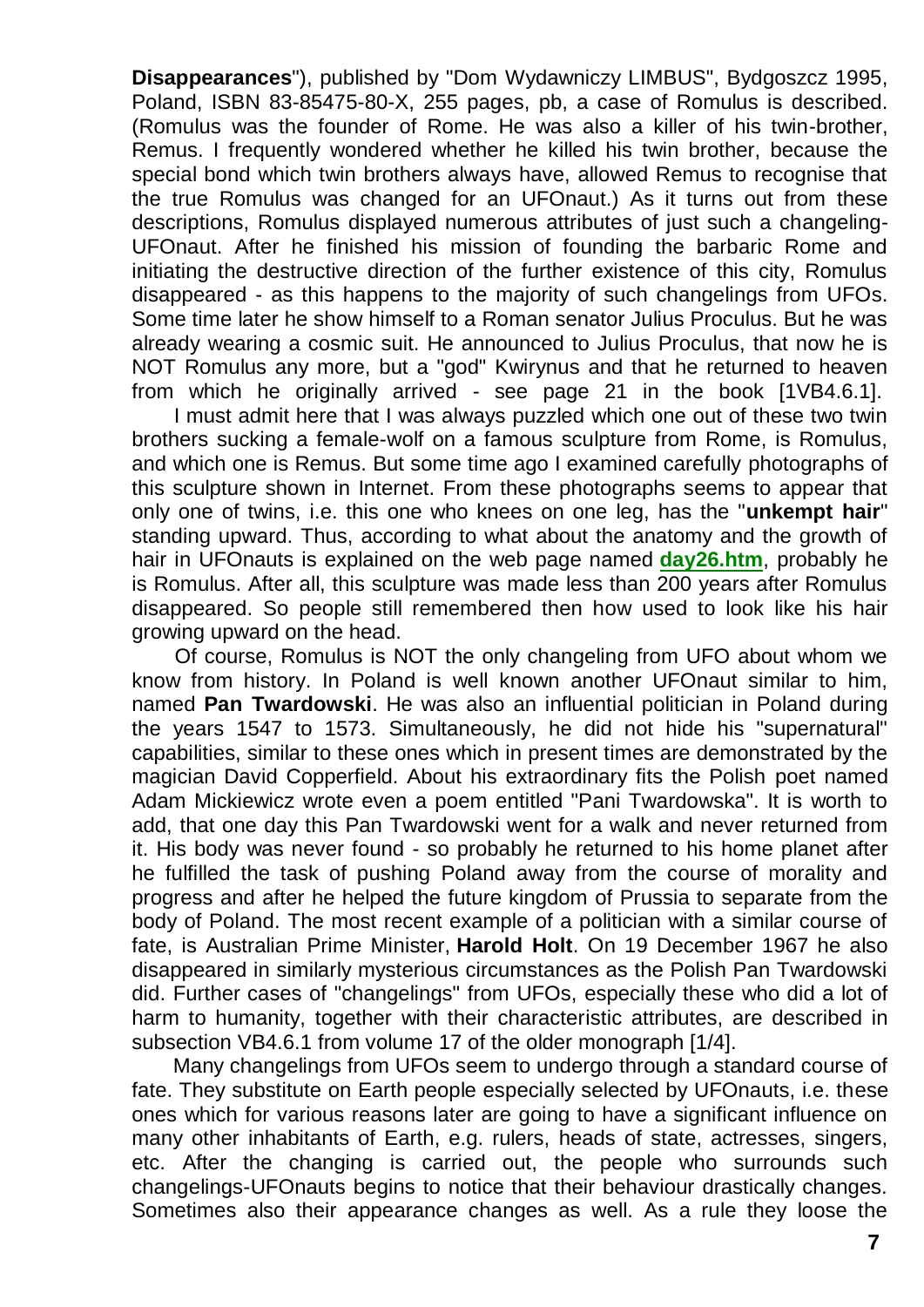feeling and understanding of behaviours which in our civilisation are considered to be acceptable. Thus they begin to sleep with small boys, hang their children behind windows of their flats, point loaded pistols at members of closest family, and do many other things which for these people who have grown with our civilisation seem to be unacceptable. With the elapse of time they cut off themselves from their family and relatives. They also become highly immoral. In various ways they corrupt morally many other people onto whom they exert influence, or they do something very destructive, what worsens the course of lives of a significant number of people. After completing their dark task for which they were send to Earth, they rapidly disappear in quite mysterious circumstances. Frequently their bodies cannot be found. However, after the disappearance or death they are still seen by people who used to know them. Thus frequently about them a legend is formed, that they are still alive - only that they remain in hiding somewhere.

A lot of information is already accumulated on Earth about such UFOnauts who double selected people and are changed for these people. The best source of information about them is folklore of various nations. For example, in the folklore of Ireland there is a rich selection of legends about so-called "**changelings**", means about evil UFOnauts who are changed for people. In past I read a whole thick book (in English) exclusively on the topic of these changelings. (Unfortunately, I lost somewhere the title and editorial data of this book.) Furthermore, also old Polish legends told us about so-called "**podmieńcy**", means similar evil creatures who displayed the "supernatural powers" and who in old days were swapped for selected people in order to carry out evil deeds on other people. If someone analyses various sources, it turns out that with just such "changelings", means with doubles-UFOnauts changed for people, the history of humanity is filled up. Practically almost every vital change to worse in the history of Earth, especially the one which caused later the fall down of morality and progress, always was initiated by just such creatures. These were just such creatures that caused the appearance on Earth of all barbaric or destructive trends, organisations, institutions, and countries.

The most recent source of information about these changelings is present UFO literature. It describes relatively lot of specific information about these doubles, whom UFOnauts change for various people on Earth - most frequently influential or famous. These doubles are prepared by UFOnauts via their highly advanced medicine (plastic surgery) and technology. Then they are changed for selected people on Earth (i.e. these UFOnauts then replace on Earth people to whom they were made similar, while the victims for whom they are changed are taken for good to UFOs). The point is that in order to be able to control our civilisation, UFOnauts must have amongst people a large number of their agents. However, they cannot send these agents into vacuum. After all, every person on Earth must have a family, place of birth, history, documents, etc. Therefore each such agent-UFOnaut send to Earth must be substituted for a real human, who truly existed. For this substituting the UFOnaut agent is prepared medically through undergoing a plastic surgery in which his appearance is made to imitate the appearance of the true person. Quite frequently these unfortunate people chosen to be changed for UFOnauts, are confronted on decks of UFOs with their own doubles (UFOnauts) shortly before the change takes place. The reason is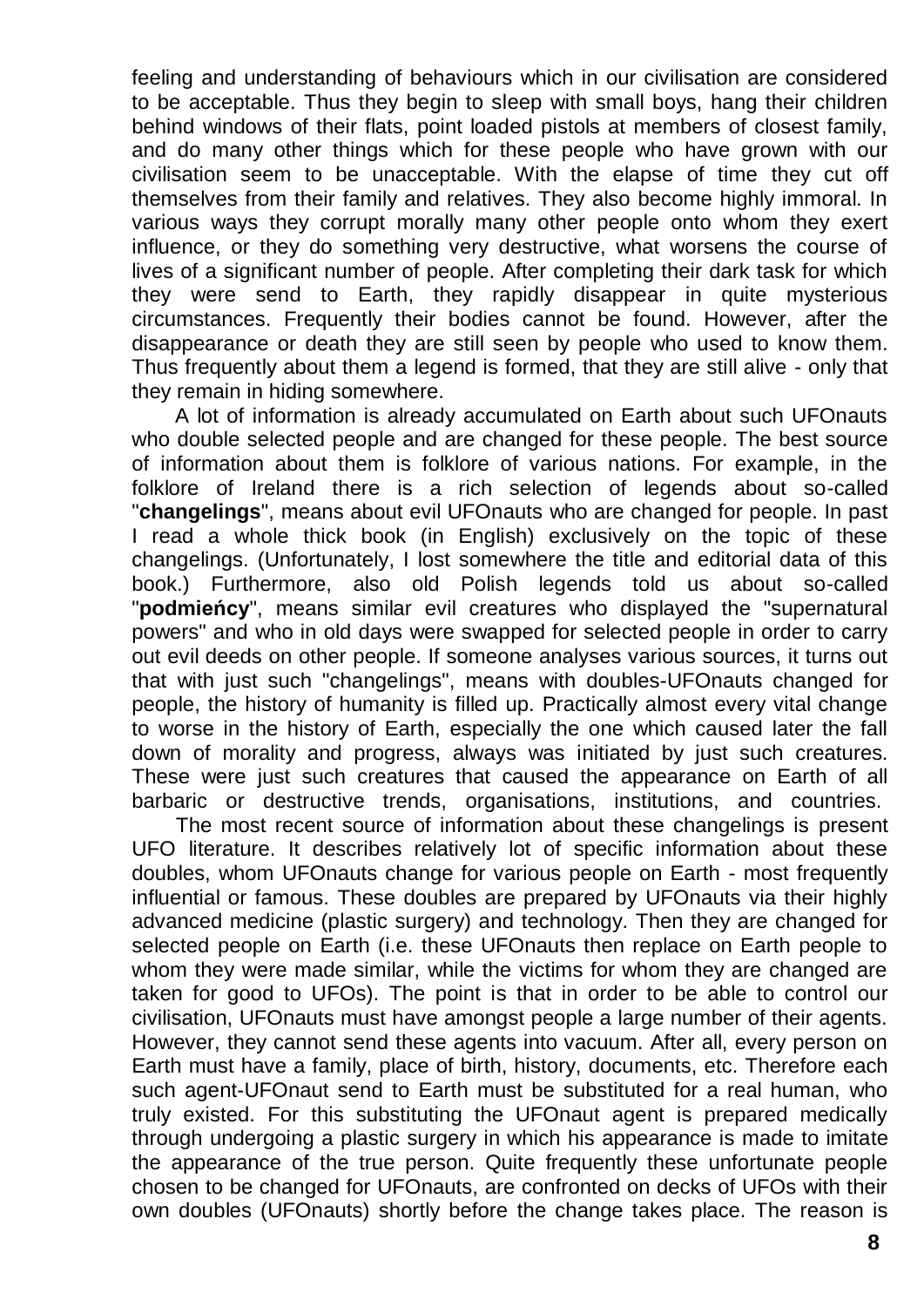that UFOnauts wish to check whether the victim with his or her behaviour confirms that the double prepared for him is sufficiently similar and that he or she recognises this double to be himself or herself. The appearance of these doubles from UFOs always are so identical to earthly originals, that even the own father or mother, or any other close family member of the changed person, are aware that the changing was already made. At the most, they may sometimes notice that the behaviour of their close one is altered drastically in a given period of time.

However, the problem with present society is such, that hardly anyone reads UFO literature which reports about abductions to UFOs. On the other hand, in these books is continually highlighted, that in UFO vehicles are "working" (i.e. are robbing people from their biological resources) creatures from space which not only look identically to humans, but also use human languages and have human names. So it is an obvious thing to realize, that if UFOnauts identical to humans "work" in UFO vehicles, then similar to them - means equally identical UFOnauts, are changed on Earth for selected people, in order to mix with us, pretend to be our countrymen, and carry out all sabotages, provocations, setting ups, campaigns, distortions, damaging decisions, attacks, aggressions, from which our planet swarms lately. For God's sake, when we begin see through our eyes and begin to notice what so obvious is going on around us!

An example of relatively large number of cases described in UFO literature, in which people abducted to UFOs confront their own doubles, is the article **[2VB4.7]**by Dr Karla Turner, entitled "Wzięcia - zagadka XX wieku" which was published in the Polish quarterly UFO, no 26 (2/1996), pages 53 to 66. The most vital fragments of this article is summarised in subsection VB4.7 from volume 17 of the older monograph [1/4]. On page 60 it describes the following, quote: "*In the book Taken a description of one thing is provided, which Pat*  recalled without the use of hypnosis. She was in a compartment, in which a *cloned body was shown to her - a copy of her own body. It was said to her, that this body is going to be used during her resurrection. The creatures told to her, that they work on the command from God and that they create new bodies which according to what the Bible says we are going to receive during the resurrection. They said to her, that they are doing this on the command from Jesus. ... This was the explanation which seemed to Pat the most appropriate. She is very religious person and when these creatures deal with her, they always appeal to her religious believes. In many other cases it is not so, in spite that the same events take then place. Lisa also was shown a copy of her own body, but she was not told about any work done on the command from God nor about any resurrection. She was told straight: 'If you are not cooperating with us, we will change you with this body and no-one is going to notice any difference'.*" Unfortunately, after Dr Karla Turner died from cancer (or as I believe - she was murdered by UFOnauts who induced in her the deadly cancer), no-one is returning to research on these two women, i.e. Pat and Lisa. However, I am ready to bet, that in later times they both were changed for these their doubles whom they saw on decks of UFOs. On the other hand, even if someone presently finds this Pat or Lisa and asks her "are you the original human, or a changeling from a UFO, means a double of the original human", I am ready to bet that would not receive an answer which would clarify anything. After all, so-far we still do not develop on Earth a method which would allow to distinguish for sure such a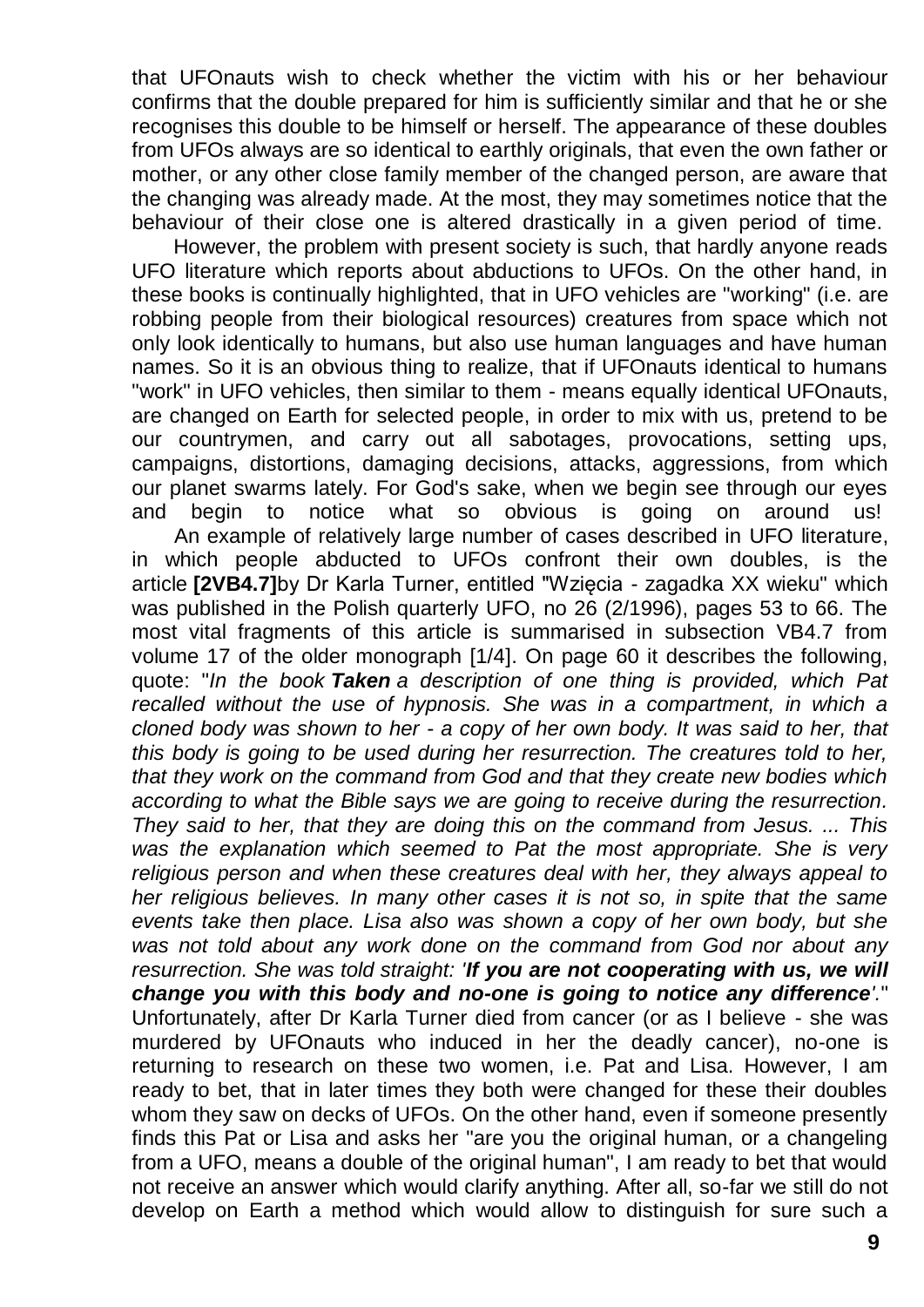double originating from a UFO, from a true human. On the other hand, to count that UFOnauts will admit themselves that they are NOT humans, would be rather silly. At this point I would like to express my sorrow, that I do not have finances for research and that everything that I do is so persecuted. This is because given opportunity I would develop quite fast a method required to distinguish between people and such agents-UFOnauts - of course if only I have the access to necessary funds and to right conditions for research.

UFOnauts widely utilise on Earth the method of introducing their own agents amongst people - as described here (i.e. depending on changing selected people for UFOnauts who previously were made identical to these people). Through the intense utilisation of this method of settling their agents on Earth, UFOnauts obtain a whole range of benefits. Let us list here at least the most important out of these benefits:

**(i) Multiplying our difficulties with recognition of UFOnauts who mix with people**. Through changing UFOnauts for specific people, aliens deprive us a chance for a simple determining who amongst our society is a UFOnaut, and who is a human. After all, when some premises begin to suggest to us, that a given individual is a UFOnaut, then we rapidly meet sincere parents of this individual, or his school colleagues, or even we ourselves remember him from old times. Thus, all doubts that we have about their actions on Earth begin to depart from us. We tell then ourselves: "how such someone can be a UFOnaut, if we know so well his parents or his school colleagues?"

**(ii) Allowing to settle on Earth any number of UFOnauts**. Due to the fact that UFOnauts are changed for real people, there are no limits to the number of UFOnauts that in a given time can operate on Earth mixed with normal people. In the historically critical time, such as this presently prevailing on Earth, UFOnauts are able to change for their agents practically a huge number of people. This in turn allows them to successfully control the fate of humanity by organising with hands of these changelings practically all provocations, assassinations, wars, destructive decisions, breakings, destructions, sabotages, etc. So it should not surprise anyone, that only in a small New Zealand Institute of Technology, in which I worked lately, I counted as many as 5 individuals, who looked and acted as UFOnauts, and who repetitively were caught by me on doing something that a normal human would not be able to do (e.g. on passing through closed doors or walls, or entering the toilet and then disappearing inside, so that when after a long observation of doors I entered this toilet, there was no-one inside). Unfortunately, in spite that I managed to recognise who probably belonged to such changelings-UFOnauts, it does not change the fact that in present circumstances on Earth I would only be punished if I try to disclose who these individuals are.

**(iii) The ability to control our civilisation in any way UFOnauts wish**. After all, if UFOnauts wish to e.g. instigate a war between two sides that they choose, e.g. between Arabs and Americans, then it suffices if such changelings-UFOnauts pretending to be Arabs attack anything that belongs to Americans, then other similar changelings-UFOnauts who pretend to be Americans attack anything that is Arabic - announcing to all that this was a vendetta or making the accounts even. Then people do not have enough time to even blink, when both sides are at a war. In turn UFOnauts are jumping up from joy, because again they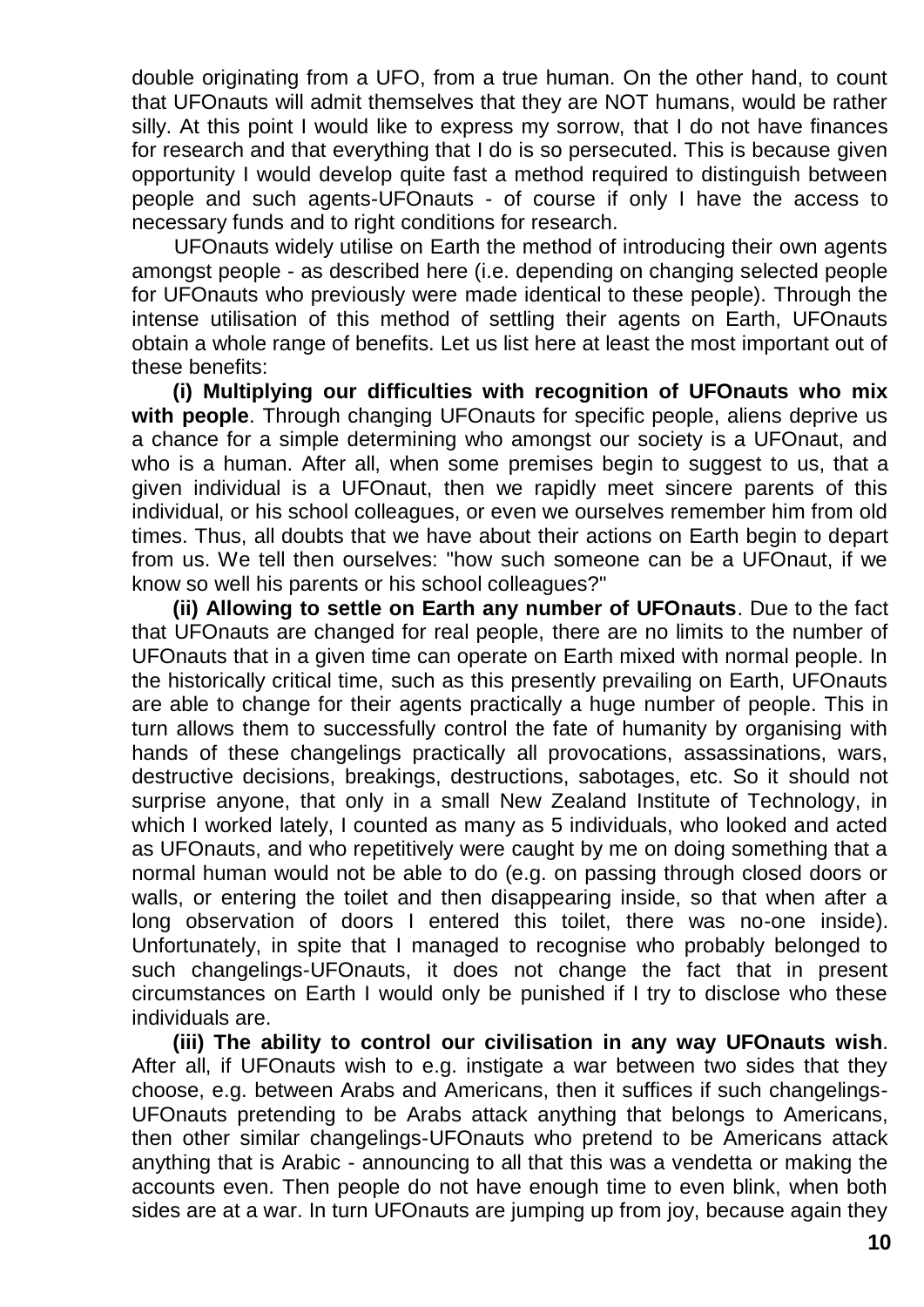managed to destroy the peace, prosperity, and life of many people, by a simple instigating and setting up two groups of inhabitants of Earth.

The hostility of present society towards everything that concerns UFOs, which is deeply programmed by UFOnauts into human psychology, causes that practically almost no-one is taking under account the rich source of knowledge which for centuries exists about changelings from UFOs. No-one also considers, whether these influential or famous people who let themselves known for doing highly immoral or destructive things, are actually people, or just such changelings from UFOs. In turn by not considering such a possibility, no-one thinks about our security from a danger that arrives from the space, nor thinks about a manner on which one could distinguish such changelings-UFOnauts from normal people.

In turn if we put the required amount of time and effort into appropriate research, we could easily devise manners of distinguishing between people and changelings from UFOs. After all, these changelings for their own security always are in the so-called "**[state of telekinetic flickering](http://totalizm.com.pl/day26.htm)**". Unfortunately, our civilisation still has NOT developed devices which would allow this state to be detected quickly. Thus, the only thing that we are able to notice so-far, are effects of this state, means e.g. the fact that such changelings are slightly lighter than normal people of their sizes, that normally they cannot be injured (unless they wish to prove to us that they can be injured), that they behave strangely, that do not know deeply our culture and customs - in spite that supposedly they are born amongst us, that their eyes are "evil" means like-triangular, their hair above forehead naturally grow upwards, while some details of their anatomy are more similar to anatomy of UFOnauts than people, etc., etc.

# **#D3. Starting from every tornado or hurricane, through murdering of J.F. Kennedy or M.L. King, and finishing on both world's wars, all these display methods of acting of UFOnauts:**

The shocking consequence of analysing of subsequent atrocities committed on Earth by UFOnauts is realising, that there is a deep truth contained in claims of medieval people. As it is widely known, in medieval times practically every disaster on Earth was attributed to secretive activities of "devils". In turn **[totalizm](http://totalizm.com.pl/totalizm.htm)** has proven formally, that these "devils" are actually today's "UFOnauts". (The formal scientific proof that "religious devils are present UFOnauts", is published in subsection V9.1 from volume 16 of the older monograph [1/4]. Free copies of this older monograph [1/4] are available, amongst others, via all menus from this web page.) So if one translates these claims of medieval people onto present language, they simply state that "behind practically every disaster which affects people from Earth, secretive activities of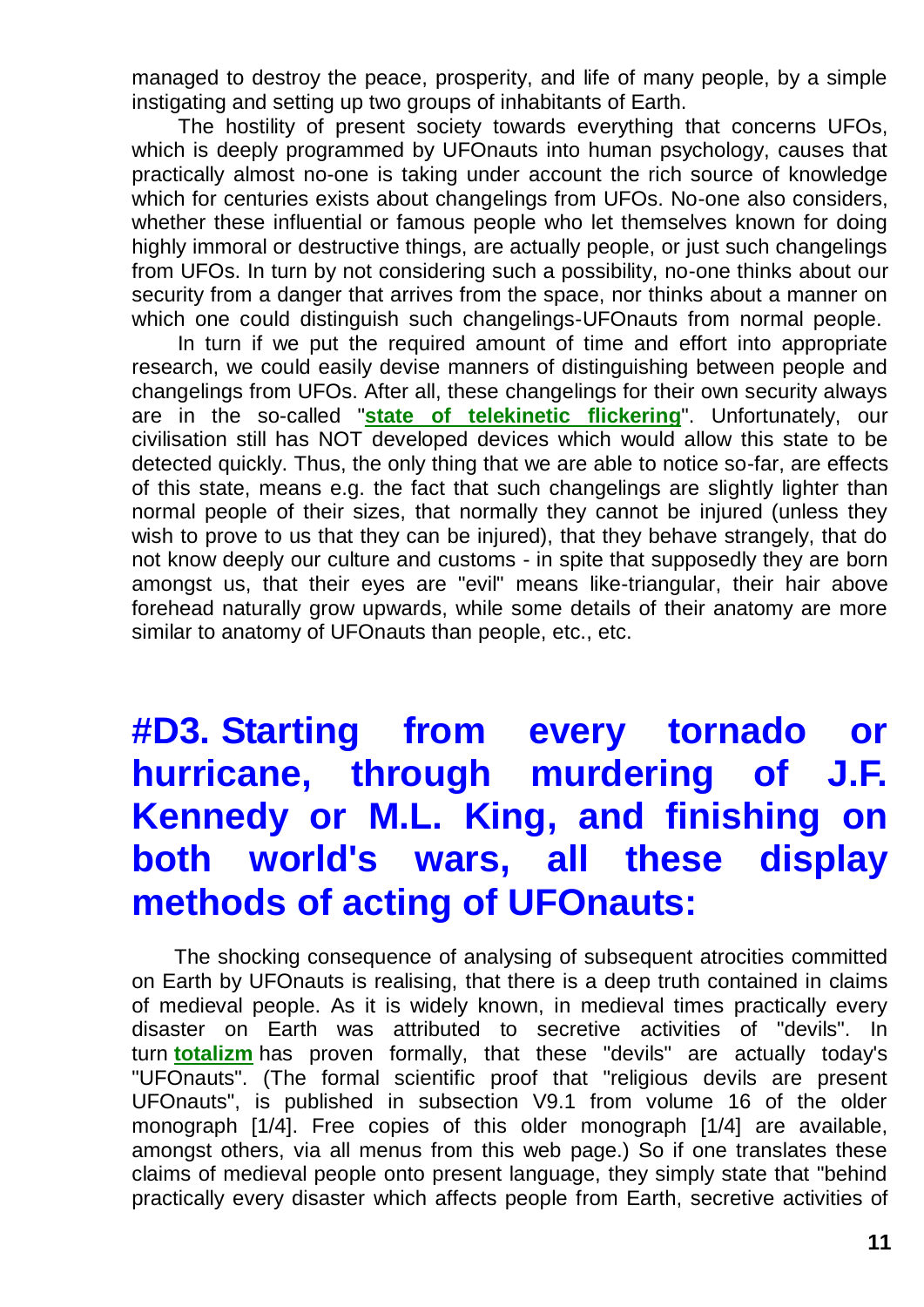invisible UFOnauts are hiding".

As it turns out, there are rational reasons for which UFOnauts so viciously, although in a hidden manner, destroy humanity. I explained these reasons on separate web page named "**[evil.htm](http://totalizm.com.pl/evil.htm)**", as well as in subsection OC1 from volume 13 of monograph [1/5]. I summarised them also briefly on another web page named "**[day26.htm](http://totalizm.com.pl/day26.htm)**", which is available via "Menu 2" or via "**[Menu 4](http://totalizm.com.pl/menu.htm)**". If we also summarise briefly these reasons here, they boil down to the fact, that the current technical development of humanity endangers the civilisation of UFOnauts that they may loose countless benefits which their civilisation draws from the hidden exploitation of humanity. (I.e. benefits which UFOnauts draw from the exploitation of people abducted at nights by UFOnauts into UFO vehicles, where under hypnosis these people are robbed from their biological resources, means from their sperm, ovule, **[moral energy](http://totalizm.com.pl/totalizm.htm)**, etc.) So in order to not allow such development of science and technology on Earth, which would enable people to detect the invisible occupation and exploitation of humanity by UFOnauts, these our cosmic oppressors and robbers decided to destroy our present technical civilisation on Earth. Therefore they attack this civilisation on all possible manners listed below in this item. It is worth to add, that UFOnauts already carried out once such a complete destruction of the human civilisation around 12.5 thousands of years ago. They caused then that humanity returned to trees and to caves, and was forced to begin everything from the very beginning. And in these times (i.e. before the previous destruction) the human civilisation was much more developed technically than is presently. Remains of this previous human civilisation are described in books by Erich von Däniken. These remains are also researched by a private organisation named the "Ancient Astronauts Society", which somehow is continually persecuted by the official Earth's science.

There is a huge body of evidence for the fact, that UFOnauts hide behind every disaster which affects people. UFOnauts are responsible for practically everything evil that happened to humanity, beginning with every tornado and almost every hurricane or typhoon, through murdering of J. F. Kennedy and M. L. King, and finishing with both world wars. After all, all these events after thorough analyses display the presence of attributes which are unique to the methods of acting of UFOnauts. The evidence which documents the hiding of UFOs behind all major cataclysms and disasters that happened after the year 2000, was presented systematically in the initial part of this web page. I also recommend to review separate web pages named **[tornado.htm](http://totalizm.com.pl/tornado.htm)** (also available via "Menu 2" and "Menu 4") on which was systematically proven that UFOnauts induce technically almost every destructive tornado that hits any part of our planet. (Notice here that typical tornados do not appear on sea. After all, UFOnauts do not have anything to destroy over there. So they do not consider worth troubles to generate technically tornados on sea. But sometimes they create for fun another phenomenon, which is a kind of "high-pressure water tornado", means tornado formed out of water by a "high-pressure whirl of counter-matter".)

So let us now review the most important tools of destruction used by UFOnauts for tormenting our civilisation. UFOnauts secretly unleashed these tools against humanity and presently let them loose practically almost every day. We should notice from the list below, that UFOnauts use against humanity exclusively such methods of destruction which for the majority of people look like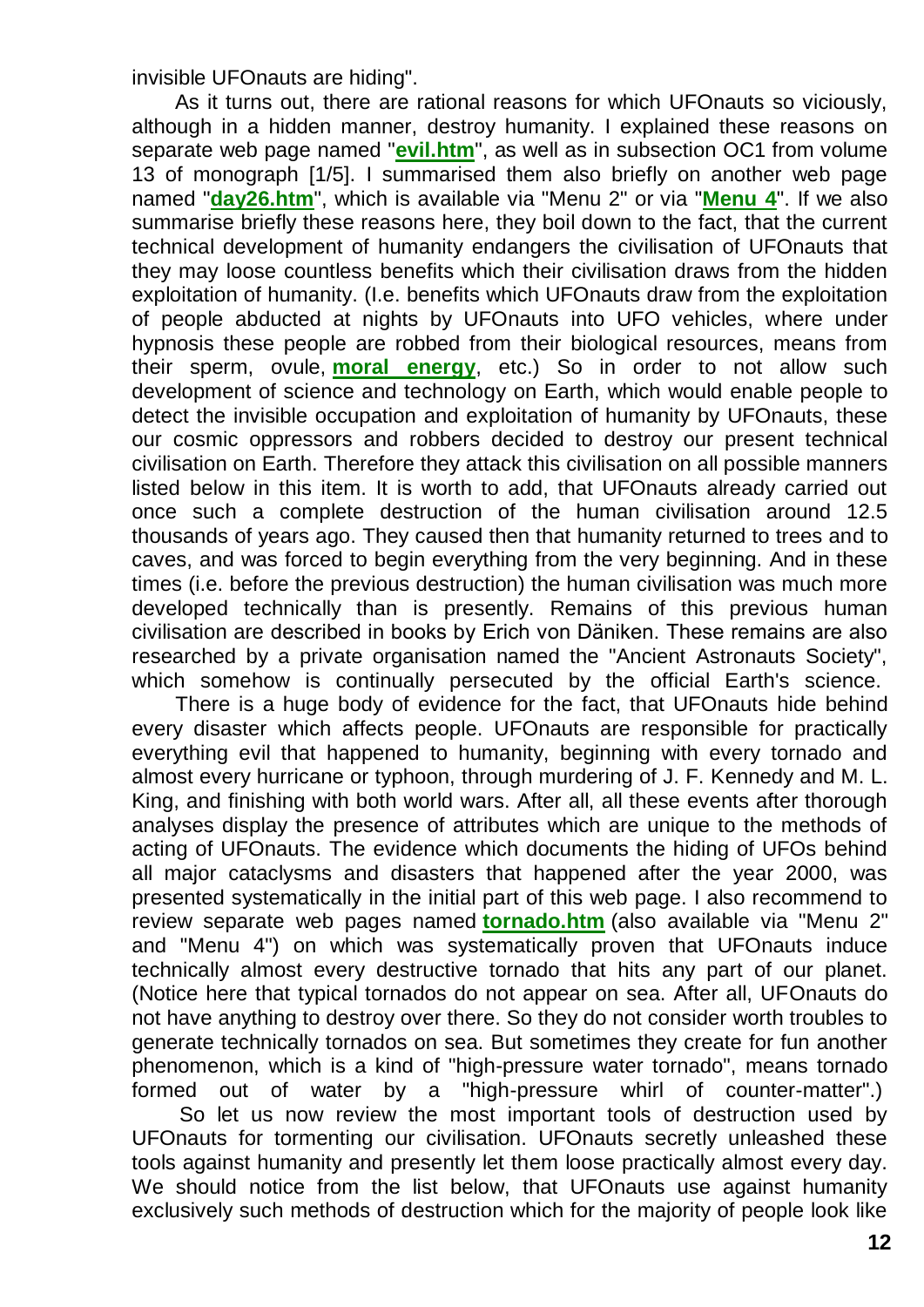accidents, coincident, acts of terrorism, human sabotages, acts of God, etc. means look like everything but a hidden attacking of humanity by UFOnauts. The aim of UFOnauts is that people should NOT realise that UFOnauts systematically destroy human civilisation, so that people would not initiate their self-defence. Effects of action of some of these tools of destruction are already discussed on this web page. Others are going to be discussed here in future - when our mass media documents any of them sufficiently for readers to be able to recall data concerning a given case about which they are going to read here. (Of course, the sole fact that some cases of atrocities committed by UFOnauts on humanity are not discussed on this web page, does NOT mean that UFOnauts are NOT responsible for them. It only means that these cases were reported too laconically in press and television to enable me to accumulate evidence which definitely confirmed the participation of UFOnauts in these atrocities. After all, for each case that I present on this web page, I always document thoroughly which evidence discloses the responsibility of UFOnauts for committing a given atrocity.) Here are most important tools of destruction of humanity unleashed by UFOnauts against us:

**(i) Murderous micro-organisms**. These induce illnesses in people. Recently such micro-organisms finish not only multitude of individuals, but also entire communities. In fact the majority of epidemics that lately plague our civilization carries some attributes suggesting, that probably they are intentionally induced amongst people by UFOnauts. The problem of exterminating people by UFOnauts through spreading murderous micro-organisms on Earth is addressed on a separate web page named **[plague.htm](http://totalizm.com.pl/plague.htm)**.

**(ii) Destructive waves of [tsunamis](http://totalizm.com.pl/day26_pl.htm)**. Everything seem to indicate that after illnesses distributed over the Earth by UFOnauts, such tsunamis will soon be a second basic tool of UFOnauts in a massive destruction of our civilization.

**(iii) Powerful [earthquakes](http://totalizm.com.pl/seismograph_pl.htm)**. These seem to be used by UFOnauts mainly to destroy individual cities.

**(iv) Murderous [tornados](http://totalizm.com.pl/tornado_pl.htm) caused in a technical manner through spinning the air by magnetic circuits of invisible UFO vehicles**. These for a long time are already used by UFOnauts as a proven in action tool for selective destruction of individual objects that UFOnauts choose.

**(v) [Hurricane](http://totalizm.com.pl/hurricane.htm) winds and typhoons caused technically by dragging with large UFO vehicles onto selected areas of destruction so-called lowpressure whirls of counter-matter** . These are used for destruction of crops, cities, for scaring and subduing people, and for deepening deficit of food, fuel, and other resources on Earth.

**(vi) Powerful and rapid falls of rain together with flash floods caused by these falls**. For some time now these are used by UFOnauts for eroding "morale" of subsequent societies.

**(vii) Draughts and waves of heat, as well as biological disturbances that they cause**. E.g. attacks of **locust**.

**(viii) Extremely low temperatures**. These are used for paralyzing operation of entire societies.

**(ix) The induction of paralyzing fogs, clouds, so-called "whirls of clear air", etc.** These in turn cause traffic accidents, communication problems, collisions of airplanes, chaos, confusion, etc. More on the subject of technological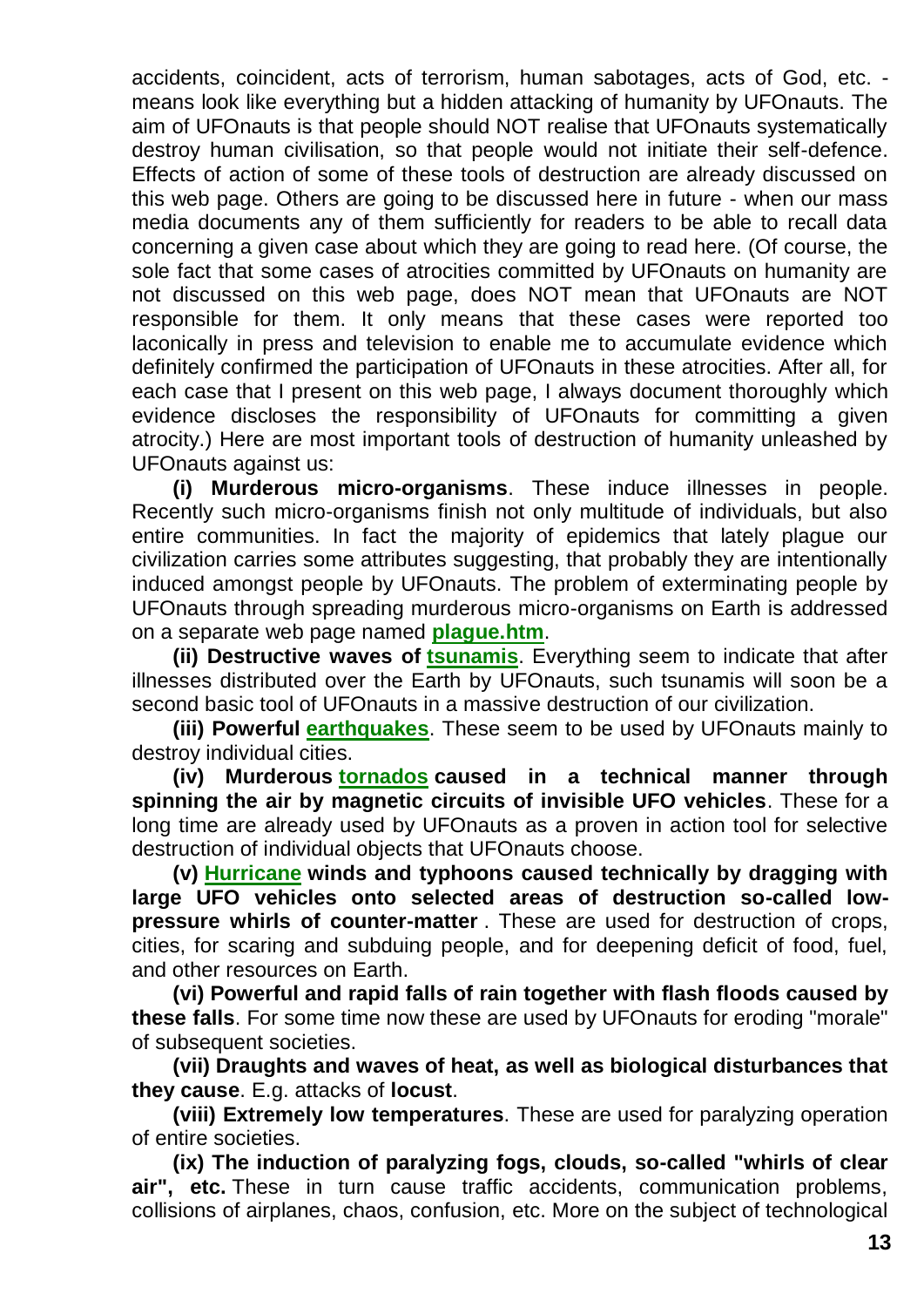induction of clouds and fogs by UFOnauts, together with photographs of these phenomena, is presented on a separate web page named **[cloud\\_ufo.htm](http://totalizm.com.pl/cloud_ufo.htm)**.

**(x) Changes introduced to mechanisms that decide about the permanent climate on Earth**. Examples of such changes include, amongst others: quiet increase in the "ozone hole", acceleration of the "glass-house effect", changes in the course of ocean currents, melting the glaciers in mountains and on polar caps, parting huge portions of ice from Antarctica, etc. In an invisible and undetectable for people manner UFOnauts attack our civilization on every possible destructive manner.

**(xi) Formation of conditions on Earth, in which people release various mechanisms of self-destruction and social degeneration**. Such conditions include, amongst others: spreading the "fashion" on Earth for common use of drugs by people, promotion of smoking and alcohol consumption, promotion in TV and films of the model of sexual promiscuity which encourages spread of venereal diseases, support for advertising the excessive eating which causes obesity amongst people and leads to various illnesses that result from this obesity, promotion of a rule in TV and films that "if you do not like someone than kill him or her", forbidding to discipline children, supporting criminals and crime, and an entire array of other actions aimed at hidden release in people tendencies for self-destruction.

**(xii) Sabotages carried out by UFOnauts with their advanced technical devices, on human technical devices or buildings, and camouflaged to look like "accidents", human errors, acts of terrorism, fires, acts of God, etc.** Numerous examples from this category of tools of UFOnauts for hidden destruction, unleashed unnoticeably with the advanced devices which UFOnauts have, are described on the web page named **[katowice\\_uk.htm](http://totalizm.com.pl/katowice_uk.htm)** (about the demolition of hall in Katowice by a UFO). Some amongst these tools include, amongst others: sinking human ships and submarines (e.g. the "accident" with the Titanic), shooting down our airliners, derailing trains, melting nuclear reactors (e.g. "Chernobyl"), so-called "blackouts" (means cutting off electricity from entire cities or countries, including hospitals), evaporation or collapsing of human buildings (e.g. as in 2001 UFOnauts evaporated **[WTC buildings in New York](http://totalizm.com.pl/wtc.htm)**), bridges, dams, downing the space shuttle **[Columbia](http://totalizm.com.pl/shuttle.htm)**, etc. According to my personal opinion, all these acts of deadly sabotages UFOnauts usually carry out just in order to kill individual people they are after. But that along the way hundreds or thousand more people die, it does not seem to bother UFOnauts. (More information on this topic is provided in subsections V6 and V8 from volume 17 of monograph [1/5].)

**(xiii) Secretive murdering of outstanding inventors from Earth, almost all creative people, rational UFO investigators, etc.** Best examples for this category of UFO-caused destruction can be the fate of Polish/Russian creator of the first aeroplane on Earth, **[Aleksander Możajski](http://totalizm.com.pl/mozajski_uk.htm)** (1825 -1890), the fate of the outstanding UFO researcher, Dr Karla Turner, or the inventor of diesel engine, **[Rudolf Diesel](http://totalizm.com.pl/newzealand.htm)** (1858 - 1913).

**(xiv) The instigation of wars**. UFOnauts are masters in "dividing and ruling". They continually instigate one group of people, nations, or countries, to start wars or fights against other groups of people, nations, or countries. In turn humans mesmerized by these UFOnauts, fall victims of these instigations since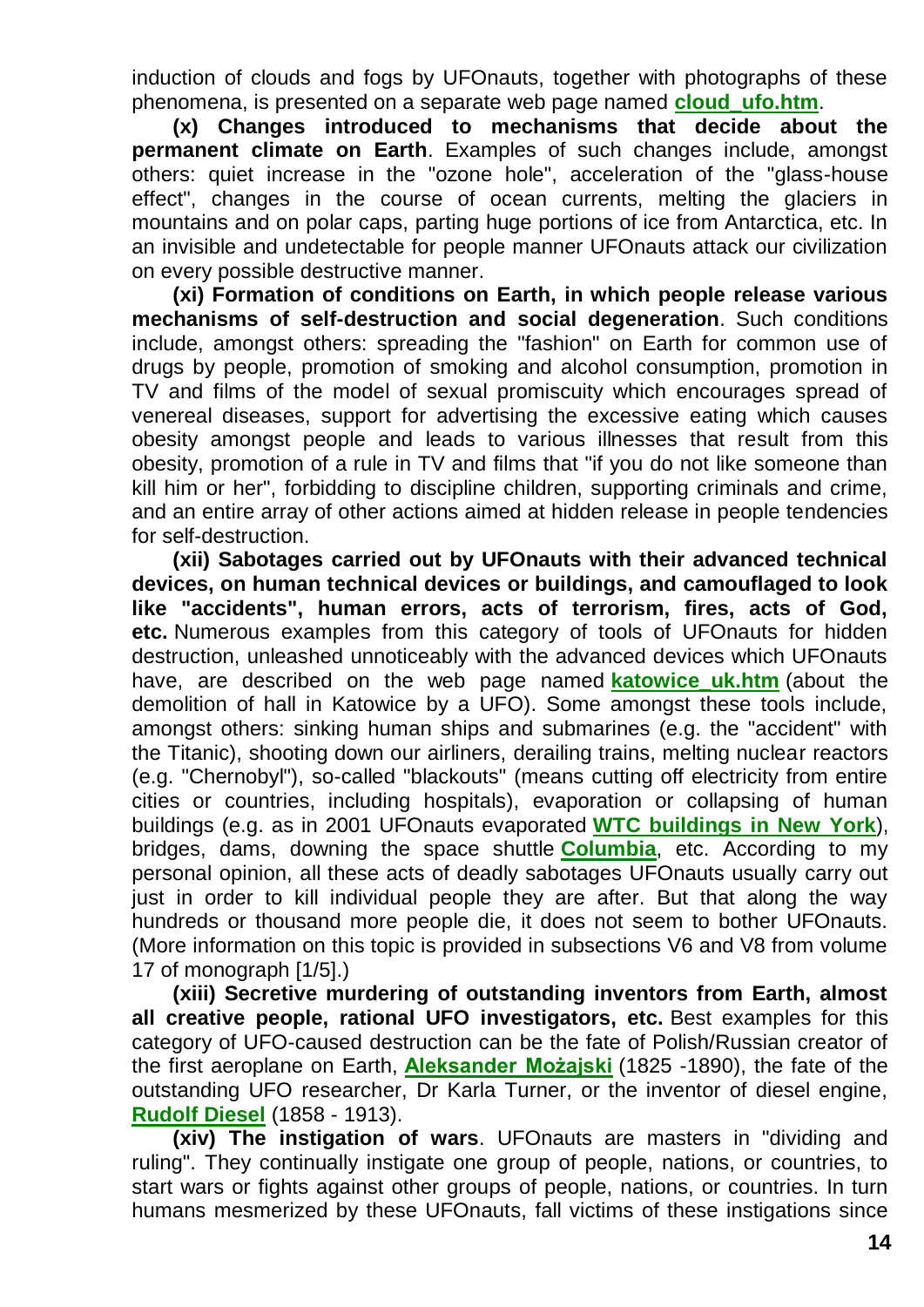the most ancient times until practically today , in spite that they are warn about them by practically every religion.

I should add here, that the above list of manners and tools of destruction of humanity by UFOnauts is discussed also (but from a different point of view) in item #O1 of the separate web page named **[day26.htm](http://totalizm.com.pl/day26.htm)**. In turn, extended elaboration of each of the above items is provided on the web page named **[bandits.htm](http://totalizm.com.pl/bandits.htm)**.

# **#D4. Summary of the evidence from this web page, means whether UFOnauts are going to stop by themselves the present tormenting of humanity:**

One can be absolutely certain that **UFOnauts never voluntarily cease their destruction, tormenting, and blocking of technical development of humanity**. This is because such criminal activities are the only manner in which they are able to extend infinitively their hidden exploitation and robbery of humanity. (If they would allow humanity to develop technically, then people would learn how to detect their invisible for naked eyes vehicles hidden from our sight behind the so-called "state of telekinetic flickering".) After all, the exploitation and robbery of all weaker than themselves is written into UFOnauts' philosophy of living called "parasitism". (The description of philosophy of UFOnauts, means the description of "parasitism", is contained in chapter OD from volume 13 of monograph [1/5].) Therefore the present fight of humanity with UFOnauts in fact is the fight for "life or death". Only that so-far humanity does not know that is tied with UFOnauts into a murderous squeeze of a fight for life or death, nor that these are UFOnauts who are squeezing the loop on the neck of humanity. Thus either us or them. The only manner to force UFOnauts to cease the murdering of people, is to remove them completely from Earth. So it is about time to mobilise ourselves and begin to act in the direction of throwing UFOnauts from the back of tormented humanity.

From the evidence presented on this web page stems quite clearly that UFOnauts are very devoted to the extermination of our civilisation. They also push forward with the fast murdering humanity at all ways and means available to them. The bombings, intrigues, and setting us one groups of people against other, described on this web page, are only a small fraction of their murderous arsenal. As I summarised this on the separate web page named **[day26.htm](http://totalizm.com.pl/day26.htm)**, and also in previous item of this web page, to their arsenal belong also the manipulation on weather, warming the climate on Earth, releasing of murderous viruses and bacteria, technical causing earthquakes, continuous downing of our aeroplanes and sinking our ships, and many more. It is absolutely certain, that their murderous activities do not stop voluntarily, until either they manage to destroy our technical civilisation - e.g. through provoking a destructive religious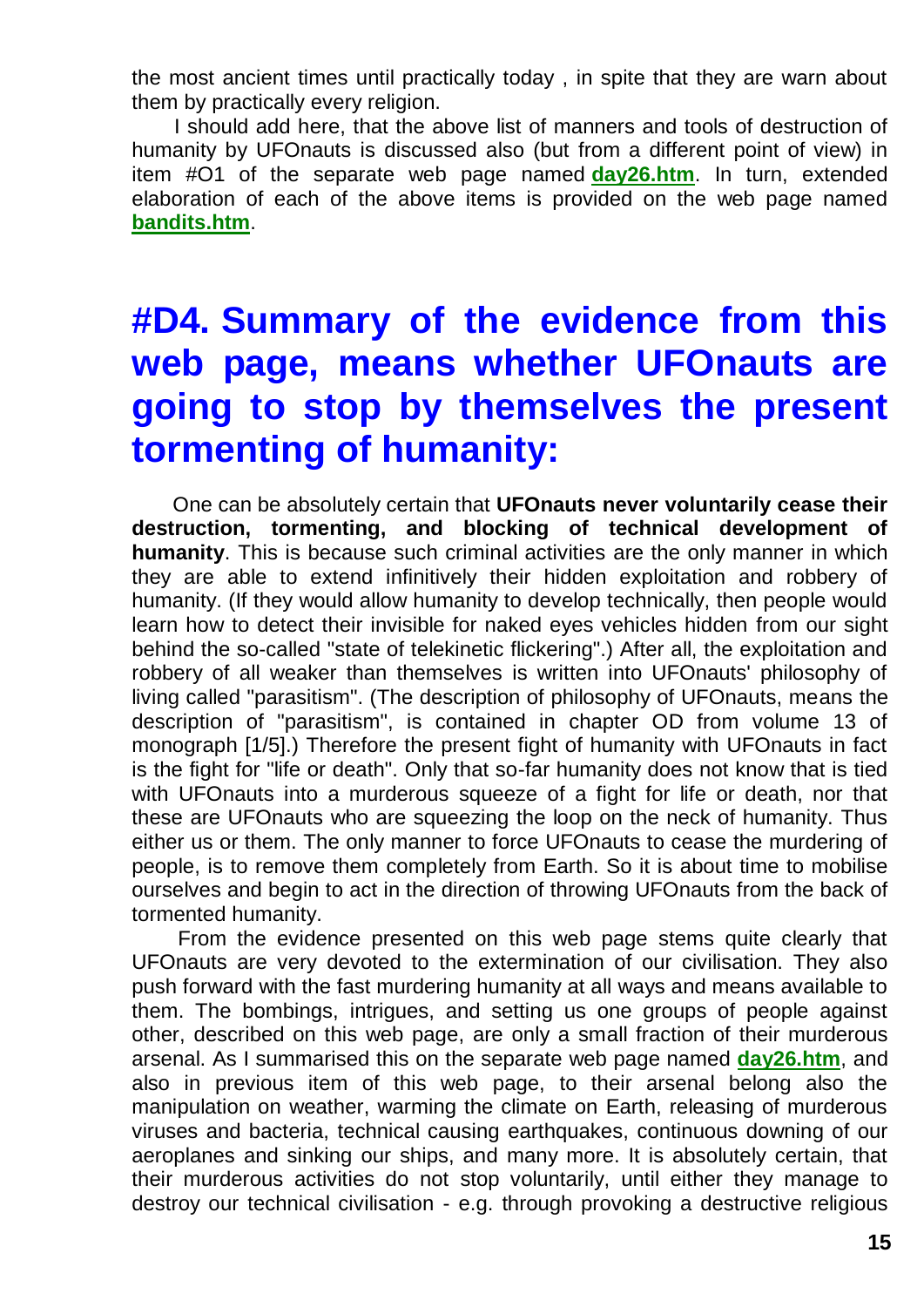world's war, or we earlier manage to throw them out from our planet. Unfortunately, for the problem of UFOnauts presently only two solutions do exist, namely: "**either us, or them**". For a simultaneous coexistence of our civilisation and UFOnauts on the same planet, unfortunately Earth turns out to be too small. There is about time that humanity finally realises this, and initiates the selfdefence. After all, if we do not awake from the present mesmerising, then the present existence of two solutions for the problem of UFOnauts, means "us or them", with the elapse of time will narrow down to only one solution, namely "them". And it will be in spite that they operate on a planet which is strange for them.

Are there any UFOnauts with a conscience? I personally never met such UFOnauts. And I deal with them continually. But logically it can be deduced, that similarly as in every appropriately large group of moral people always someone can be found with Hitler's inclinations, also in a huge crowd of immoral UFOnauts who occupy our planet probably do exist several such ones who have a conscience and who are sad for what their countrymen are doing to humanity. I am sorry for them. After all, they cannot even help us openly, as their own countrymen would destroy them for this. I will not mention that because of the negation of the existence of UFOs, people in their majority would immediately "denounce" such UFOnauts on purpose, in spite that these UFOnauts would like to help humanity. Beside, even if we are able to appreciate their help, still under hypnosis we would tell everything other UFOnauts. So if any of them is currently helping us somehow, he almost for sure is doing this completely anonymously. After all, even with such a hidden and anonymous helping, the universal intellect (God) notices his actions and for sure rewards him for all good deeds that he does. (On just such principles of rewarding and punishing, which are tried in practice and proven to work errorless, the philosophy of totalizm is based.)

With the indescribable evil which the occupation of Earth by UFOnauts spreads on our planet, an interesting question is connected, which I have for some time now. Namely, "how such a rare UFOnaut with a conscience must feel if he realises that his civilisation is causing so much evil and harm for people". It is obvious, that for the majority of UFOnauts the evil that they cause does not make any impression. After all, we know it from behaviours of SS-men in concentration camps and from actions of many murderers, that some individuals are able to switch their conscience off completely. They act then as animals, enjoying temporally benefits that they gain from their murderous activities. However, always must exist small percentage of these, who are unable to switch off their conscience. These sparse exceptional UFOnauts probably are aware of the fact, that their civilisation send them to Earth to hunt down **[totalizm](http://totalizm.com.pl/totalizm.htm)**, when in fact totalizm is the only thing which may change one day and save their own civilisation. So how they may destroy what is able to save them? How they are able to destroy what can introduce a change to their hopeless situation? How they must feel seeing all this?

At this point it is worth to consider, what fun and satisfaction typical UFOnauts must have observing the enthusiasm with which human detectives are catching every false lead and every scapegoat, which UFOnauts "frame" into the responsibility for evil that they just committed on Earth. We should not lie to ourselves. We are incomparably more stupid and naive than UFOnauts.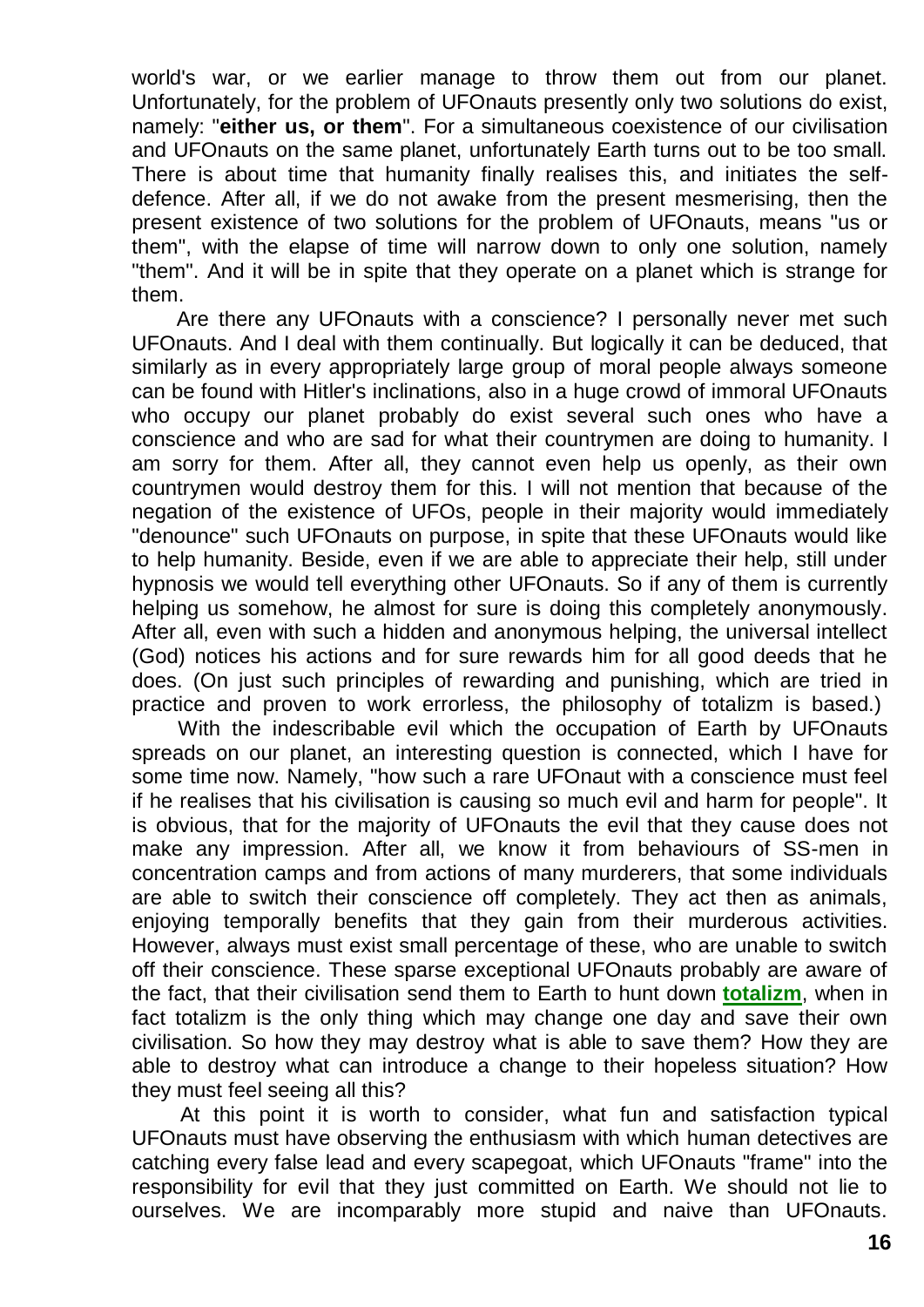Actually, **in comparison to cunning UFOnauts, humanity comes out as a civilisation of self-inflated idiots**. Of course, the fact that we are more stupid than UFOnauts does not means that we do not have rights to freedom, independence, and own living space. After all, in the huge universe is enough space for everyone. Only that parasitic UFOnauts so-far refused to give us this right. So we must fight to obtain it.

At this point I can see with "eyes of my imagination" the reaction of many readers to the above statement that "we are a civilisation of self-inflated idiots". After all, films and literature make us accustomed to the idea, that we are the most clever in the entire universe, while these stupid always turn out to be aliens. So in order to comfort the reader I must explain at this point that the intelligence of UFOnauts (and our relative stupidity in comparison to them), is not neither their, or ours fault. It simply results from the gravity of planets on which we and them live. As this is proven mathematically in subsection JG9.2 from volume 8 of monograph [1/5], with the use of so-called "*gravity equations*", **the intelligence of given beings is directly proportional to the square of gravity of the planet on which these beings live**. UFOnauts live presently on a planet the gravity of which is several times greater than that of Earth. Thus also their intelligence is a number of times greater from human. Without difficulty they are able to "frame" us in whatever they wish, while we are unable to realise that they have us tricked.

I should also add here that the universal intellect (God) is infinitively fair and in total dimension he always equips everyone in the same generous manner. Although he so designed the universe, that it does NOT make us the most wise inhabitants of it, in return he gave us something equally precious as intelligence. Namely he gave us stronger feelings, higher creativity, and higher than UFOnauts sensitivity to the whispers of conscience. These our qualities compensate in us the lower level of intelligence. In fact, in spite that UFOnauts dominate over us with intelligence, we decisively dominate over them with the level of feelings, creativity, and ability to act morally. It is because of this, that in spite we are less intelligent than UFOnauts, still our civilisation develops much faster than theirs. (In fact their civilisation for a long time stopped in the development and is unable to work out any progress in a completely new for them discipline.)

# **#D5. Ignoring of the existence of UFOs, or lying to ourselves, is not going to improve the tragic situation that we are in:**

Inhabitants of the planet Earth are exposed to the "heavy artillery" of enormously advanced technology of UFOnauts. This technology tries to make impossible for people the understanding of the difficult situation in which humanity finds itself. Therefore UFOnauts systematically hide from people, abduct us from our bedrooms only during nights and only after arriving in the socalled "state of telekinetic flickering" described in item #C1 from the web page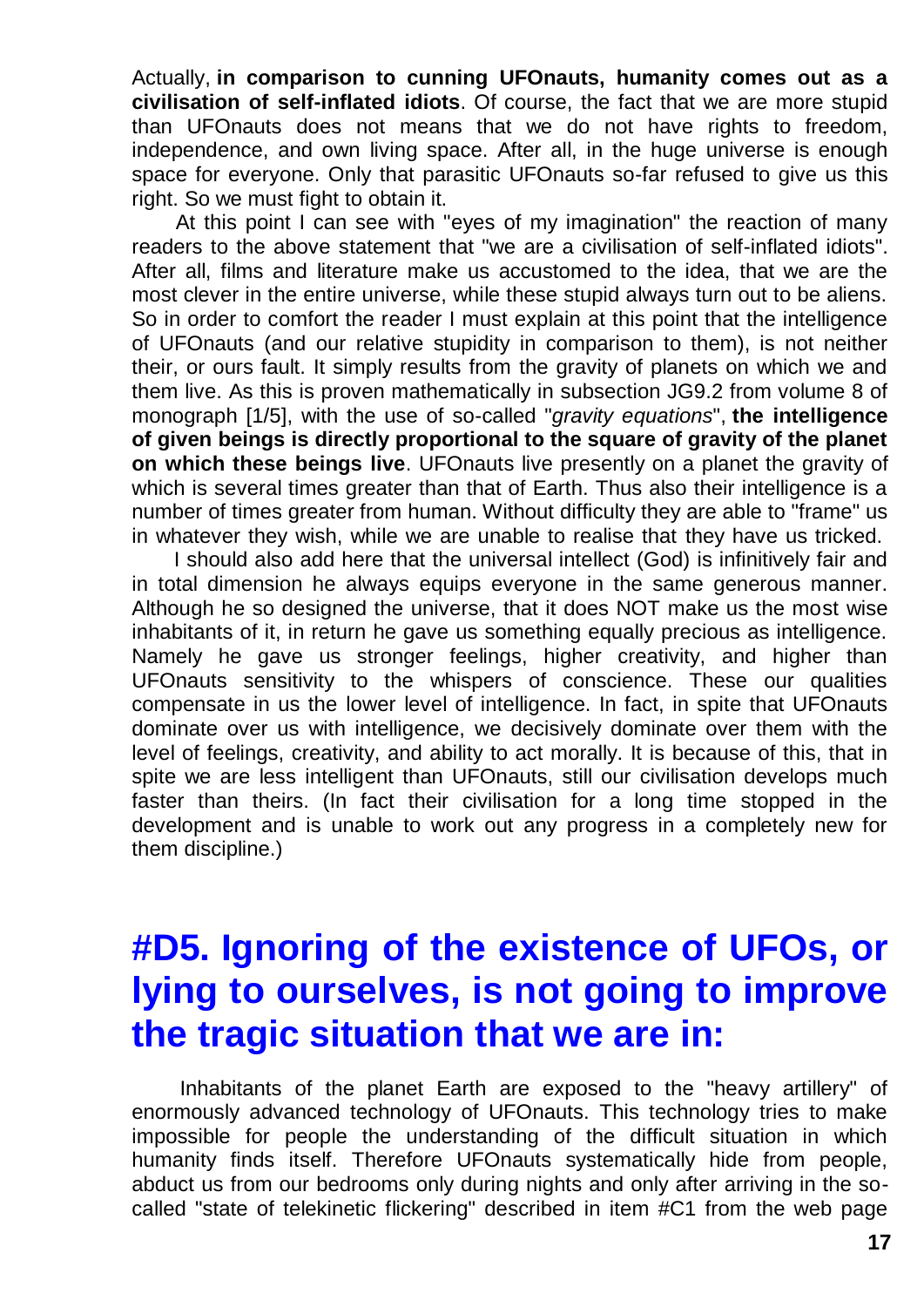named "**[dipolar\\_gravity.htm](http://totalizm.com.pl/dipolar_gravity.htm)**", order every person under hypnosis to negate any statement which would reveal the fact of existence of UFOs, telepathically bombard Earth with the subconscious order to NOT take any notice of the evidence which confirms the existence of UFOs, countless agents of UFOnauts systematically sabotage on Earth all evidence certifying the existence of UFOs, scoff, persecute, and murder rational UFO researchers, changelings-UFOnauts pretending to be our superiors or leaders continually take destructive decisions which push our civilisation down, etc., etc. In the result, all mentally weak people on Earth do not allow even a smallest thought to come to their heads that UFOs do exist, while our planet could be under an invisible occupation of these immoral cosmic bandits and robbers. On the other hand, none fact in which we commonly believe, is as widely and as extensively documented, as the existence of UFOs and the secretive occupation of Earth by morally decadent UFOnauts. So let us now review the most commonly known evidence, which documents the physical existence of UFOs and the "simulation" of a secretive occupation of Earth by these creatures practicing the philosophy of "evil parasitism". (Notice that extensive descriptions of the entire this evidence are contained in monograph [1/5].) Here is the list of the most vital categories of this evidence:

**(i) Photographs of UFO vehicles taken during their patrolling flights above Earth**. Only on a single web site named "**[day26.htm](http://totalizm.com.pl/day26.htm)**" shown are 18 objective photographs, out of which each single one represents another proof that UFOnauts do exist and they do work towards the destruction of humanity. Even more similar photographs of UFOs is shown and interpreted on the web page named "**[explain.htm](http://totalizm.com.pl/explain.htm)**". And the photographs which are shown there are only a small droplet in a huge ocean of objective photographic evidence that exists on the subject of continuous activities of UFOnauts on Earth.

**(ii) Photographs of UFOnauts invisible for human sight, which were accidentally captured in our homes and on our family photographs**. It is shocking, how many invisible for human sight UFOnauts is accidentally photographed in our flats and homes. Several examples of such photographs is shown on the web page named "**[aliens.htm](http://totalizm.com.pl/aliens.htm)**".

**(iii) Photographs of miniature, computer-controlled UFO probes which frequently fly into our flats**. These miniature discoidal probes are repetitively captured on our photographs and videos. If they are photographed from the topside or from underneath during a motionless hovering, then on photographs they come out round. Thus, then they are called "orbs". In turn, if they are photographed in a side view or during a fast flight, then on photographs they come out as "rods", or as long segmented tapes. Examples of their photographs are shown on web page named "**[explain.htm](http://totalizm.com.pl/explain.htm)**" and "**[aliens.htm](http://totalizm.com.pl/aliens.htm)**".

**(iv) Material evidence and substances left by UFOs on Earth**. These include: (a) UFO landing sites (examples of these are shown on the web page about the township of **[Milicz](http://totalizm.com.pl/milicz_uk.htm)**), (b) a gelatinous substance fallen from UFOs and called "angel chairs" (description of this substance is provided in subsection V5.4 from volume 17 of monograph [1/5]), (c) tunnels evaporated during underground flights of UFOs - see an example shown on the web page about the evaporation of **[WTC](http://totalizm.com.pl/wtc.htm)**by UFOs, (d) underground bases of UFOs (in Poland such bases exist under **[Malbork](http://totalizm.com.pl/malbork_uk.htm)** and **[Wrocław](http://totalizm.com.pl/wroclaw_uk.htm)**, while in **[New Zealand](http://totalizm.com.pl/newzealand.htm)** they exist under the "Saddle Hill" near Dunedin), and a whole range of other evidence.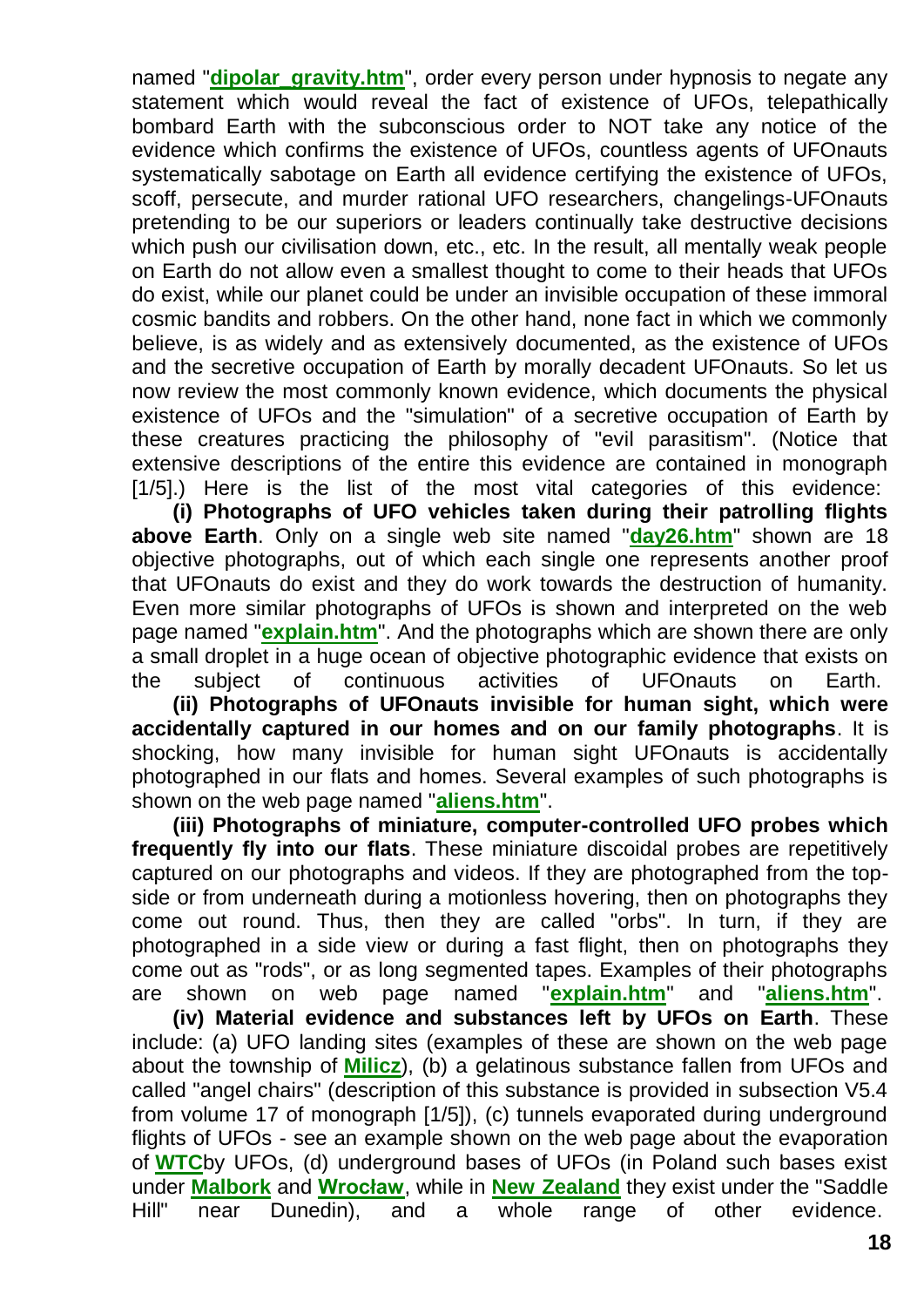**(v) An entire discipline of UFOlogy**. We have also on Earth an entire discipline of UFOlogy which could not eventuate if there is no such thing as the existence and operation of UFOnauts on our planet. Many problems of present UFOlogy is addressed (in Polish) on the blog of **[totalizm](http://totalizm.blox.pl/html/)**.

**(vi) Activities of UFOnauts in space around Earth and on planets other than Earth**. We have pictures of pyramids and human faces on Mars (see Figure P32 in **[monograph \[1/5\]](http://totalizm.com.pl/text_1_5.htm)**). We have also pictures of UFO vehicles leaving Earth, that were taken by the Hubble telescope (see Figure P29 in **[monograph \[1/5\]](http://totalizm.com.pl/text_1_5.htm)**).

**(vii) Evidence from Palaeontology**. There are imprints of "human" shoes 550 millions years old left by UFOnauts when they seeded life on Earth (see Figure P31 in [1/5], or "Fig. 1" on the web page on the secular view of **[God](http://totalizm.com.pl/god.htm)**, and on the web page about **[UFOnauts](http://totalizm.com.pl/ufo.htm)**).

**(viii) The existence of religious "devils"**. Furthermore, we have enormous religious evidence for the existence of "devils" trying to destroy humanity - which (the evidence) must originate from something or from someone. The shocking aspect about this "devils" is that their anatomy, appearance, capabilities, activities, and also their behaviour, correspond exactly to what presently we know about **[UFOnauts](http://totalizm.com.pl/ufo.htm)**. In fact, subsection V9.1 from volume 16 of the older monograph [1/4] publishes a formal scientific proof, that "religious devils are present UFOnauts".

**(ix) Ancient mythology**. In addition, we have a branch of ancient verbal history, which for diverting our attention from the merit of it, many close-minded scholars call "mythology". (Of course, one needs to ask question, whether these are really close-minded "scholars", or perhaps rather are "changelings" and intellectual saboteurs from UFOs, who only pretend to be our scholars.) This verbal history also describes various ancient "gods" that used to be extremely hostile towards people. All attributes of these gods correspond to characteristics of present UFOnauts. Examples of descriptions of behaviours of these "gods" from the area of present India in times before the previous advanced human civilisation was destroyed, are described in subsection P5 from volume 14 of monograph [1/5].

There is an interesting aspect of ancient mythologies, which confirms their factual character of the verbal history which reports precisely the knowledge about ancient equivalents of present UFOnauts. This aspect is the fact that two separate mythologies, namely these describing Greek and **Roman gods**, report to us exactly the same "**organisational structure**" of their gods, and the existence of exactly the same jobs (professions) in the hierarchy of gods that used to control humanity at that time. Only names of subsequent gods were different in these two religions. Various close-minded academics insist on telling us that this identity of the "organisational structure" of Roman and **Greek gods** results from the fact that Romans supposedly "copied" their gods from Greeks. But these academics ignore the commonly known fact, that at times when Romans were forming their knowledge of gods, they did not have any contacts with Greeks (nor vice versa). In turn, if one considers the matter rationally, both these ancient mythologies report the same organisational structure of the "headquarters", or the "occupational government", of UFOnauts on Earth, who were send down to Earth in order to occupy and to rule over it. After all, this ancient "headquarters" or "occupational government", similarly like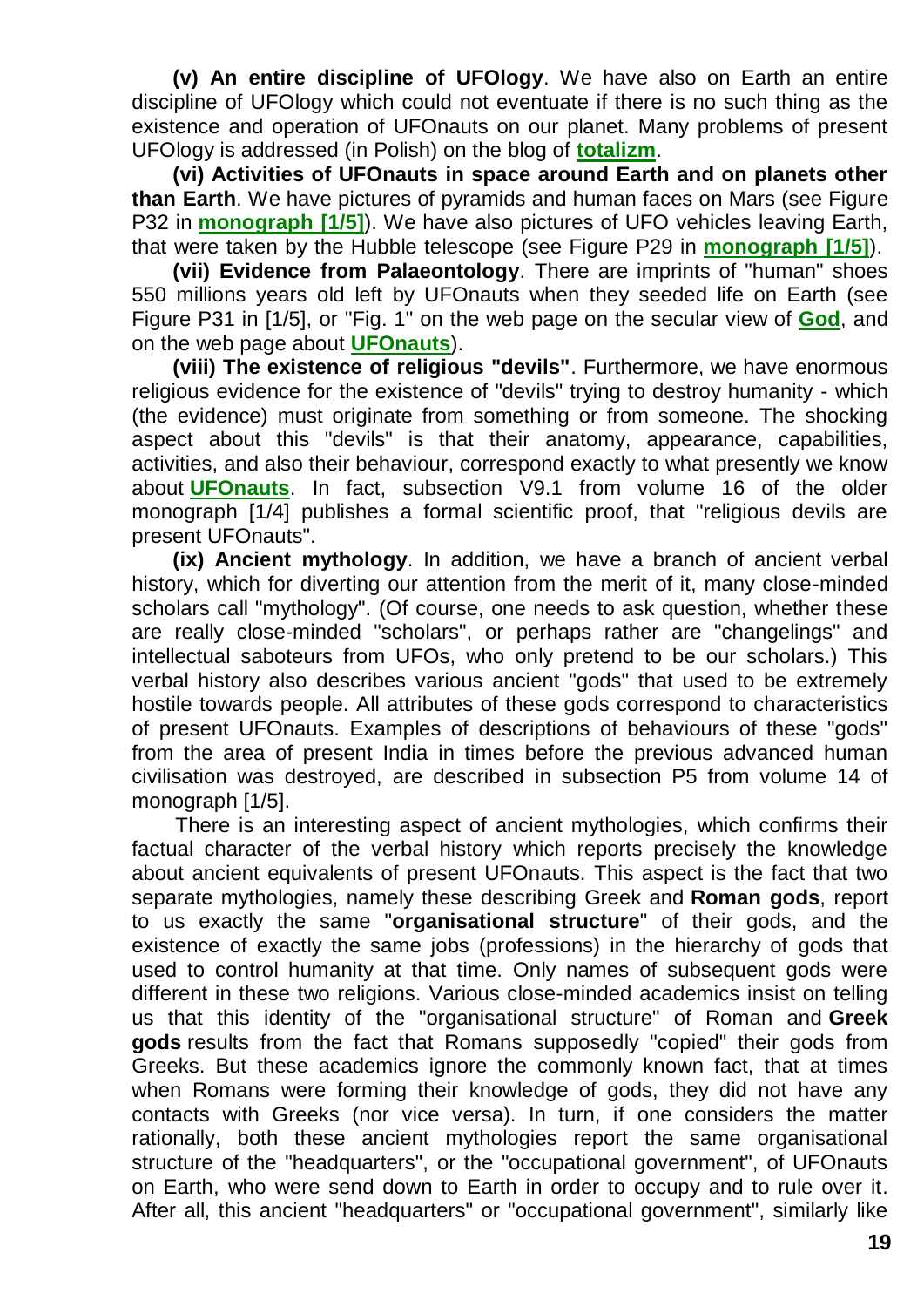present governmental institutions, or embassies of different countries, had a strictly defined organisational structure. On the top of it, the chief governor, ambassador, or head of some sort needed to be posted, who ruled over Earth with his wife and sometimes also with his daughter. In times of ancient Rome this chief governor was someone named Jupiter, who ruled over the Earth with his wife Juno and daughter Minerva. In turn during times of ancient Greece, this head was Zeus, who ruled with his wife Hera and daughter Athena. What even more interesting, the governor named Zeus was also reported by ancient Indians, because in Indian Sanskrit exists a chief god named Dyaus - whose name is simply a different writing of the same sounding name Zeus. To assist the governor in this ruling over Earth, he had engineers, climatologists, genetic engineers, communication officers, pilots, translators, etc. - similarly like for UFOnauts we observe it now on UFO vehicles, while for people we observe it now in present embassies. Interesting, that amongst these ancient gods a special position existed of like an "engineer responsible for undergrounds". In ancient Rome it was occupied by Vulcan, while in ancient Greek it was assigned to Hephaistos. The existence of this position certifies, that already in these ancient times UFOnauts placed enormous attention to the hiding of their vehicles from people in underground bases evaporated by their vehicles, such as UFO bases discussed on web pages named **[malbork\\_uk.htm](http://totalizm.com.pl/malbork_uk.htm)**, **[day26.htm](http://totalizm.com.pl/day26.htm)**, or wroclaw uk.htm. Of course, as time elapsed, UFOnauts who occupied subsequent positions in this occupational government of Earth were exchanged for others, although the organisational structure remained almost unchanged. This is why names of subsequent Roman and Greek gods are different, although their organisational structure remains the same in both "mythologies". In turn this identity of organisational structure in both "mythologies" is additional conformation that in fact these "mythologies" one needs to take NOT as folklore stories, but as a precise verbal report about organisation of ancient UFOnauts that occupied and exploited our planet.

What is even more interesting, ancient mythologies of Greeks and Romans confirm also the conclusion deduced in item #C1 of the web page named **[evil.htm](http://totalizm.com.pl/evil.htm)**. It states that **on the Earth a situation is "simulated" as if our planet was a dumping place where the civilisation of UFOnauts disposes own murderers, criminals, perverts, degenerates, psychopaths, dangerous mentally ill, etc., whom are unwanted within their own civilisationt**. The reason is that ancient mythologies much more clearly than present UFO research disclose the true character and lifestyle of UFOnauts. Thus they disclose, that these UFOnauts are blood thirsty psychopaths who enjoy murdering, raping and robbing humans. Especially interesting is that many ancient Goddesses, including Hera and Juno, were not getting pregnant with humans in spite that they copulated with every hansom man who crossed their paths (although many of them had adult children from previous times). It looks like female UFOnauts send to Earth are sterilised on purpose in a similar manner as in some mental hospitals on Earth sterilised are mentally ill females. (So these Goddesses had only children whom they conceived before the sterilisation and before ousting to Earth - means impregnated before on their planet it was discovered that these Goddesses are mentally ill.)

**(x) Remnants of previous technical civilisation on Earth, which**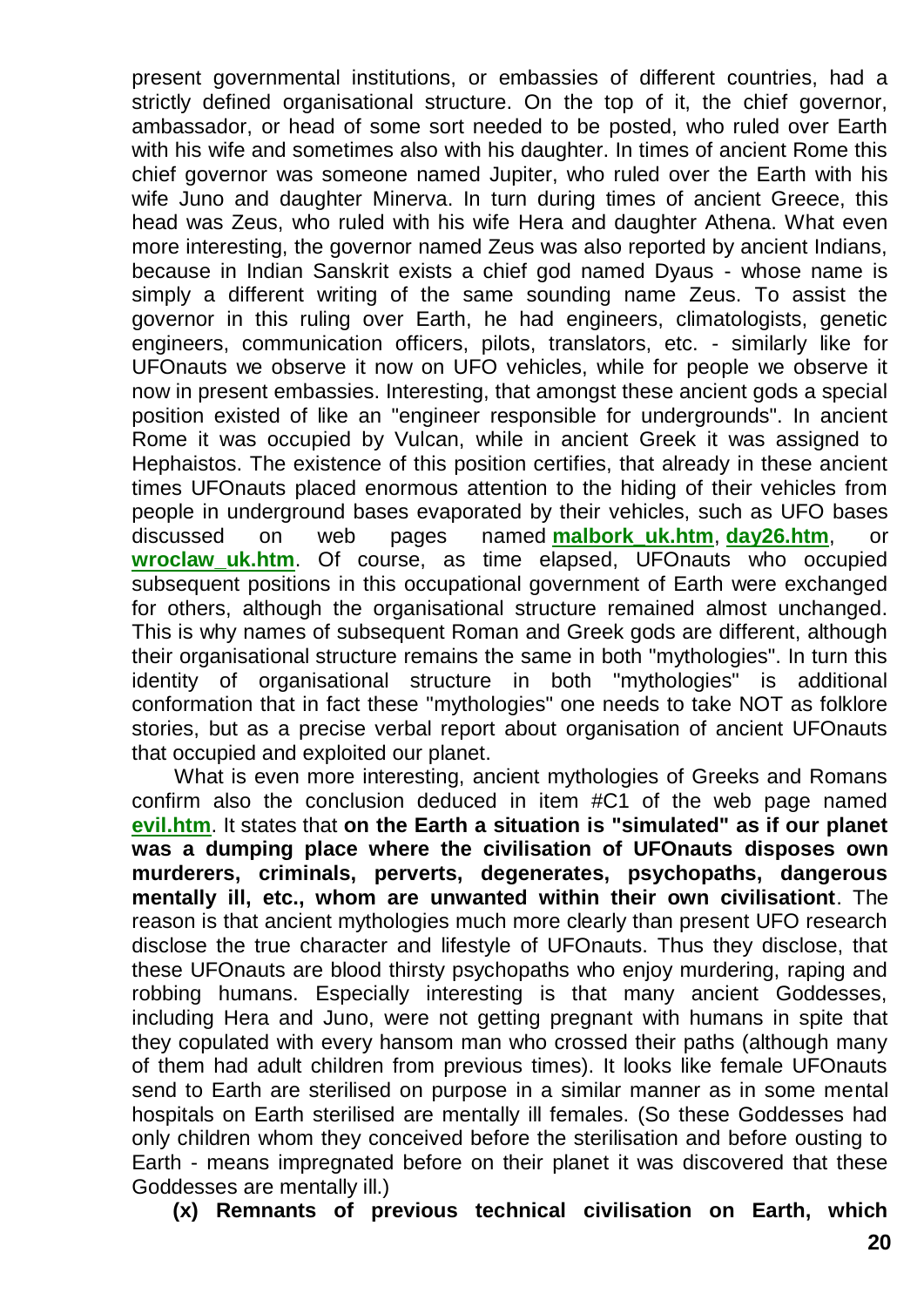**UFOnauts managed to destroy in the same manner as presently they try to destroy our current human civilisation**. We have also all this material evidence, about which books of Erich von Däniken were written. The most spectacular examples of this evidence, are huge megalithic structures which exist on Earth until today, and with the construction of which even the present advanced technology would have significant difficulties. In order to provide here several examples of these, they include: Egyptian and American pyramids, highland city of Machu Picchu from Peru, Great Wall of the Incas from Bolivia, and so-called "Wall at SANTA" from Santa in Northern Peru (South America), gigantic stone heads from Negroid civilisation of Olmecs from Mexican state of Veracruz and Tabasco and from surrounding areas of Central America, Drawings on the highland plate Nazca, carved mountain from Sri Lanka (so-called "Citadel of Sigiriya"), city "Petra" from Jordan carved entirely in solid rock, gigantic sculptures from the Easter Island, etc., etc. This evidence is investigated by research organization called the "Ancient Astronauts Society" that strangely is forced by someone invisible to "work underground" and on the private expense of its members (i.e. is forced to further the progress on the same principles as I am forced to do my research). Other evidence for the existence of another highly advanced human civilisation on Earth, are descriptions of flying machines "Vimanas" from ancient India (examples of such flying machines are discussed in subsection P5 from volume 14 of monograph [1/5]), descriptions of ancient civilisation from Atlantis, which had machines controlled with human thoughts, and also various archaeological findings the technical level of which is equal or even higher than the technical level of present civilisation on Earth (e.g. see the principle of operation of the so-called **[Zhang Heng seismograph](http://totalizm.com.pl/seismograph.htm)**, which cannot be explained nor replicated by the present science and technology on Earth.) This ancient material evidence clearly indicates that before our present civilization, there was already another human civilization even more advanced than ours. Unfortunately UFOnauts managed to destroy it completely around 12500 years ago, so that humanity needed to start again from the very beginning, while UFOnauts could occupy and rob us without obstructions for the next 12500 years.

**(xi) Outcomes of continuous sabotages carried out by UFOnauts on Earth**. To this kind of evidence belong, amongst others, facts regarding the bombing of the London metro by changelings from UFOs, (this evidence is described on this web page), evidence for the fact that e.g. **[WTC](http://totalizm.com.pl/wtc.htm)** skyscrapers in New York were evaporated by a UFO vehicle, or evidence that the space shuttle **[Columbia](http://totalizm.com.pl/shuttle.htm)** was downed by UFOs.

**(xii) Effects of generating by UFOnauts various disasters that torment people**. To this category of evidence belong, amongst others, findings described on the web page on hurricanes, typhoons, and **[tornados](http://totalizm.com.pl/tornado.htm)** which reveal that many hurricanes and practically all tornados on Earth are technologically induced by UFO vehicles, evidence for the fact that e.g. the murderous tsunami of **[26th](http://totalizm.com.pl/day26.htm)  [December 2004](http://totalizm.com.pl/day26.htm)** was intentionally induced by UFOnauts, or the evidence that in 1178 around the township of **[Tapanui](http://totalizm.com.pl/tapanui.htm)** in New Zealand a UFO vehicle was intentionally exploded in order to bring to Earth the darkness of medieval period.

**(xiii) Systematic murdering of rational UFO researchers**. One does not need to be a genius to notice, that whenever appears on Earth some rational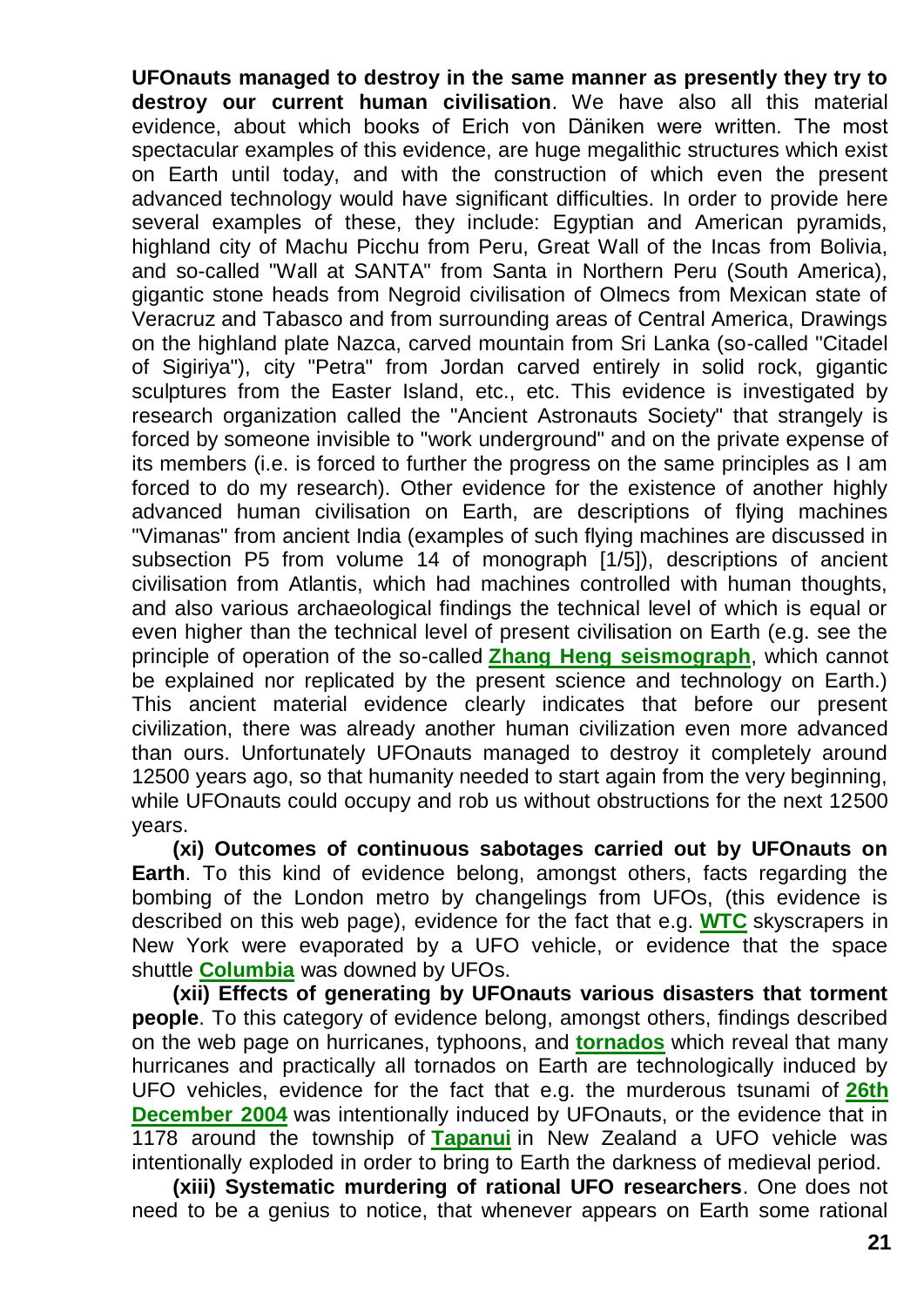researcher, who intends to find out the truth about UFOs, then this researcher is murdered very fast in a well camouflaged manner. In this manner on 9 January 1996 Dr Karla Turner was murdered (by inducing in her a malignant cancer). Also in this manner on 27 September 2004 murdered was mentioned already on this web page Professor John Edward Mack, M.D. (October 4, 1929 - Sep 27, 2004), the professor of psychiatrics on Harvard (USA) and the Pulitzer prize winner (UFOnauts caused that he was hit by a silver Peugeot 306, which was apparently driven by a drank driver - which is very easy to be manipulated telepathically). A long list of rational UFO researchers killed by UFOnauts is published in subsection W4 from volume 18 of **[monograph \[1/5\]](http://totalizm.com.pl/text_1_5.htm)**. Even a longer list of UFO researchers systematically murdered by UFOnauts is presented on the web page (in English) **[rense.com/general64/liquid.htm](http://rense.com/general64/liquid.htm)**.

**(xiv) Evidence of our repetitive abductions to UFOs. This evidence is detectable on our own bodies and in our homes**. To this group belong e.g.: scars from UFO implants that in majority of us are well visible on the side of our leg (a photograph and description of such a scar is shown on the first Figure from the web page named **[ufo.htm](http://totalizm.com.pl/ufo.htm)**), the implant in our head near the left temple, which sometimes we can feel as prickling or movements in our brain (this implant is described in subsection U3.2 from volume 16 of monograph [1/5]), blue bruises on our body left after our night abductions to UFOs (these are described in subsection U3.3 from volume 16 of monograph [1/5]), evidence of our rapes on UFO decks (these are described in subsection U3.7.1 from volume 16 of monograph [1/5]), and many more. In turn the description of various evidence of repetitive presence of invisible UFO vehicles in our homes is presented in subsections U3.6 and U3.8 from volume 16 of monograph [1/5] (including into this the evidence of "super-slipperiness" discussed also on this web page, which frequently appears in our homes although usually is unnoticed.)

**(xv) Systematic blocking of new inventions on Earth and murdering or persecuting inventors**. UFOnauts who occupy us are very concerned that humanity develops technically too fast. So in order to block our technical development UFOnauts resort to a whole range of diabolic tricks. These tricks include: systematic murdering of all creative people on Earth, forcing humanity that all breakthrough inventions must be invented several times before they can be disseminated amongst people, "locking" most important inventions and disallowing them to get into mass production, and many more. The matter of such blocking of progress on Earth is discussed on several internet web pages, for example about **[Aleksander Możajski](http://totalizm.com.pl/mozajski_uk.htm)**, or about **[New Zealand](http://totalizm.com.pl/newzealand.htm)**. The meaning of this blocking is unambiguous - the civilisation which is NOT occupied in a secretive manner (as it happens to us) has no rights to persecute its most creative people on so many devilish ways.

**(xvi) Suffocating the world's economy**. Even if we assume that our economists do not know what they are doing, still just by accident and ordinary probability around a half of their decisions should be correct. But if we assume that they know what they are doing, then our economy on Earth should constantly improve. However, the reality is such, that since around 1970s the economic situation on Earth very fast and systematically worsens. Keeping jobs and income becomes ever increasingly difficult. The number of unemployed is constantly growing. The uncertainty of the future increases. People are more and more in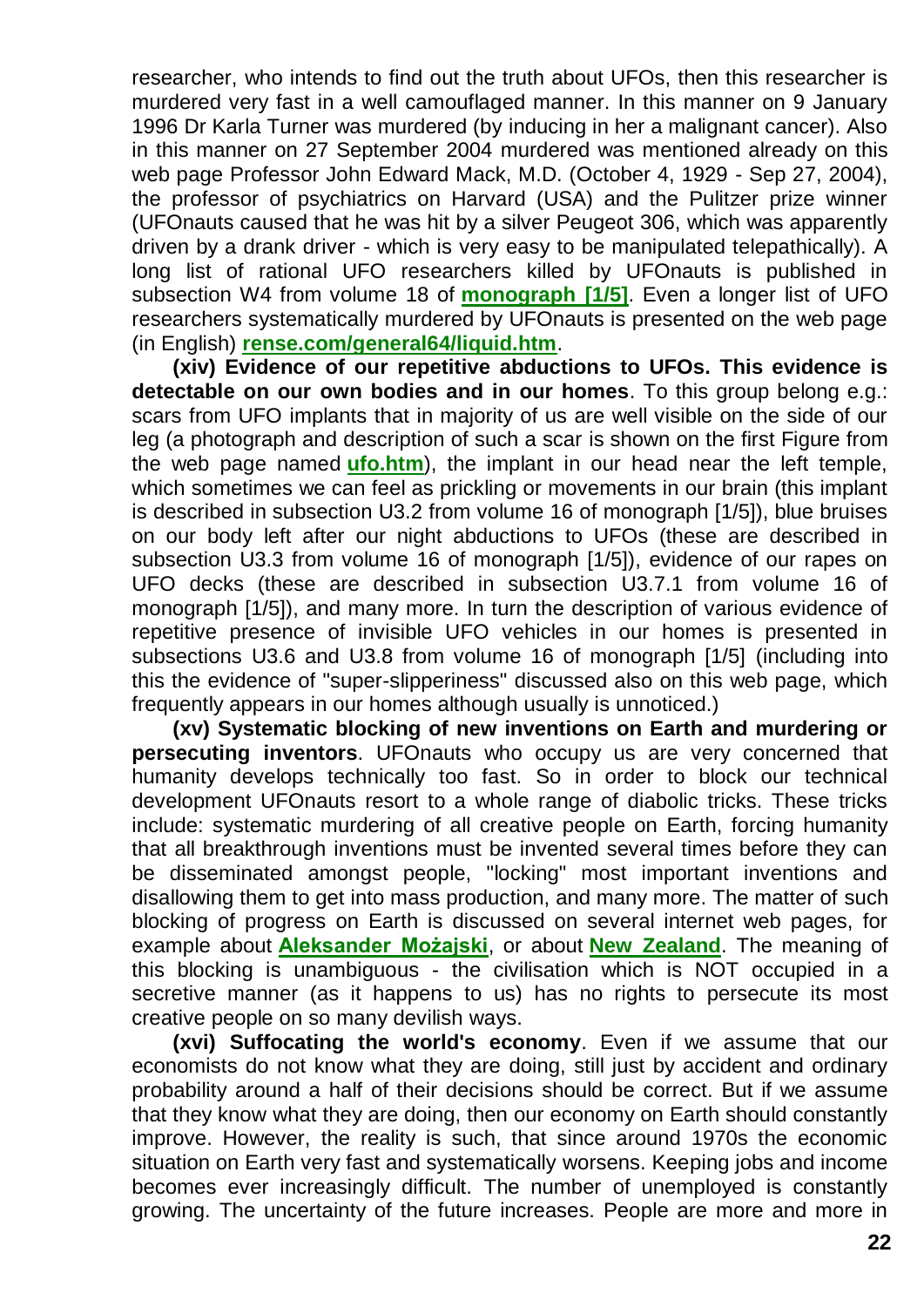debt and more and more exploited. Such a situation simply would not be possible if our planet is NOT secretly occupied by evil creatures of some sort, which are very interested in maintaining people in continuous slavery and fear, and which disallows people to work for the good of entire civilisation. For the fact that behind economic events in fact hide invisible oppressors of humanity, the most clearly is indicated by my own fate overfilled with continuous losses of jobs, and with systematic depriving me possibility to carry out my research on subjects that interest me and that serve for the good of humanity (e.g. in New Zealand I was dismissed from job by three subsequent employers in a row). This my fate is relatively well described on two web pages, namely on pages **[about me](http://totalizm.com.pl/pajak_jan_uk.htm)**, and **[my](http://totalizm.com.pl/job.htm)  [job search](http://totalizm.com.pl/job.htm)**.

**(xvii) Blocking of progress of morality and blocking of development of religions on Earth**. Another kind of evidence for the occupation of Earth by morally degenerated UFOnauts, is the fact of continuous blocking on Earth the improvements of religions, the progress of knowledge on God, and the moral development of people. If this blocking is not imposed, it would NOT be possible that e.g. proverbs from Roman times are still valid until today, while our main religions were NOT improved for the last 2000 years. It would not also be possible that practically every cult on Earth is deviated and commits various monstrous crimes, while public prayers in recent times finish with lost court cases undertaken against these people who organise such prayers (see the article "Costly fight in the name of Jesus" from page B2 of the issue of New Zealand newspaper **[The Dominion Post](http://www.dompost.co.nz/)** dated on Tuesday, August 16, 2005). Also there could NOT be these continuous attacks on the moral and peaceful **[totalizm](http://totalizm.com.pl/totalizm.htm)** which did nothing wrong to anyone.

**(xviii) Controlling the views of society**. It is not difficult to notice, that views of the society are controlled in various ways, so that people do not realise the tragic situation in which they are. In order to notice this control one needs to realise that the existence of such overwhelming body of evidence for the existence of UFOs and for a secretive occupation of Earth by UFOnauts, as the evidence listed in this item, does NOT suffice to be noticed by people. Furthermore, there are also cases of even more direct evidence for this control of views. Examples of these are relatively frequent cases when UFOnauts induce murderous panics, similar to the "stampede" from Baghdad on 31 August 2005, discussed near the beginning of this web page. The point is that if UFOnauts are able to induce telepathically a panic and stampede, they are also able to change views with the same tools.

There is no other truth on Earth which would have so much evidence in support of itself, as the truth about the existence of UFOs and about the secretive occupation of Earth by UFOnauts. However, in spite of all this, if one asks about UFOs any passer by from a street, for sure is going to receive the answer NO. So how in such circumstances to NOT realise why UFOnauts consider humans from the planet Earth to be the most stupid beings from the entire universe. How in such circumstances maintain the faith in the sharpness of human minds and in the wisdom of human scientists. How to stop UFOnauts from the complete destruction our present civilisation which they already started? What is so wrong with us, that we so stubbornly refuse to take notice of the truth which countless evidence is constantly attacking us from practically all sides?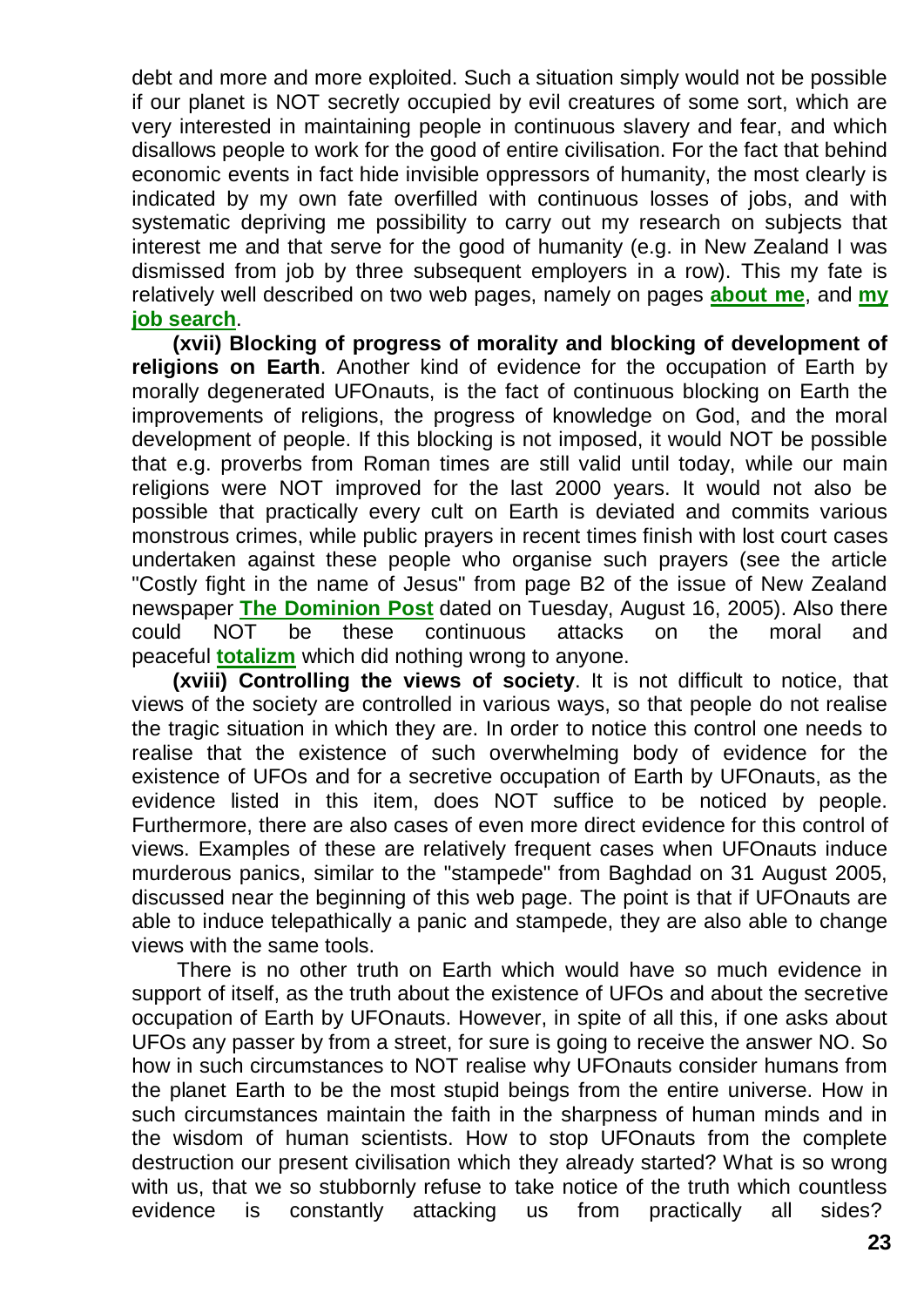Please notice, that the above compendium of evidence for the existence of UFOs, and for the continuous although hidden operation of UFO vehicles on Earth, is presented also from a slightly different point of view on a separate web page named "**[aliens.htm](http://totalizm.com.pl/aliens.htm)**".

## **Part #E: List of evidence which documents that the "superior intelligence" controls on the Earth the required level of morality:**

## **#E1. The evaporation of [WTC](http://totalizm.com.pl/wtc.htm) skyscrapers in New York by UFOs (11 September 2001):**

The list of murderous attacks of UFOnauts on humanity from the recent times includes also WTC skyscrapers in New York. These skyscrapers were evaporated by UFOs literally in the sight of thousands of people who observed this evaporation in real time or on screen of their television sets. A huge range of evidence in support of the fact, that these were invisible for human sight UFO vehicles which evaporated WTC buildings (not an attack of Islamic terrorists), is presented in a whole range of separate web pages of the physical name "**[wtc.htm](http://totalizm.com.pl/wtc.htm)**". Thus, the evidence from these web pages is NOT going to be repeated here. Subsequent pages on the evaporation of WTC skyscrapers can be opened either from "Menu 2" or from "**[Menu 4](http://totalizm.com.pl/menu.htm)**", through clicking in there on the link "**[WTC](http://totalizm.com.pl/wtc.htm)**".

The only evidence of UFOnauts' involvement in the evaporation of WTC buildings which is discussed on this web page, is the present systematic killing by UFOnauts of all eye-witnesses who worked on the removal of debris of WTC buildings. This evidence is discussed near the beginning of this web page.

Independently from the web pages, the course of evaporation of WTC skyscrapers by UFOs, and also evidence which documents that these were UFO vehicles which carried out the evaporation, is presented in subsection V8.1 from volume 17 of monograph [1/5]. Note that free copies of monograph [1/5] can be downloaded from the item "**[monograph \[1/5\]](http://totalizm.com.pl/text_1_5.htm)**" in "Menu 1" and "Menu 4" from the left margin of this web page.

The above should be complemented with the information that the world gradually begins to realize that with the WTC buildings something was NOT as it should be. There are increasing numbers of voices in the world along the lines which on 11 September 2005 could be found on the web page **[public](http://www.public-action.com/911/jmcm/physics_1.html)[action.com/911/jmcm/physics\\_1.html](http://www.public-action.com/911/jmcm/physics_1.html)**.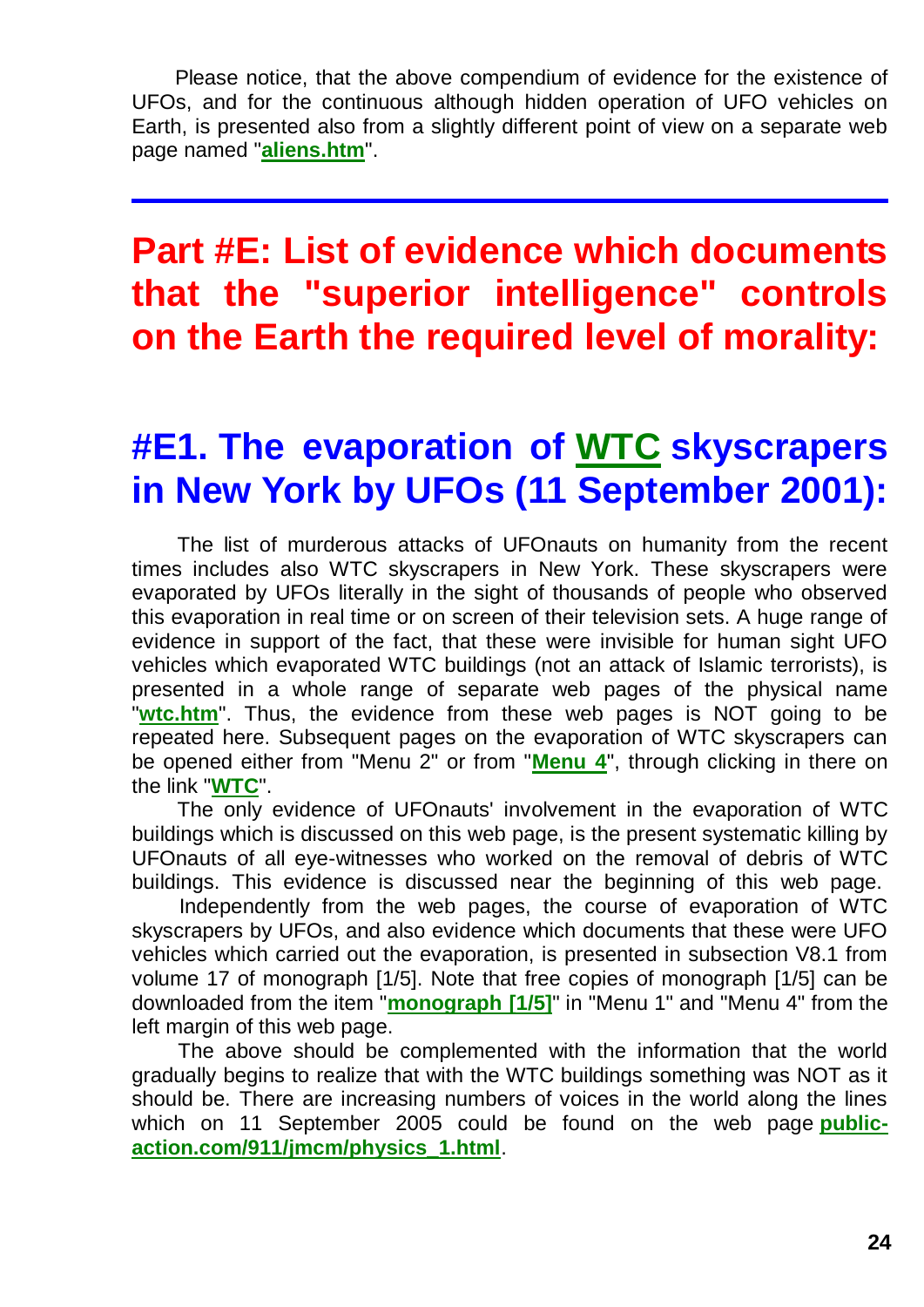## **#E2. Downing the space shuttle Columbia by UFOnauts (1 February 2003):**

As it turns out, UFOnauts also downed intentionally the American space shuttle Columbia. How exactly they carried out this downing, and also what evidence indicates their hidden participation in this destruction of Columbia, it is explained in a separate web page. In "Menu 2" and in "**[Menu 4](http://totalizm.com.pl/menu.htm)**" this web page is available under the name "**[shuttle.htm](http://totalizm.com.pl/shuttle.htm)**". Furthermore, evidence regarding this downing of the space shuttle Columbia by UFOnauts is also presented in subsection V8.2 from volume 17 of **[monograph \[1/5\]](http://totalizm.com.pl/text_1_5.htm)**.

#### **#E3. Bombing of trains in Madrid, Spain (11 March 2004):**

On 11 March 2004, a series of bombs hit passenger trains in Madrid, Spain. Killed was around 191 innocent people, while wounded were around 1460 people.

At this point I should admit that initially I overlooked this event, and have not analyse it from the point of view of evidential value when it unfolded in front of my eyes. Similarly as the majority of people I was tricked by the propaganda of UFOnauts, that these were Islamic terrorists from al Qaeda who destroyed this train. It is pity, because if one does NOT analyse the evidence of a crime as this crime takes the place, or when the consequences of it are just unfolding, then later all traces are getting "cold" and it is extremely difficult to find the truth. My attention at the bombing in Madrid was brought only by opinions discussed extensively in television and press after the bombing of metro in London described several items higher on this web page. All people commenting the bombing in London stressed in their opinions that it displayed multidimensional similarity to the bombing of the train in Madrid. I believe that on this web page I managed to document extensively that the bombing of the metro in London was carried out by human doubles (so-called "changelings" described a few items higher on this web page), send to Earth from UFOs. Because of this multidimensional similarity between both these bombings, it is logical to deduce that also the bombing of the train in Madrid was carried out by similar human doubles ("changelings") from UFOs.

## **#E4. Murderous tsunami from the Indian Ocean (26 December 2004):**

On 26th December 2004, UFOnauts generated technically extremely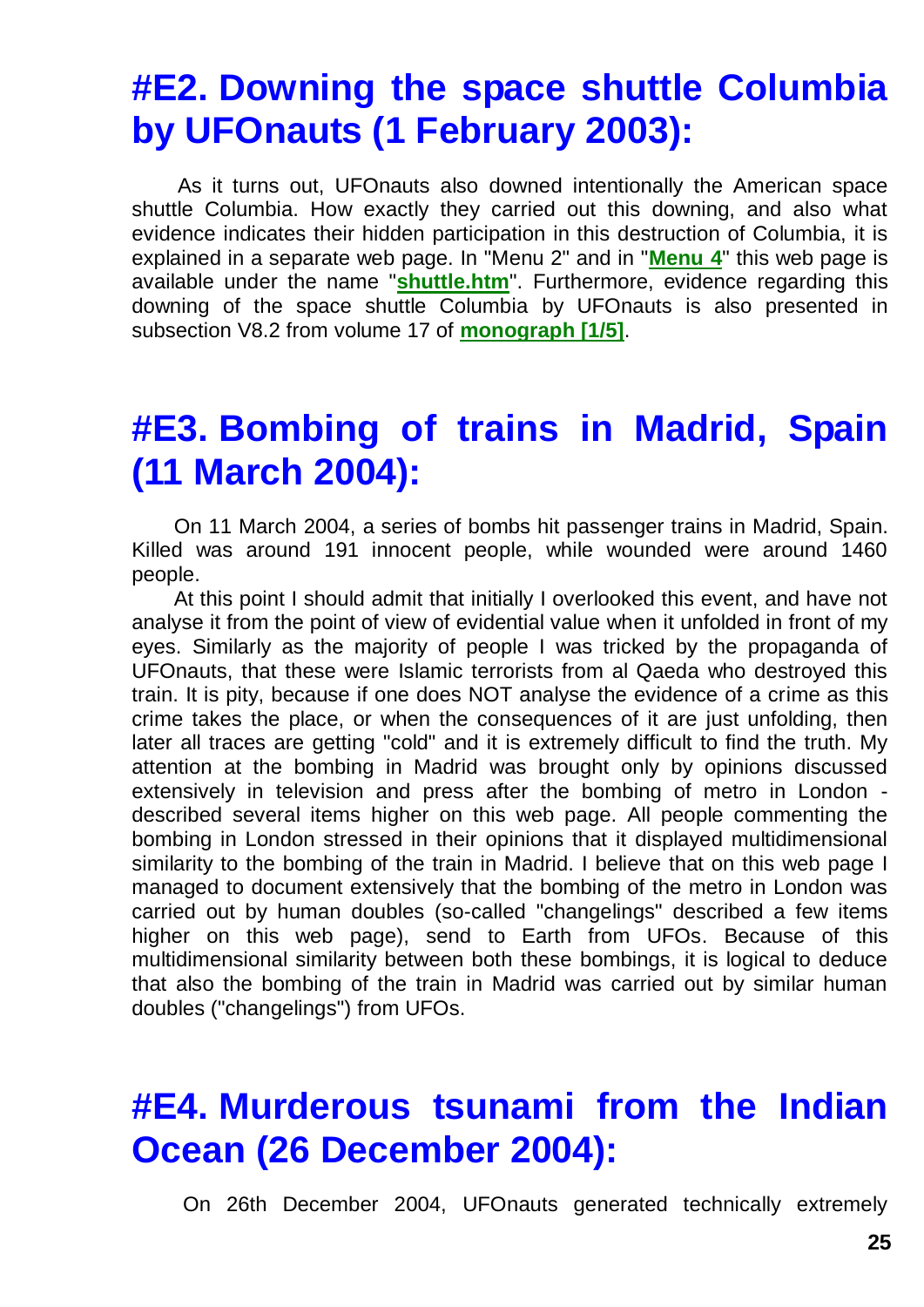murderous tsunami on the Indian Ocean. This tsunami killed around 300 thousands of people. A comprehensive description of this tsunami, together with the presentation of voluminous evidence which proves unambiguously that this tsunami was induced technically by UFOnauts, is contained on a separate web page named "**[day26.htm](http://totalizm.com.pl/day26.htm)**". This web page is available via "Menu 2" and "**[Menu](http://totalizm.com.pl/menu.htm)  [4](http://totalizm.com.pl/menu.htm)**".

From the characteristic of this tsunami it is apparent, that for UFOnauts it was a kind of checking in practice the effectiveness of this method of murdering people with the use of tsunami waves. After this testing release of the tsunami, we should expect now that soon UFOnauts will hit with similar tsunamis in sensitive areas of our globe (e.g. in Europe, USA, south of Africa, etc.). It is worth to bear in mind what UFOnauts are capable of serving to us with this tool of destruction.

## **#E5. Instigating of Australia against Indonesia via the classical trick of the "Trojan Helena":**

We all probably remember the history of ancient Troy and beautiful Helena. As we know, so-called "Greek gods" - as in these times UFOnauts were called (for details see item #D5 from this web page), exploited an intrigue revolving around a beautiful woman. This intrigue was to set up one against another, and to damage enormously, two ancient super-powers, namely Troy and Greece. Well, exactly the same situation was repeated in present times. In our sight UFOnauts used a beautiful citizen of Australia named Schapelle Corby, in order to initially instigate one against the other, and then probably also damage, two huge countries of the present world, namely Australia and Indonesia.

I am going to describe now my observations to-date concerning the development of situation, trying to explain how UFOnauts organised this present repetition of an old intrigue from the times of Troy. Well, firstly they choose a young and very beautiful woman, in order to provide an excuse for this intrigue. She turned out to be Australian citizen named Schapelle Corby. She is truly so beautiful, that presenters of news from the Australian television channel "Prime" broadcasted also in New Zealand, could not refry from admiring her endowment. When this beautiful woman travelled for her vacation to tropical Indonesian island of "Bali", UFOnauts placed in her open backpack a huge 4-kilogram bag of dry marihuana. Then UFOnauts telepathically ordered an Indonesian custom officer to check her bag and to discover this marihuana. Of course, this beautiful woman was not guilty of drug trafficking. However, the sole fact that she had in her backpack a huge bag filled with marihuana was sufficient for arresting her by Indonesians and for placing her in front of drug trafficking court. In Indonesia for drug trafficking normally a death penalty is served. So nothing helped this beautiful woman that exporting marihuana from Australia to Bali in Indonesia is equally illogical as "bringing wood from home to forest". After all, in Australia one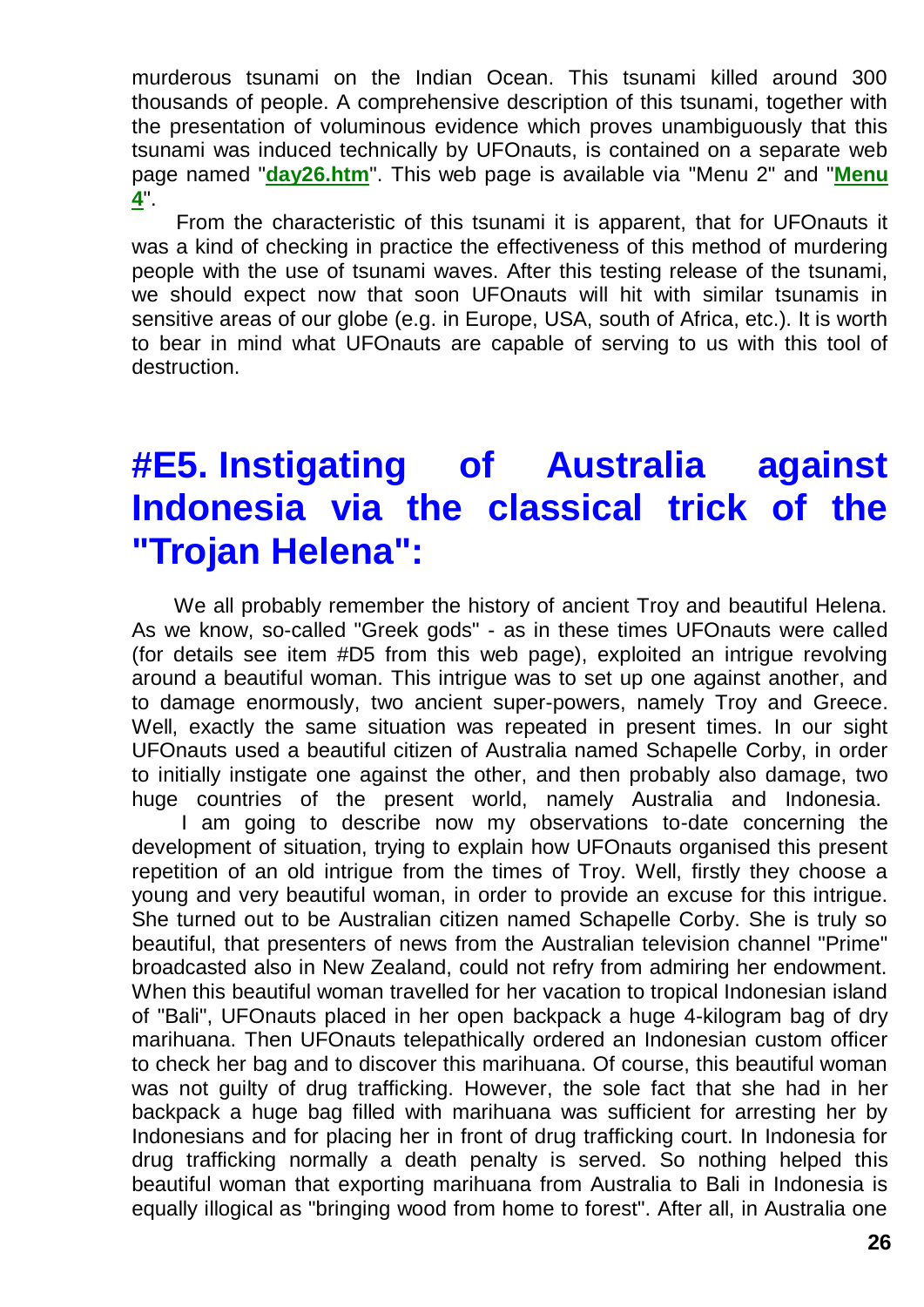pays several hundred of dollars for a small portion of marihuana, while the same portion can easily buy in Bali for just several dollars. So only someone who would fall on her head would bring marihuana from Australia to Bali. In order to hide all these illogical facts, and still cause the conviction of this beautiful woman, UFOnauts most probably send her their own "helper" (means a "changeling" described three points before). In my opinion this "helper" looked quite similar, as on web pages devoted to the interpretation of photographs of UFOnauts, e.g. on the web page named "**[aliens.htm](http://totalizm.com.pl/aliens.htm)**", is reported from research on UFOnauts how really a typical UFOnaut looks like. This helper appeared voluntarily to "help" the unfortunate woman. However, whatever he did, it somehow always make her situation even worse. For example, one of the first actions of this "helper" was to abuse verbally Indonesian judges and to accuse them publicly of corruption and accepting bribes. What kind of a "helper" for a person who is to be judged by given judges, begins his career from a public accusing of these judges. The summary effect of these intrigues was such, that on Friday, 27 May 2005 the poor Schapelle Corby was convicted to 20 years of imprisoning by the Indonesian court.

Because in the meantime UFOnauts initiated a huge propaganda campaign in Australia, aimed at convincing all Australians about her innocence, and simultaneously UFOnauts carried out a similar campaign in Indonesia aimed at convincing all Indonesians that she is guilty, her conviction, deeply divided both previously friendly nations. Immediately after her conviction, in Australia appeared calls for boycott of Bali and Indonesia. Then various acts of aggression started, carried out in hidden manners by some unrecognised trouble makers (i.e. most probably by UFOnauts themselves acting secretly on Earth). For example, on Wednesday, 1June 2005, someone posted an envelope with apparent "anthrax" to the Embassy of Indonesia in Australia. (Personally I am almost sure that behind this "anthrax" hide UFOnauts.) Then a whole series of similar letters with "anthrax" was posted to many other places and people at both sides of the border. In June 2005 (i.e. when I prepared these descriptions) the situation continually worsen in this matter and there was no sign that it intended to get silenced.

The problem with the above matter depends on this, that it may finish similarly as the case of Helena and Troy. Two previously friendly nations, namely Australia and Indonesia, due to hidden and continuous intrigues of UFOnauts, may finally begin mutual hostilities. Therefore it is necessary that in this matter the participation of UFOnauts is disclosed. This web page is, amongst others, aimed at such disclosure.

At this point it is also worth to notice, that there is a large indirect evidence, which clearly indicates the participation of UFOnauts in the entire this intrigue. After all, for a long time we know, that UFOnauts have an important MOTIVE for this intrigue. After the fall down of communism UFOnauts are trying hard to divide our planet onto two mutually hostile religious camps. So-far they succeeded in this in Mediterranean. Presently they also try to expand (via different means) hostilities to the area of Pacific and England. Furthermore, methods of action used in the case of Schapelle Corby copy exactly methods of actions used by UFOnauts. This means that also a TOOL of CRIME in this case pinpoints at UFOnauts. After all, in antiquity UFOnauts destroyed the Troy in exactly such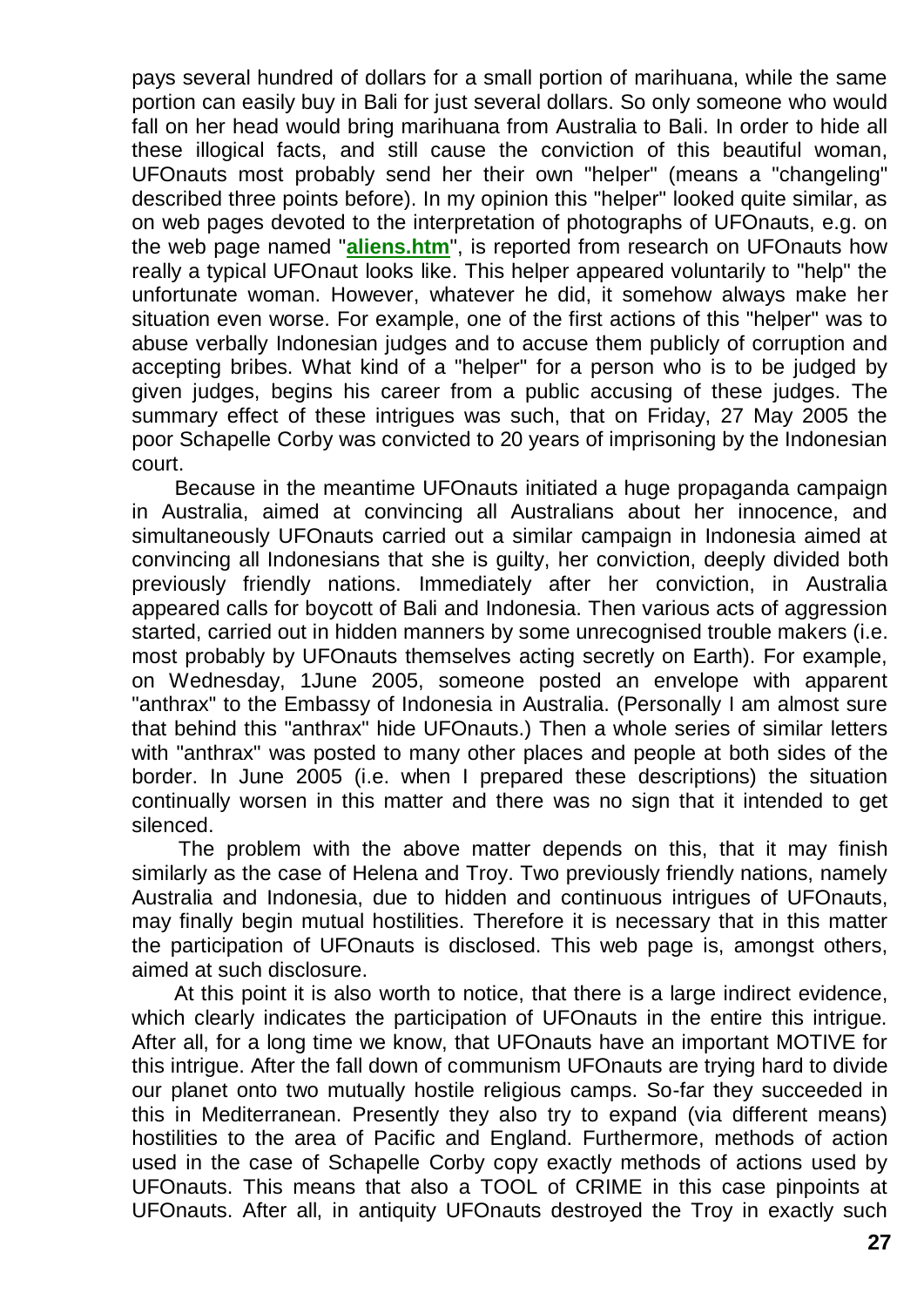manner. I am ready to bet that also in the history of medieval times an whole array of similar repetitions of this method could be found. In turn today UFOnauts are doing the same to Australia and Indonesia. UFOnauts do not have ALIBI for this intrigue. After all, everything that happens in this case carries attributes of personal interfering of UFOnauts and their presence on the crime scene. In turn according to present criminology, if someone is pinpointed by the motive, tool of crime, and by the lack of alibi, then for sure such someone is guilty of a given crime.

If someone is interested in methods with the use of which UFOnauts viciously destroy humanity in the part of globe where Australia and Indonesia are located, further information on this topic are contained on the web page named "**[day26.htm](http://totalizm.com.pl/day26.htm)**".

# **#E6. Attack of UFOnauts on London (on 7 July 2005):**

From the information provided by press, it gradually emerged, that these were UFOnauts, not Islamic terrorists, who bombed metro in London. The picture, which slowly crystallized from television and from press descriptions, explains also the manner in which UFOnauts attacked London and simultaneously framed "Islamic terrorists" into the responsibility for this attack. As it turns out, UFOnauts used for this purpose their old trick which depended on "changing" UFOnauts for people, and then on carrying out atrocities on account of these Earthly escape goats. (Victims of this changing were selected by UFOnauts very carefully, so that afterwards these victims served best possibly as "scapegoats" of this particular atrocity.) In order to make impossible for people to discover later the fact of this "changing" of UFOnauts for people, in case of London UFOnauts employed their highly advanced medical science. They previously demonstrated to UFO abductees how it is done. Namely, with their advanced medicine UFOnauts are capable to prepare a double UFOnaut to practically every person from Earth. This double looks almost identical to a given person, in spite that he is a UFOnaut, not a human being. As probably readers have heard, on decks of UFOs UFOnauts showed such doubles to numerous people from Earth. Of course, UFOnauts prepare these doubles for specific reasons. Namely, people who are copied, later are exchanged for these their doubles. But because such doubles look identical to given people, no-one later recognises that such an exchange actually took place. In turn such a double-UFOnaut is able to carry out various atrocities on account of the person for whom he was changed on Earth. For example, he may pretend to be a suicidal bomber who blasts himself. (Only that in fact he does NOT blast himself, but a short split of second before the explosion he switches on the "state of telekinetic flickering" and normally disappears from the crime arena to a UFO vehicle which awaits nearby.) In UFO literature are widely described specific examples stemming from UFO research, when such doubles-UFOnauts pretended to be specific people well known to others. They can be found e.g. in the famous book **[1T1]** by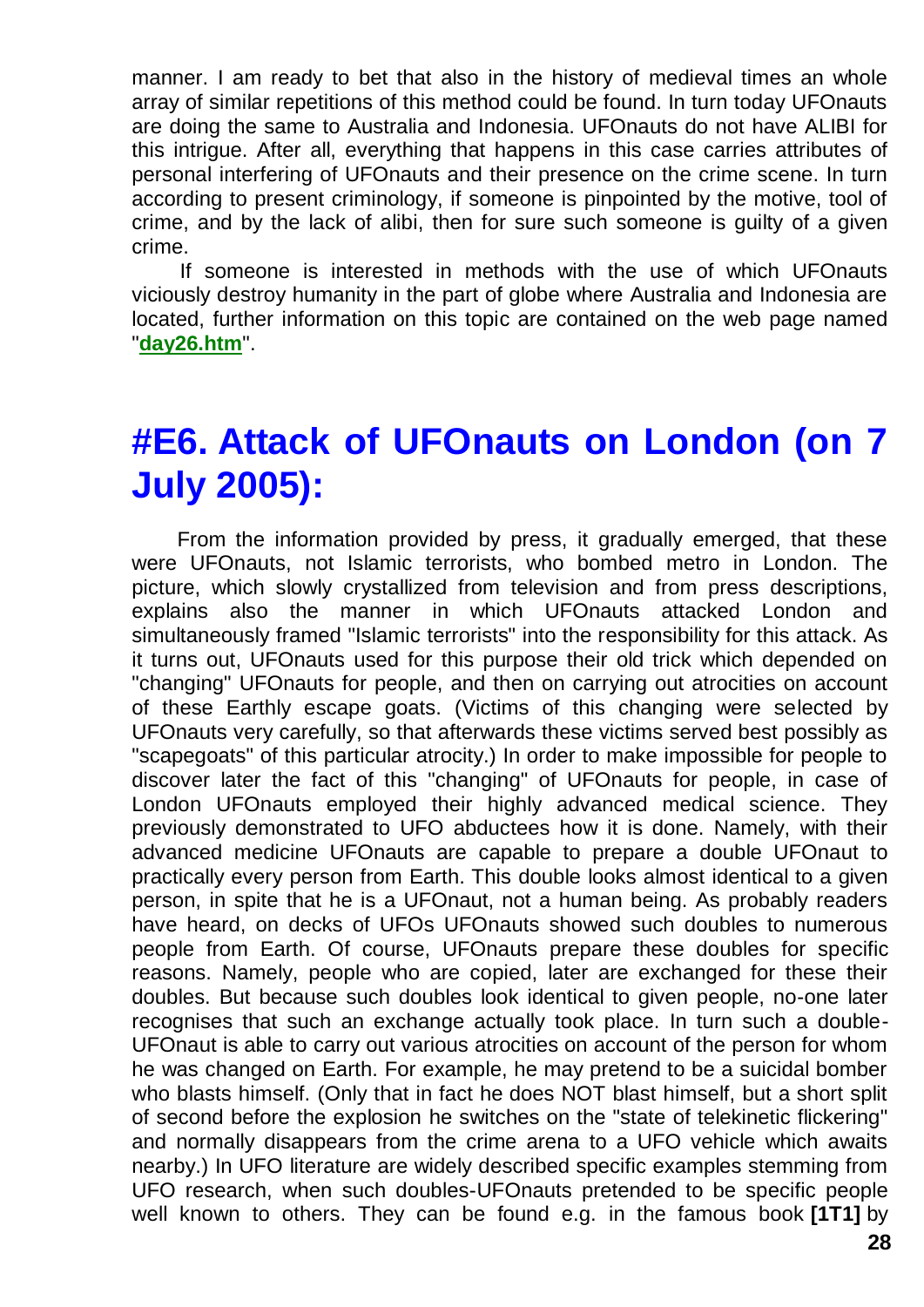Professor John E. Mack, M.D., entitled: "**Abduction - human encounters with aliens**", Ballantine Books - a division of Random House, Inc., New York, May 1995, ISBN 0-345-39300-7, Library of Congress Card Number 93-38116, volume 464 pages. By the way, for writing this particular book Professor Mack was murdered by UFOnauts, more information about which is provided in item #D5 of this web page.

Let us start from reminding ourselves the course of events during the attack of UFOnauts at London described here. And so, on Thursday, 7 July 2005, at 8:50 am, during a morning peak of people going to work, someone detonated three bombs in three trains of the London's metro, and fourth bomb in a bus of line 30 not far from the metro station. These bombs were detonated with the timesynchronization reaching just several seconds. It is estimated that in the effect of explosion of these bombs, around 70 people have died (at the time of writing this paragraph officially were confirmed deaths of 55 victims). It is commonly believed that detonations were triggered by Islamic terrorists. But as this web page explains it, in fact these bombers were UFOnauts themselves, who only pretended to be Islamic terrorists and who intentionally were "**framing**" of Islamic terrorists into this atrocity committed by UFOnauts against humanity.

Let us now describe how UFOnauts utilised their advanced technology in order to attack London and England - means how really the bombing of London by UFOnauts looked like. Well, all started from thorough selection by UFOnauts these people who were to become "scapegoats" - means these unfortunate citizens of England whom UFOnauts later could blame for the bombing. After all, these future scapegoats needed to fit well into the strategic goal of UFOnauts (i.e. to cause a religious world's war between Christians and Muslims). After these human scapegoats were chosen, UFOnauts prepared for each one of them an identically looking double-UFOnaut. These doubles-UFOnauts then were changed for the unfortunate humans some time before the bombing. Friends and family of these London bombers reported, that around one and a half year before the bombing they noted a rapid and drastic change of behaviours in these people. So most probably it was the time when the original people were changed into their doubles-UFOnauts. (Human victims who were subjects of this change were abducted "for good" to UFOs. What happen later to them - it can only be speculated. Probably these were their bodies torn apart, that later were found around exploded bombs. I personally believe that a fraction of second before the explosion, UFOnauts placed these people near the exploding bombs, so that their blasted bodies could add realism to the scenario of a "suicidal attack".) Of course, no-one noticed this change of people for UFOnauts. After all, these impostors-UFOnauts were looking exactly the same as people for whom they were changed. Furthermore, for some time earlier these impostors were studying everyday life and behaviour of people whom they were to replace on Earth (they accomplished this due to hiding from the human sight into the so-called "state of telekinetic flickering", and subsequent accompanying their future victims wherever these victims were to go. After being exchanged for people, these impostors-UFOnauts started to accumulate "accusing-evidence". Means they activated appropriate conspiracy contacts - which later were to charge them with the responsibility for the bombing, and they accumulated in their own homes various explosives and components of bombs. Finally, when the day of attack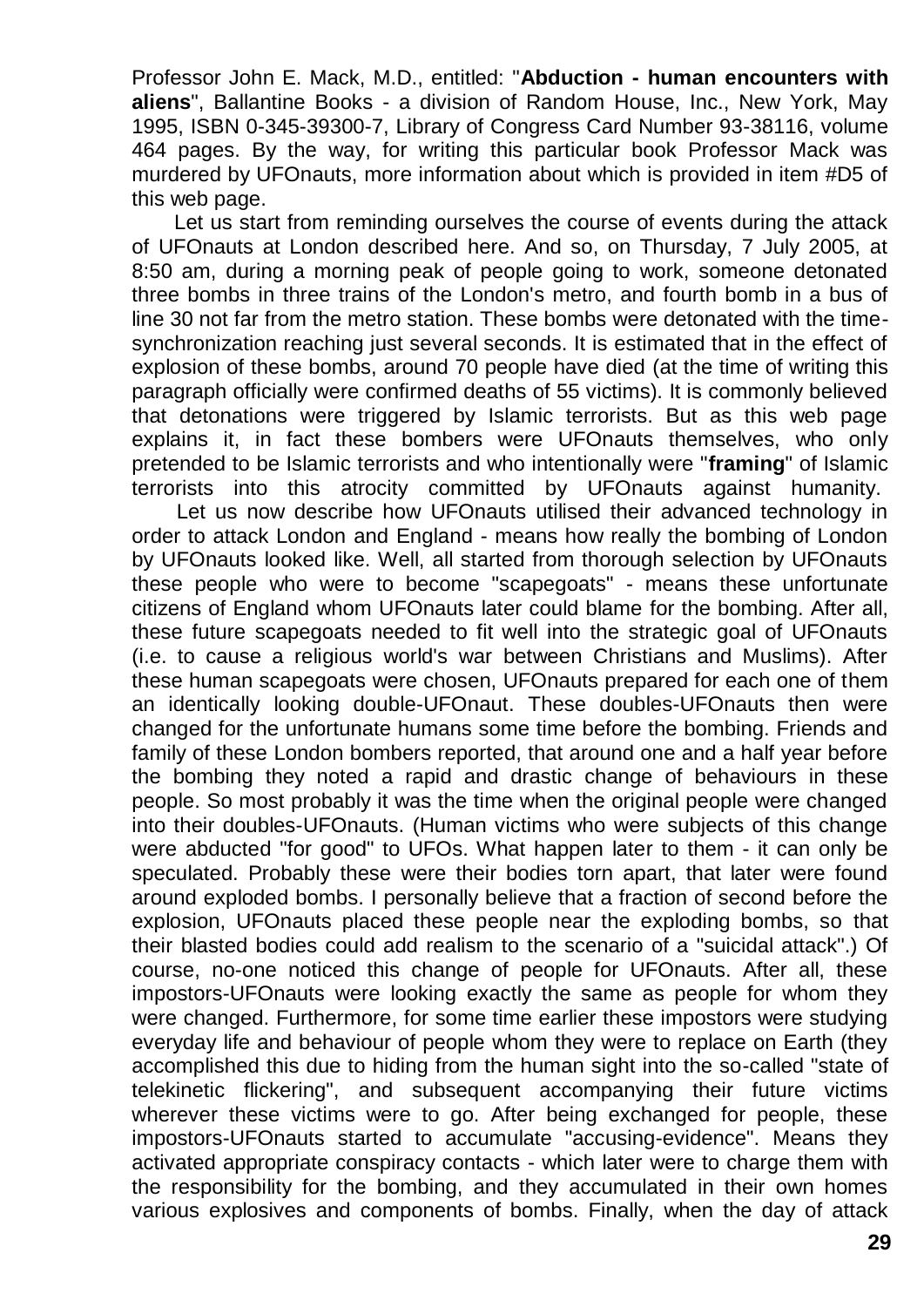has come, these impostors-UFOnauts spectacularly arrived at the place of planed atrocity in such a manner that it guaranteed them to be filmed by industrial cameras. After all, they knew where police cameras are hidden. They also make sure, that on films well visible were their backpacks in which supposedly they carried their bombs, and make sure that on a parking a car was left with further required evidence. Finally they spectacularly, in the range of police cameras, spread into trains which they intended to blow up. Over there, when the time of explosion come, they slowed down the elapse of their own time. In a slower time they met UFO vehicles which waited for them in the invisible for human sight "state of the telekinetic flickering" to provide them with technical assistance. They shifted the required amount of explosives from these UFO vehicles into trains. They also spread around the required evidence which was to charge them with responsibility for this bombing. Initiated detonations. Finally, at a split of second before the bombs exploded, they shifted to decks of UFOs which were waiting nearby, and flown away from the crime scene. (Notice that in fact, to NOT be "caught" by people still on their way to the crime scene, and still before they carried out their bombings, these UFOnauts did NOT have explosives in their backpacks at all. The explosives were supplied to them by invisible to human sight UFO vehicles, means the same UFO vehicles, the rapid and fast departure of which caused the famous "power surges" in the London's metro.) What happened then we already know from television and newspapers.

Let us review now the evidence which indicates that these were UFOnauts, NOT Islamic fanatics, who really bombed the London metro. And there is a lot of such evidence. Here are the most vital categories of it:

**(i) Electric power surge in the London metro**. When UFO vehicles were taking away the doubles-UFOnauts from the metro tunnels in a manner described above, the powerful magnetic field of their propulsion system induced extremely strong electric currents in metallic parts of metro and in the power supply. These currents were then reported by numerous witnesses who were exiting after the explosion the underground tunnels of metro. They were reported as this famous "power surge" that appeared at the time of explosion. I watched in person the life television coverage from London at the time when victims of this explosion were exiting from metro undergrounds. A large proportion of them was reporting instantly that noticed effects of this "power surge". Of course, UFOnauts immediately realised that this "power surge" discloses the direct participation of UFOnauts in the bombing attack discussed here. Therefore later they used all means in their disposal to deny the existence of this power surge. For example, already around two hours after the bombing of metro, in television appeared "authorities" of some sort (i.e. probably UFOnauts pretending to be people), who started to rapidly and officially deny the statements of these eye witnesses of the event, claiming that there was NO "power surge", because supposedly it would be registered by meters of English electric power stations. (These "authorities" forgotten to add, that fuses automatically cut off the metro from the rest of the country, immediately after this "power surge" began.) But when I published an explanation about the action of fuses in the blog of totalizm (the Internet address of this blog is provided near the end of this item), UFOnauts invented a different story. It was published in the article "A city defiant" from page 1 of New Zealand newspaper "**[The Dominion Post](http://dompost.co.nz/)**", issue dated on Saturday-Sunday, July 9-10,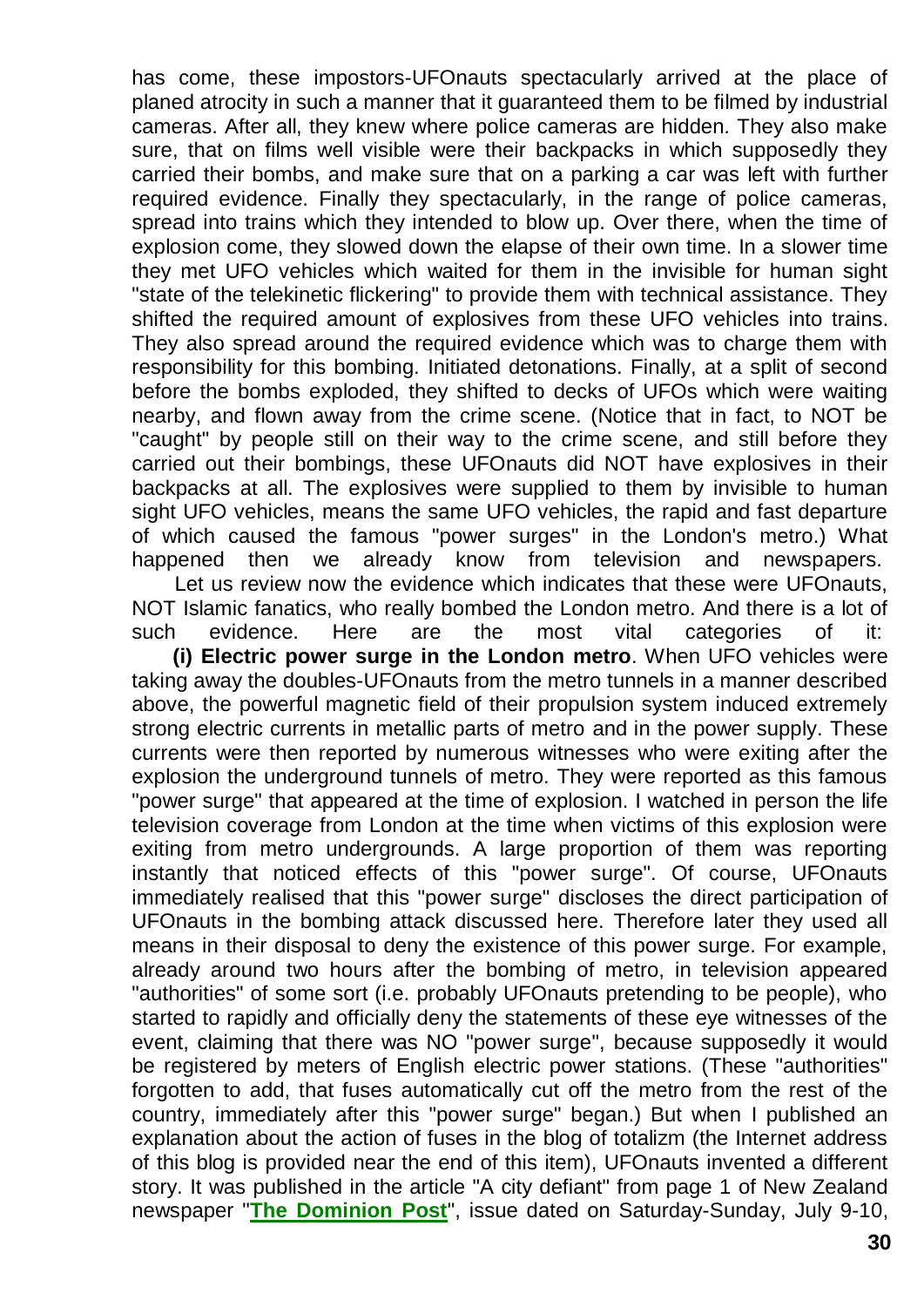2005, quote: "*The Guardian* said authorities had deliberately told the public that a power surge had caused the explosions to reduce panic and win vital time to put the disaster operation into place". In the above statement again a serious discrepancy is hidden. Namely about this "power surge" reported already first eye witnesses who soon after the explosion emerged to the surface from undergrounds of metro (I personally saw these reports in life television). But at that time neither London authorities, nor practically anyone else, was knowing what actually happened in the metro. At that time authorities only started to ask for information these first eye witnesses who reported about the power surge. So the entire case of these "rational explanations" about the power surge is another example of skilful "distorting the evidence" by UFOnauts. Fortunately for the truth, none official denial of UFOnauts, nor manipulated by UFOnauts "authorities", or "experts", are able to distort the truth. In turn the truth is such that the "power surge" was reported by countless eye-witnesses already a short while after the explosion, and also that just such a power surge results directly from the principles of operation of UFO vehicles. As such, this truth conclusively proves that invisible to human sight UFO vehicles were present in London metro at the time of the bombings.

**(ii) White, electric flash**. Numerous eye-witnesses reported also, that at the time of explosion a powerful white flash appeared, like from a lightning or from a powerful electric spark. Somehow it happens that I served in sappers and I saw many explosions in my life. So I know that none explosives is able to generate a white flash. Their flash is always yellow. After all, the blasting explosives are unable to create the temperature of burning that is required for emitting a white flash. However, in London numerous eye-witnesses described a flash of white light, as if from a powerful electric spark. Means that in fact they saw a ionic flash induced by rapidly departing UFO vehicles, not the flash from the explosion itself.

**(iii) Perfection in time synchronisation of explosions**. When I was a professor in Cyprus, many of my students originated from Pakistan. So I know quite well how against their nature runs the precise time-synchronisation of anything. In fact, it is NOT possible that true human bombers, especially from a kind chosen by UFOnauts for scapegoats, could detonate as many as three bombs with accuracy reaching seconds. However, UFOnauts masked as doubles of these people, in fact are able to carry out everything with accuracy reaching seconds.

**(iv) Evidence which hits our eyes (i.e. too obvious)**. UFOnauts make sure that the "evidence" left by them on the site of crime clearly indicate the guilt of scapegoats that they selected earlier. Means, they make sure that personal documents of alleged bombers are left in a short distance from the area of explosion. Here is what was written on the subject of these documents in the article "Anxious mum's call led to bomber son", published on page B1 of New Zealand newspaper "**[The Dominion Post](http://dompost.co.nz/)**", issue dated on Thursday, July 14, 2005, quote: "Police had no need of DNA evidence to identify the bombers, as the men were all carrying personal documents. It is as if they wanted their identities to be known. ..." It is worth to notice, that independently from the matter of documents, the above note indicates one more extremely vital information concerning the changing of people into their doubles from UFOs. This is the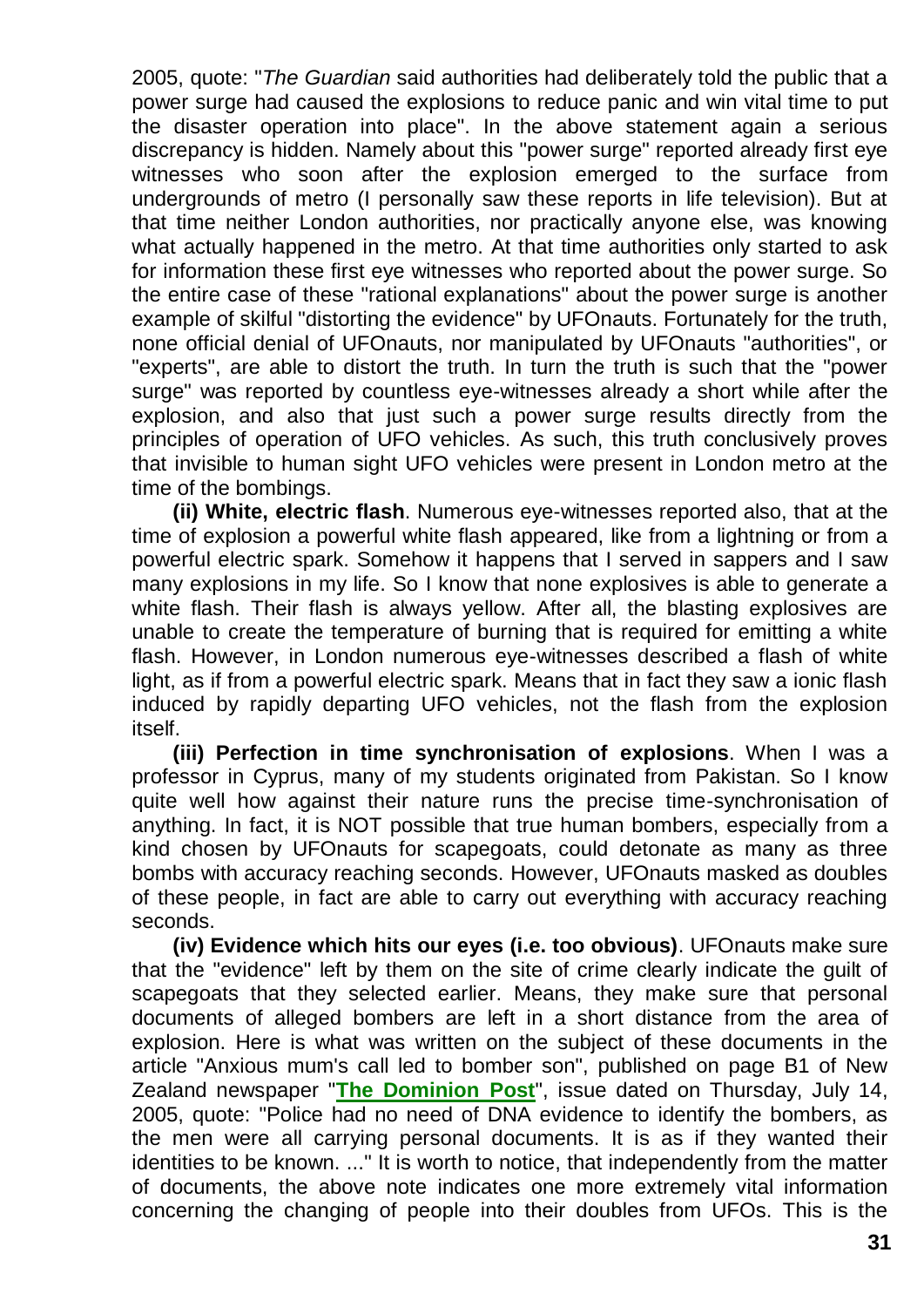statement that (as we can imply) an UFOnaut employed in London Police issued an order to NOT compare the DNA found on the site of this atrocity with the DNA which police could found in houses of bombers. After all in houses of bombers was present DNA of UFOnauts who were only impostors of people, while on the crime scene actual bodies of true scapegoats were present whom in the last moment before the explosions UFOnauts most probably tided to bombs in order to increase the realism of this atrocity. On page 1 of the same issue of this newspaper, another article entitled "Britain shocked at the enemy within" (containing, amongst others, a miniature photograph of one of bombers, 22 years old Shehzad Tanweer) states, quote: "The raids came after the discovery of the names of three bombers on driving licences and credit cards found at the scenes of the explosions, ..." In television reports this information was additionally complemented with even a more exact description. Namely it was revealed, that bombers before the explosion placed their documents on sits of metro at some distance from the bombs, so that they by accident were not destroyed by the blast. At this point it tempts to ask: what kind of bomber "just in case" leaves his personal documents well protected and some distance from the site of explosion.

UFOnauts intentionally prepared also such "splinters of bombs" that these contained fingerprints of bombers. In addition to this, they filled up homes of families of claimed bombers with piles of explosives and components of bombs. (Again one needs to ask: what kind of bombers going to a suicidal mission fills up entire family home with explosives which criminally charge his family. Especially if he belongs to a "pedantic" kind, which is able to synchronise three explosions with accuracy reaching individual seconds.) Summarising the above in one sentence, the **evidence from London is too obvious to be true**. After all, the true bombers would not make easier the work of detectives whom they consider to be their enemies. Thus the conclusion which stems from the analysis of this evidence, is that in reality it was just a "framing" of human "scapegoats" by UFOnauts, and simultaneously a "false lead" prepared intentionally by UFOnauts for the London police forces.

**(v) Avoiding of suspicions and illusiveness of bombers**. Preparation of such refined bombing case by human terrorists would require a huge contribution of conspiracy activities. In order to understand the calibre of this task, let us consider hypothetically for a moment how much problems we would have if we would be forced to acquire explosives of industrial grade used in this bombing, and when we would need to construct from these explosives bombs used in this atrocity. At present level of continuous probing and watching of society by police, practically is almost impossible to acquire the required explosives and components without inducing someone's suspicions. In our hypothetical case we would probably be arrested a long time before we would manage to even initiate the practical action. In turn bombers from London managed to carry out all these activities with inducing anyone's suspicions. Even their close ones, means members of closest family and neighbours, were completely surprised with the news about their participation in this bombing. On other hand, if one considers that these bombers were in fact only impostors of humans who were send to Earth by UFOnauts, then this mysterious illusiveness and ability to not induce anyone's suspicions become fully understandable. After all, secretive occupational apparatus of UFOnauts has its agents in practically every institution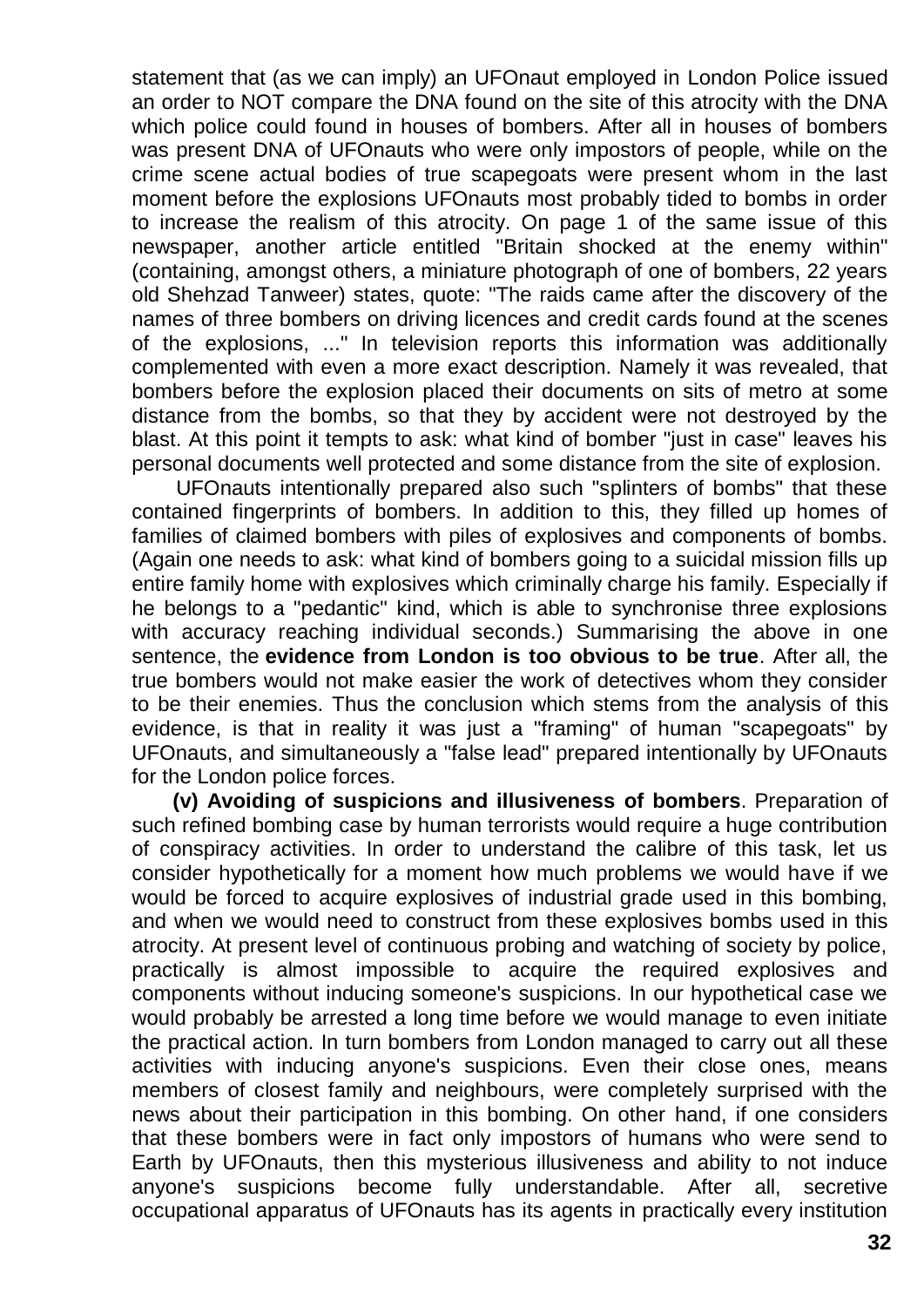on Earth. These agents know extremely well how to chit a given institution or redirect resources (explosives) which it has. In such a case bombs and the entire evidence were provided to London bombers by their colleagues from UFOs - i.e. professionals in these areas. So the only thing that they needed to do was to spread the received recriminating evidence without attracting anyone's attention to themselves. They accomplished this with a great success. Thus the fact that bombers discussed here managed to prepare so complex atrocity without inducing anyone's attention or suspicion is another vital evidence for the fact that they could NOT be humans, but actually were UFOnauts.

**(vi) Behaviour of bombers that was contradictive to seriousness of their situation**. Assume for a while, that this is you who is on the way to a suicidal mission, about which you would know for sure that you are not going to return alive from it. Determine in what mood you would be then and how you would behave. In the article [6] "The British-born bombers" published on page B1 of a New Zealand newspaper "**[The Dominion Post](http://dompost.co.nz/)**", issue dated on Friday, July 15, 2005, the mood of suicidal London bombers in their way to the sites of their bombings is described with following words, quote: "Closed-circuit television caught the friends laughing and chatting like hikers setting out on a jaunt before they fanned out to different bus or train lines, each lugging a sophisticated 4.5 kilogram bomb in his knapsack. Identification cards for three of them were found in two Tube carriages and a bus destroyed in the attacks." If these bombers were people in fact going towards their own deaths, their mood for sure would NOT be for laughing and chatting. But if they were UFOnauts who carried out their murderous tasks another time in their lives, and knew for sure that they themselves are NOT in any danger, than joking and laughter would be just a normal thing. After all, German officers from Hitler's death camps also used to laugh hilariously when they went "to work" in order to murder another crowds of prisoners.

**(vii) Coincidence of anatomy of bombers with already known relatively well anatomy of UFOnauts**. On a separate web page, which in "Menu 2" and "**[Menu 4](http://totalizm.com.pl/menu.htm)**" is available under the name "**[aliens.htm](http://totalizm.com.pl/aliens.htm)**", a typical anatomy of UFOnauts is described in details. In turn, starting from 13 July 2005, in television and in a large number of newspapers photographs of London metro bombers were published. (However, interestingly New Zealand newspapers published only miniature photographs of these bombers, from which was almost impossible to see their anatomic details. Fortunately for this research, the details I could find from large photographs shown in television.) As it turned out, photographs of all four "suicidal Islamic bombers" from the London metro, documented the presence of many anatomic details, about which it is already well know that these are unique to the anatomy of UFOnauts. If someone just looks at one of such photographs (in New Zealand a miniature photo of one of bombers was published, amongst others, on the first page of newspaper "**[The Dominion Post](http://dompost.co.nz/)**", issue dated on Thursday, July 14, 2005), then I advice to take notice of the triangular pupils in eyes, and also of the pear-shaped head which raises upwards in the occipital vicinity (i.e. has a shape of skull very similar to the widely publicised in television shape of the scull of Egyptian faro "Tutankhamen" - who most probably was also an UFOnaut).

**(viii) Multitude of evidence which proves that UFOnauts use human**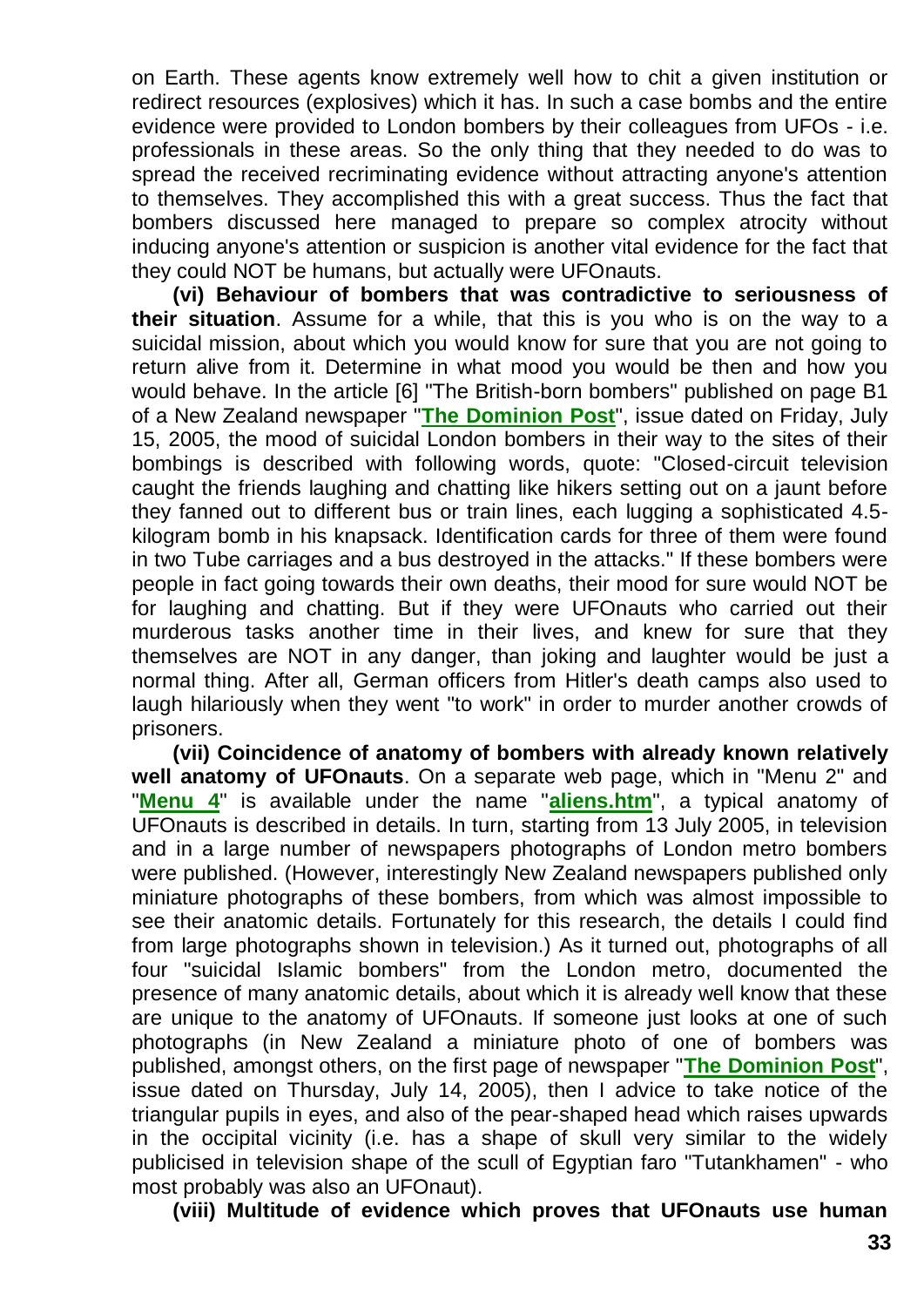**doubles ("changelings")**. For example, UFO literature indicates a whole range of specific examples when such doubles were used by UFOnauts - e.g. see the book [1T1] indicated previously. Furthermore, exactly the same use of doubles is indicated by human folklore. For example, in Ireland there is a rich mythology concerning the so-celled "**changelings**". These "changelings" were actually cosmic doubles, which were changed by UFOnauts for selected humans. They were so similar to their human originals, that even their parents, nor the closest family members, were able to distinguish them from people whom they replaced on Earth. (Of course, in this old Ireland mythology, evil UFOnauts were named with a different names than presently.)

**(ix) Coincidence of the political meaning of situation created by this barbaric bombing with political goals of UFOnauts**. The attack of UFOnauts on London serves perfectly to the long-term strategic goal of UFOnauts on Earth. After all, presently - means after the disintegration of the communistic block and after the disappearance of the "cold war", **UFOnauts use all their powers to steer up a religious world's war between Christians and Muslims**. UFOnauts are very kin on possibly soonest instigating this war, because humanity slowly begins to wake up from the previous mesmerising by UFOnauts and begins to see through. Therefore UFOnauts so selected the "scapegoats" and all circumstances of the bombing discussed here, that in a possibly most perfect manner they serve to this long-term strategic goal of theirs. As we can see it from the present development of situation, the attack on London perfectly serves to this goal. After all, it initiated various further hostilities between believes of both these religions, and also emphasized the previous feelings of mutual grudge.

**(x) The "resurrection" of a bomber on the first anniversary of the attack on the London metro**. On 7 July 2006, means exactly one year after the attack on the London metro, Al Qaeda released a video, speaking in which is one of the bombers who supposed to die in this attack. Although during the release of this video it was claimed, that the bomber recorded it before he blew himself up, in fact the video too exactly refers to the situation on 7 July 2006 to be prepared a year earlier as a kind of "suicidal note". In reality the appearance of this video is a proof for two vital facts, namely: (1) that UFOnauts-changelings who pretended to be these bombers did NOT die during the bombing of the London metro, but in the last moment were evacuated from the metro by UFO vehicles - exactly as this is explained on this web page, and (2) that Al Qaeda in reality is a hit squad of the **[UFOnauts-changelings](http://totalizm.com.pl/changelings.htm)** - exactly as this web page tries to disclose it. \* \* \*

The attack on the London's metro completely fulfilled the UFOnauts expectations. It widened the gap between Christians and Muslims, and also induced a lot of religious hatred. For example, almost immediately after this attack, almost in the entire world a wave of vandalism of Muslim mosques was spreading. Only in New Zealand vandalised were mosques in several cities (e.g. Auckland and Christchurch). About these vandalisms is writing, amongst others, the article "Backlash hits NZ mosques" from page 1 of New Zealand newspaper "**[The Dominion Post](http://dompost.co.nz/)**", issue dated on Monday, July 11, 2005. A similar vandalism took also place in Australia, England, USA, and several other countries. So UFOnauts could be pleased - with this attack they truly accomplished what they intended. An interesting details which I noticed on the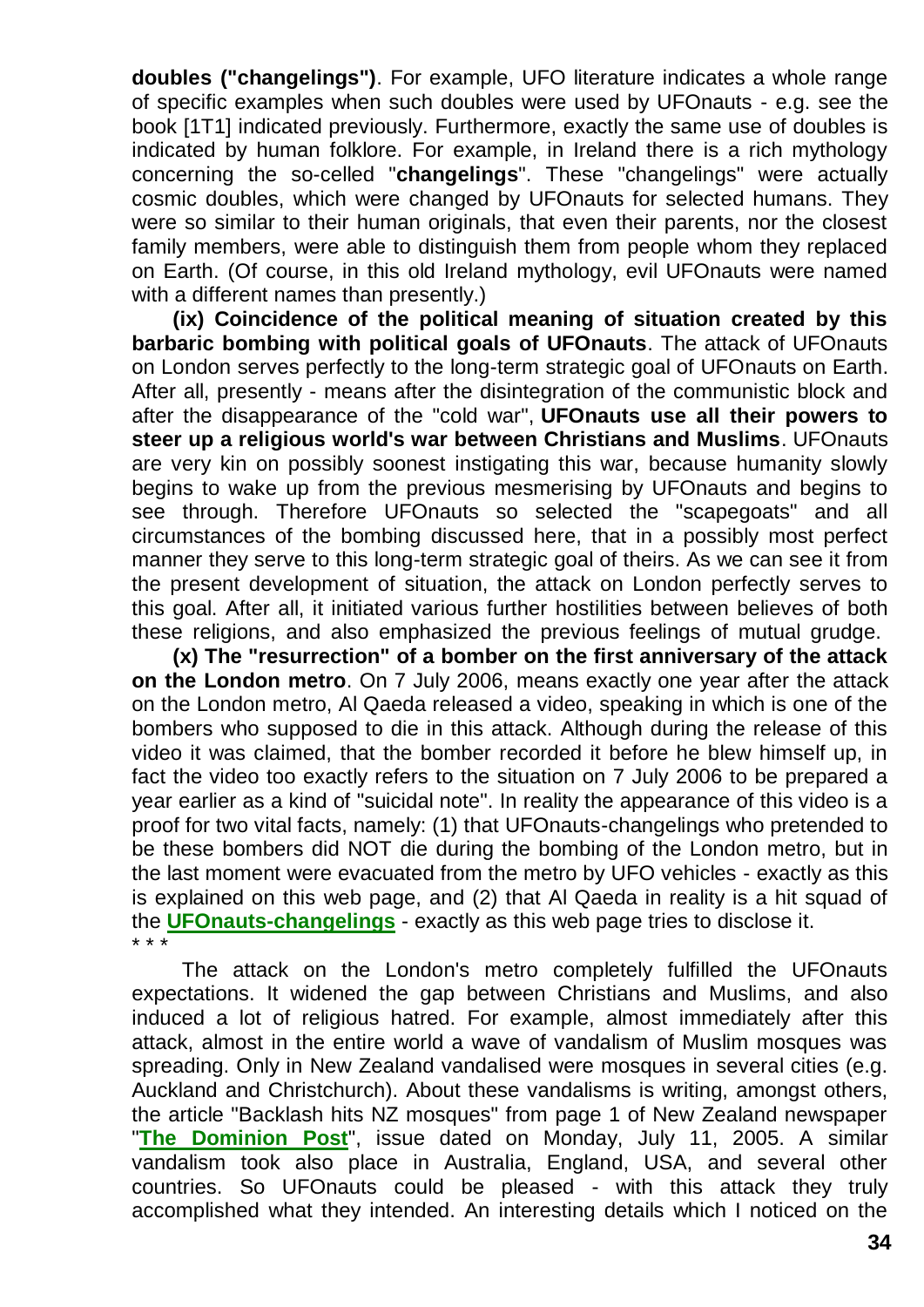occasion of these vandalisms, was that the majority of vandalised mosques in fact were guarded at the time when the vandalism took place. So how, in spite of this guarding, vandals managed to cause the damage without being caught. Of course, this immediately induces the questions: what kind of "vandals" was carrying out this destruction, that the guards who watched mosques could NOT catch them, and sometimes even not notice their existence. (I.e. were these vandals actually UFOnauts themselves, hiding from people behind their "state of telekinetic flickering"?)

Information about the attack of UFOnauts on the London metro, presented above, are also described in the blog of totalizm. This blog can be found under the following Internet address: "**[totalizm.blox.pl/html](http://totalizm.blox.pl/html/)**". Unfortunately, the continuous problem both, with this blog and also with mirror copies of it, is that they are viciously attacked and sabotaged by UFOnauts. Therefore sometimes they cannot be opened for viewing. Also continually they are attacked with verbal abuse on various other internet blogs and discussion lists controlled by UFOnauts. However, it is still worth to have a look at them - if someone is able to read and understand Polish.

At this point it is also worth to emphasize, that the sole fact that the blog devoted to the topic discussed here is so intensely sabotaged, while matters discussed in it are so viciously attacked in Internet, should give a signal to thinking people, that it must tell the truth. After all, apart from UFOnauts which occupy Earth, no-one else is interested in so vicious and so vigorous denying the truth about this occupation.

The above evidence should be complemented with the information, that according to opinions of many experts, there is a multi-level similarity between bombing of the train in Madrid, Spain, on 11 March 2004, and bombing of metro in London on 7 July 2005. Because metro in London was conclusively bombed by UFOnauts in the manner described here, this means that also the train in Madrid was bombed by UFOnauts in exactly the same manner. For this reason, below on this web page I provided also a separate item devoted to the bombing of the train in Madrid by UFOnauts.

# **#E7. The use of "bombs" to neutralize the evidence from the previous attack of UFOnauts on London (21 July 2005):**

Exactly in two weeks after the previous bombing of metro in London, which is described in details in next item below, London again was attacked on Thursday, 21 July 2005. The same as previously, three bombs were aimed at trains, one at a bus. Fortunately, bombs did NOT explode. So there were no dead victims, apart from one wounded person.

I personally do not have a slightest doubt that also this second bombing was discreetly arranged by UFOnauts. There is too many coincidents and strange cases. For example, the fact that all four bombs did not explode. Or that on 22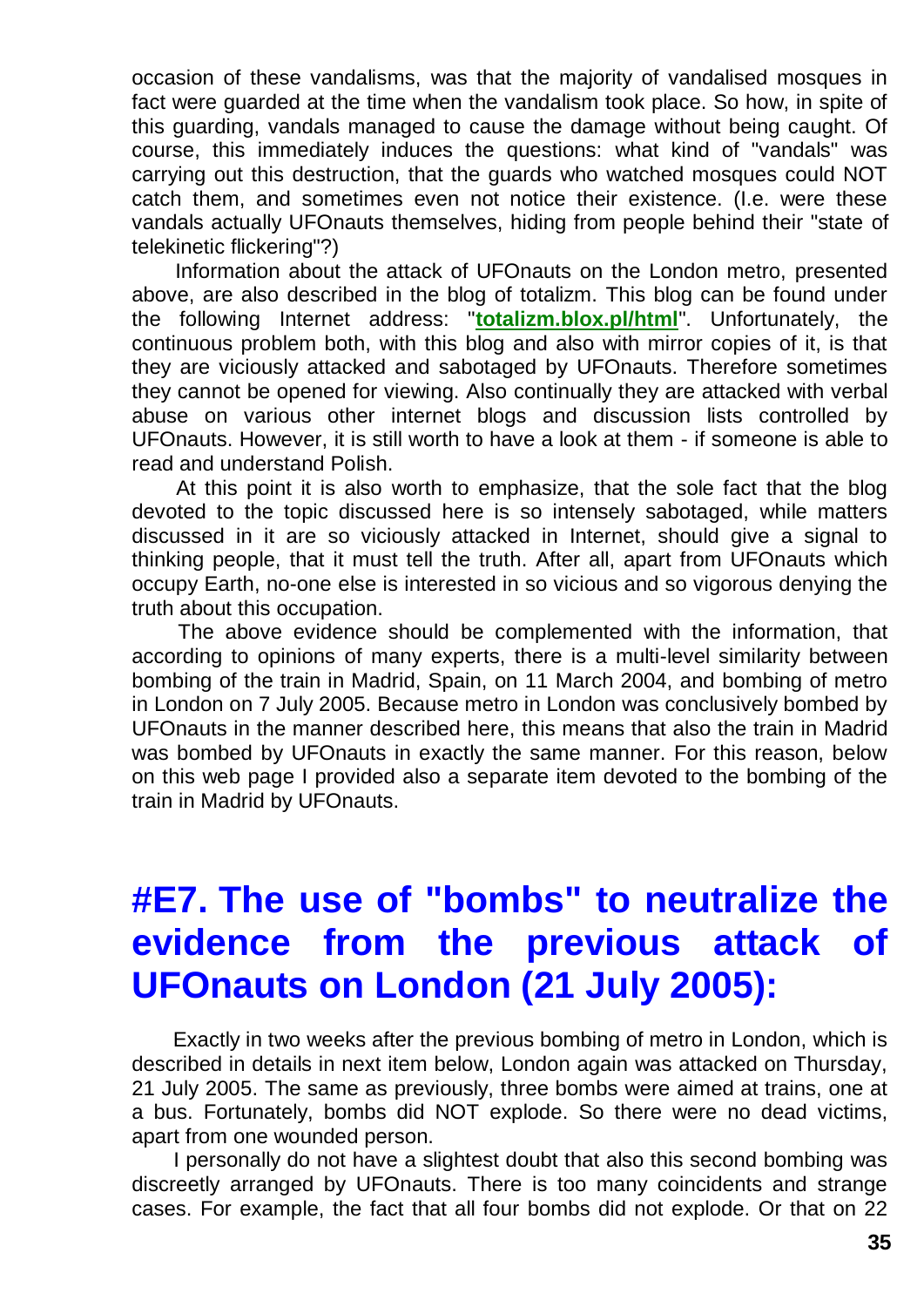July 2005 UFOnauts caused a brutal shooting dead in very suspicious circumstances an innocent electrician from Brazil, someone named Jean Charles de Menezes (I would not be surprised that he was close to e.g. constructing a "**[free energy device](http://totalizm.com.pl/free_energy.htm)**). Or that later they utilised the death of this innocent person to spread disagreements, divisions, and purges. Of course, one needs to ask a question, why UFOnauts organised also this second attack, and why they intentionally carried it out in such a manner that it looked as if it was "unsuccessful". Knowing methods of acting of UFOnauts I believe that I am able to answer this question already now. UFOnauts with an iron consequence implement the principle, that always they neutralise the evidential value of every case when people begin to realise the participation of UFOnauts in a given atrocity. Therefore, this second bombing in London, dated 21 July 2005, in my opinion was arranged to turn circumstances around in such a manner, and to expose such human "scapegoats", that later all people thought that both bombings in London were arranged by specific people, not by UFOnauts. Expressing this in other words, **this second supposedly "unsuccessful" attack of UFOnauts on the London metro was to "prove" that the first and second bombing of London were NOT arranged by UFOnauts**. Various evidence indicates just such a goal of this second bombing. For example, this supposed "failure" of the second bombing and the lack of victims. Also the fact that all bombs "by accident did not explode", so that the police had "evidence" for further investigation. After all, just such a situation is meaningful in itself. Already in the first glance it passes a hidden message saying: "look people, this could NOT be UFOnauts, because with their experience and technology, the bombing surely would be successful". (Of course, receivers of this message will not realise, that the bombing in fact "was successful" for UFOnauts. After all, it again accomplished well hidden goals, which UFOnauts assigned to it. Only that the majority of people do not know about these goals.)

Let us now explain how on the basis of data available at present it can be deduced what really happened during this second attack on London. In my personal opinion, UFOnauts who completed the first attack prepared also a "second wave" - this time made of human successors. Either through hypnosis, or telepathically (e.g. as usually in such cases - through inducing repetitive whispers directly to minds of their victims), UFOnauts convinced these humans to complete the second wave of bombings. However, during the completion of this second attack, UFOnauts used their advanced technology to cause that bombs would NOT explode, and thus that the English police received the required evidence of the crime. For UFOnauts such causing that bombs would not explode is simple and in UFOlogy for long time are known cases when UFOnauts for sure prevented the explosion. (E.g. one of such cases is the event dated on 25 October 1974, when a UFOnaut named Ausso caused the non-ignition of gun powder in a riffle of someone named Carl Higdon. The description of this case is contained in subsection T3 from volume 15 of monograph [1/5]. Furthermore, just by causing the gun powder to not explode in a riffle, on 23 June 2000 UFOnauts murdered my close ally, someone named Evan Hansen. His murder is described in subsection W4 from volume 18 of monograph [1/5].) In brief, this way of causing the non-explosion depends on this, that UFOnauts slow down significantly the speed of elapse of time for the explosive material. In the result, in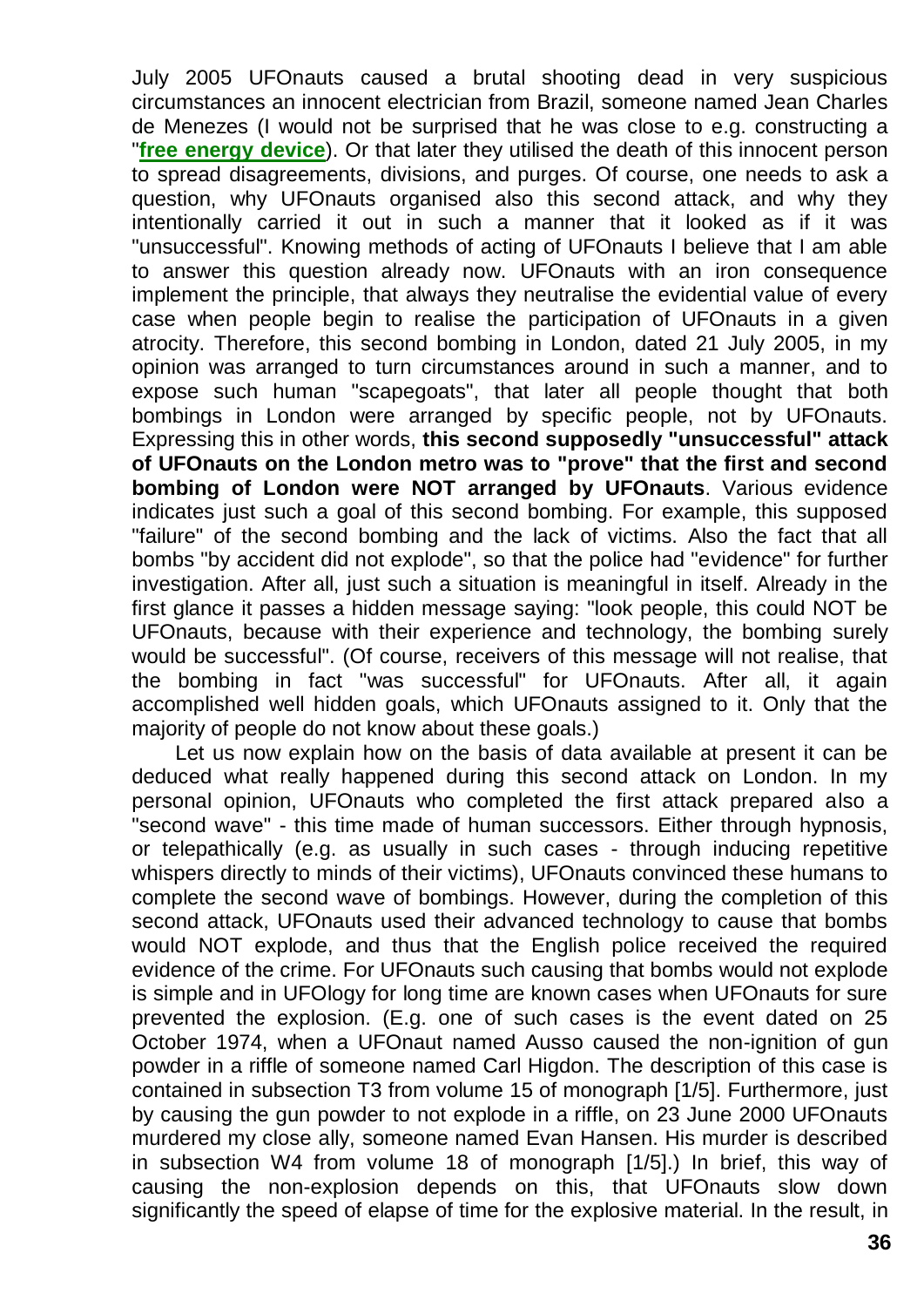slower elapse of time the energy of explosion of detonators is released much slower than normal - thus not causing the explosion which normally is required to initiate the blast of the remaining explosive charge. A similar phenomenon occurs also during every "walking on fire" - when time of the burning substance is slowed down, so that flames are unable to burn out legs of people who walk over the fire. This is because of such local slowing down of the elapse of time, that in second bombing of London the detonators of bombs were unable to ignite the explosion of main charges. (About this ability of UFOnauts to make the exploding impossible, is worth to remember when we begin to fight with UFOnauts. In fact, if we unwisely throw a grenade or a bomb at a UFOnaut, this grenade or bomb would not explode. This ability of UFOnauts to prevent explosion which endangers them, can be even utilised for historic research aimed at distinguishing important figures which were changelings described in previous item, not true people.) In turn the non-exploding of bombs in London provided the English police with the evidence so needed. According to my initial prediction, soon after this "bombing" the world learned which people prepared all bombings in London and how exactly they did this. The evidence revealed in this second bombing was so obvious, that no-one had any doubts which people really are guilty. So all claims of the type presented in next item, that in fact these were UFOnauts who organised the bombing of London, due to this second bombing may now be denied by everyone without a second thought. I will not mention that via this event also the gap between both religions become even more wide. This in turn means that UFOnauts accomplished all goals that they assigned to this second, supposedly "failed" bombing of London.

For me personally very interesting is also the time-synchronisation of this bombing of London, with attacks of UFOnauts on myself. This is because UFOnauts so synchronised their attack on myself, that when one considers the time differences between London and New Zealand, then approximately at the same time when to New Zealand arrived the news about second London bombing, I was simultaneously informed by my superiors that I just lost my job. (This was the removal from a job by third New Zealand employer in a row always for the same "crime", namely for too enthusiastic carrying out my scientific research.) This time synchronisation of bombings in London with my removal from a job is a kind of message given to me by UFOnauts. This message states: "look, in spite of your efforts to disclose our activities on Earth, still everything is under our control. We still mislead people as we pleased, and we do whatever we wish, still people believe us not you, and still you remain at our mercy."

The matter of finding my next job, and also hints how readers may assist me in this job seeking, are elaborated on a separate web page "**[my job search](http://totalizm.com.pl/job.htm)**" available through "Menu 2" and "Menu 4". I suggest to have a look at this web page. Perhaps the reader is able to assist me somehow.

# **#E8. Hurricane "Katrina" of 29 August 2005 - an example how UFOnauts are able**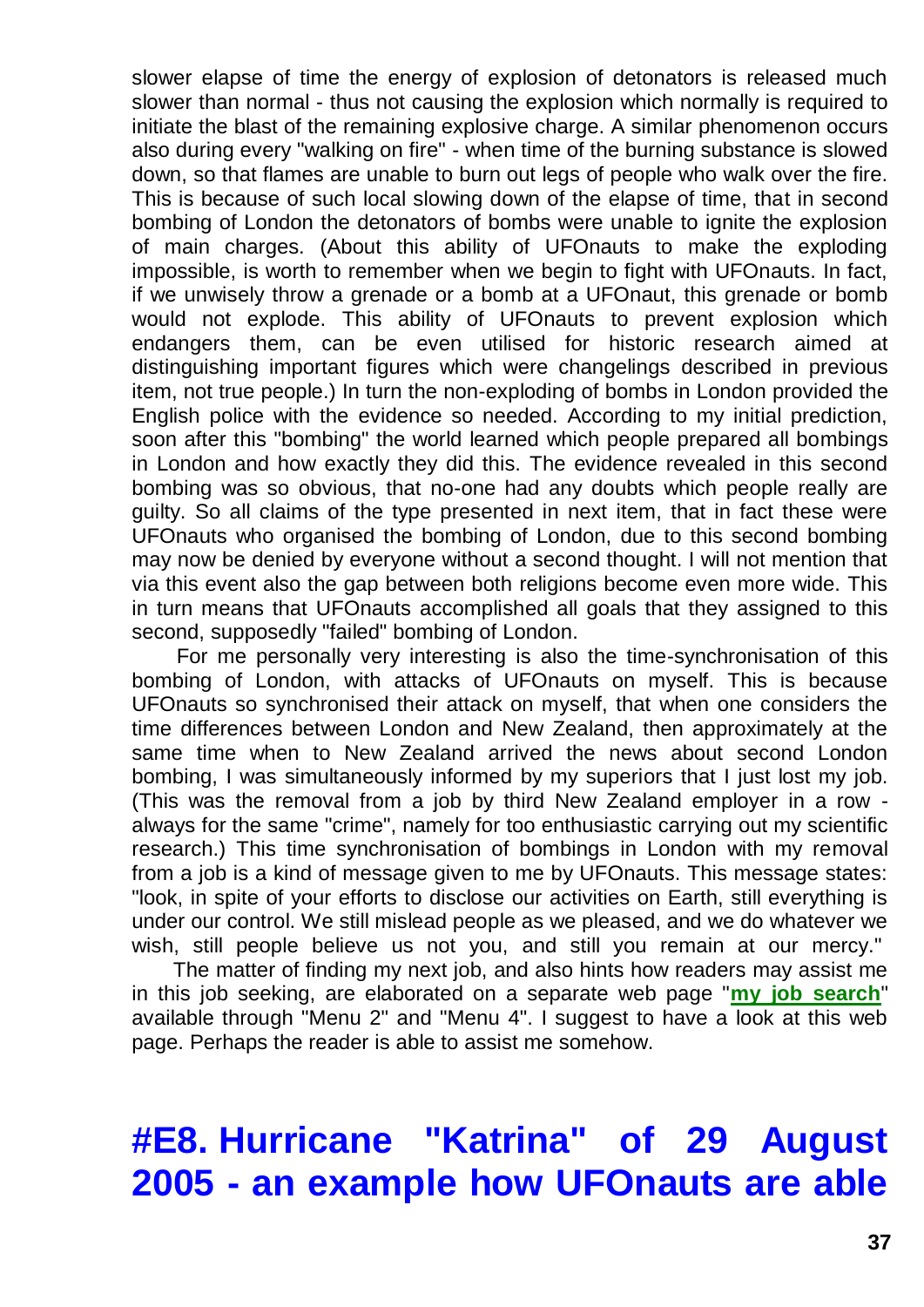## **to induce a hurricane as deadly as a tsunami:**

**Notice that the mechanism which governs weather on Earth, and thus which makes possible the technical formation by UFOnauts such destructive phenomena as hurricanes, typhoons, and tornados, is explained on a separate web page named ["hurricane.htm"](http://totalizm.com.pl/hurricane.htm). In turn the web page ["Katrina"](http://totalizm.com.pl/katrina.htm), amongst others, repeats and extends information about the hurricane Katrina presented here. Both pages can be run from "Menu 2".**

Our mental habits lead us straight to a disaster. After all, we used to think, that if human murderers kill in a manner that from a large distance it is recognisable just as a murder, then also murders of UFOnauts must look like these human murders (i.e. from large distances must be recognisable as murders). While thinking like this we forget that UFOnauts have in their disposal all this enormously advanced technology and medicine. So when they use this technology and medicine for murdering people, their murders remain undetectable for us. We believe that a given victim died e.g. for a cancer, or e.g. for a heart attack, or e.g. because of an unfortunate accident, or because his or her house was struck e.g. by a tornado. In order to understand how difficult for identifying and detecting are murders committed by UFOnauts, let us consider the case of mass murder carried out by UFOnauts on 29 August 2005. It took the shape of a hurricane nick named "Katrina" (most probably this loving name was given to it by one of these "changelings" described in next item). This hurricane completely devastated the city of New Orleans in the USA. Winds that it induced reached velocities of 240 km/h.

If one analyses the hurricane "Katrina", then it turns out that it displayed all attributes of the hurricane induced technologically by UFOnauts. Let us remind ourselves here some of these attributes:

**(i) The hurricane Katrina was following a non-typical path on which no hurricane was recorded since the Camille of 1969**. (This Camille most probably was also induced technologically by UFOnauts.) Hurricanes, similarly as all other low-pressure whirls, have their own trajectories which they follow during their motion along the surface of Earth. This trajectories are depending on the internal structure of the Earth's nucleus. The cracks and less dense areas in this nucleus define the trajectory of the whirls of counter-matter which cause hurricanes and tornados. Therefore, in normal cases, low-pressure whirls of counter-matter, and also hurricanes which are induced by these whirls, move at the surface of Earth along specific and usually the same trajectories. But these low-pressure whirls can be grabbed and shifter to different locations with the magnetic field of a large UFO vehicle. UFOnauts utilise this capability of their vehicles, to shift hurricanes at such areas of Earth, which they intend to destroy in a given moment of time. More information about the mechanism that governs such low-pressure whirls, and manners they can be controlled with huge UFO vehicles, is provided on the web page about **[tornados](http://totalizm.com.pl/tornado.htm)**, listed in "Menu 4".

**(ii) It was accompanied by extraordinary weather anomalies. Even people that are not familiar with technology of UFOnauts, recognised these**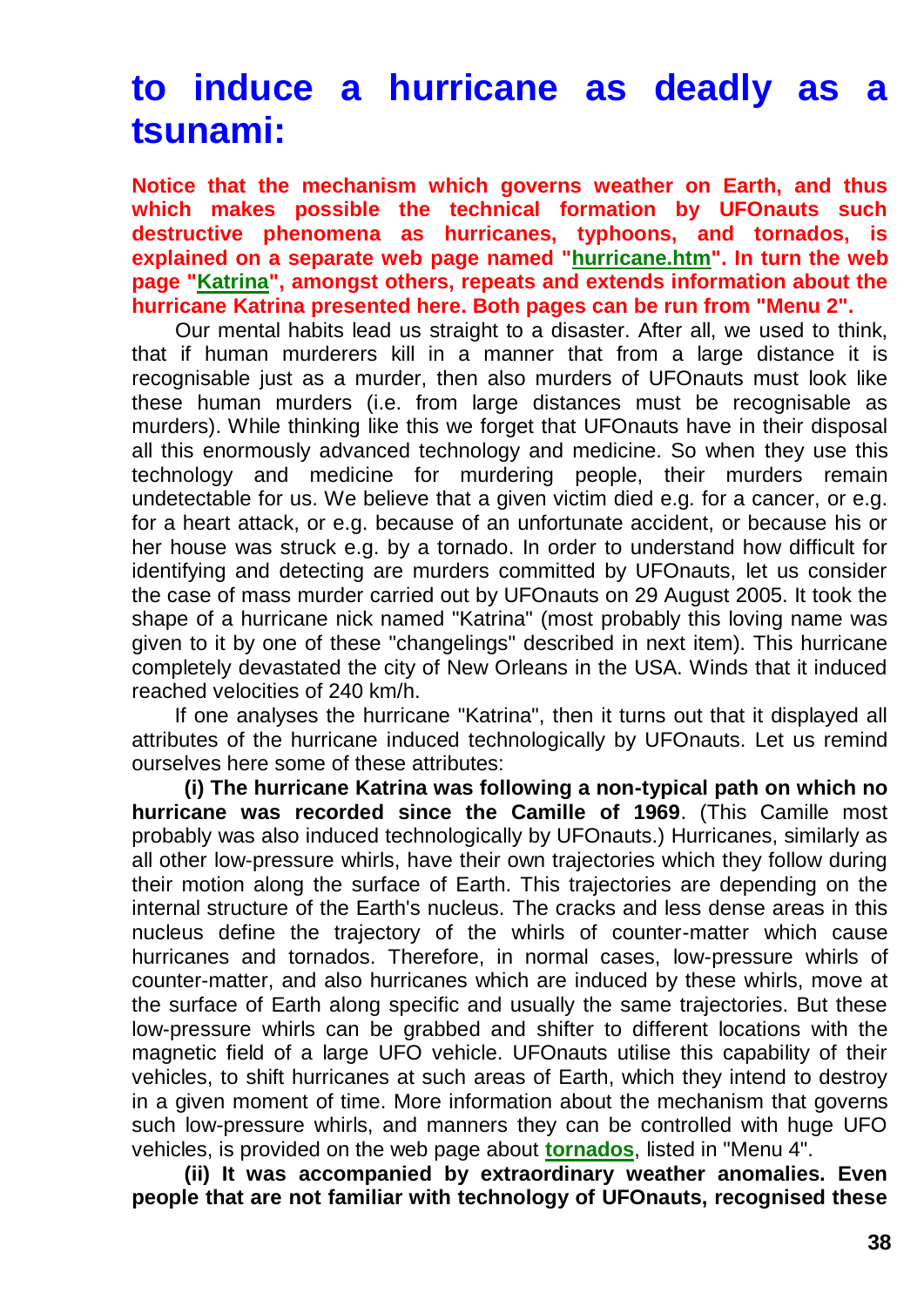**anomalies as signs of a technologically induced hurricane.** For example, on 11 September 2005, on the web page **<http://www.flashnews.com/news/wfn1050908J5463.html>**, an article was published entitled "Weatherman Claims Japanese Mafia Behind Hurricane Katrina". (a Polish version of the same article entitled (in Polish) "Japońska mafia odpowiedzialna za Katrinę?", was published on the web page **[wiadomosci.onet.pl/1161610,69,item.html?MASK=14177212](http://wiadomosci.onet.pl/1161610,69,item.html?MASK=14177212)**. This article reports a conclusion from research of Katrina by the American meteorologist, Scott Stevens from Idaho. This meteorologist also stated, that after analysing satellite photographs of Katrina he is sure, that this hurricane was induced technologically. So the only difference between his and mine findings, is that he suspects Japanese Mafia for causing this hurricane. (Note however, that even if he knew for sure that UFOs induced this hurricane, still probably for his own security he would point at the Mafia. After all, the use of the word "UFO" in his statement would have such a consequence that his employer most probably would sacked him from the job - similarly as my employers **[dismissed](http://totalizm.com.pl/job.htm)  [me](http://totalizm.com.pl/job.htm)** already several times in response for my "too open" in their opinion disclosure of the occupation of Earth by UFOs.) Here is a quotation taken from the above article, which points our attention at the extraordinary character of this hurricane, which certifies for its technological origin. Quote: *"... clouds formed by the generators are different than normal clouds and are able to appear out of nowhere and says Katrina had many rotation points that are unusual for hurricanes. ..."* Please notice that the last sentence reveals that in order to generate this hurricane UFOnauts used several large UFO vehicles magnetically coupled together into a flying cluster. The cluster of UFOs maintained the hurricane cooperatively. This is the reason why there was a number of separate rotation points noticed by this American meteorologist. Notice also that the differences in the appearance of clouds formed technologically, and the appearance of natural clouds, is illustrated on the web page named **[cloud\\_ufo.htm](http://totalizm.com.pl/cloud_ufo.htm)** available through "Menu 4" and "Menu 2".

**(iii) It did not have own anti-hurricane**. In subsection H5.4 from volume 4 of monograph [1/5], and also on totaliztic web pages which describe the mechanism of technical induction of **[tornados](http://totalizm.com.pl/tornado.htm)**, I explained that tornados and hurricanes are created due to a narrowing down (squeezing) so-called "lowpressure whirls of counter-matter". These whirls are like huge spinning "snakes" made of counter-matter and penetrating throughout the body of our planet. So if any of them is naturally narrowed down (i.e. it decreases by itself the diameter of spinning) then this narrowing down reveals itself simultaneously on both hemispheres of Earth, in places where this spinning "snake" of counter-matter emerges from the ground. Therefore **all natural hurricanes always appear in pairs**. If one hurricane from such a pair attacks e.g. the USA, then the mirror copy of it simultaneously appears on the southern Pacific Ocean and rages along an empty ocean. However, because these mirror reflections of American hurricanes rage in the middle of relatively empty ocean (i.e. Pacific), only extremely rarely they are illustrated in TV or described in newspapers. But they always do exist and always can be spotted on satellite photographs of Earth. (Such photographs can be found in internet, e.g. on the web page **[www.ghcc.msfc.nasa.gov/GOES/](http://www.ghcc.msfc.nasa.gov/GOES/)**.) In turn when a hurricane is induced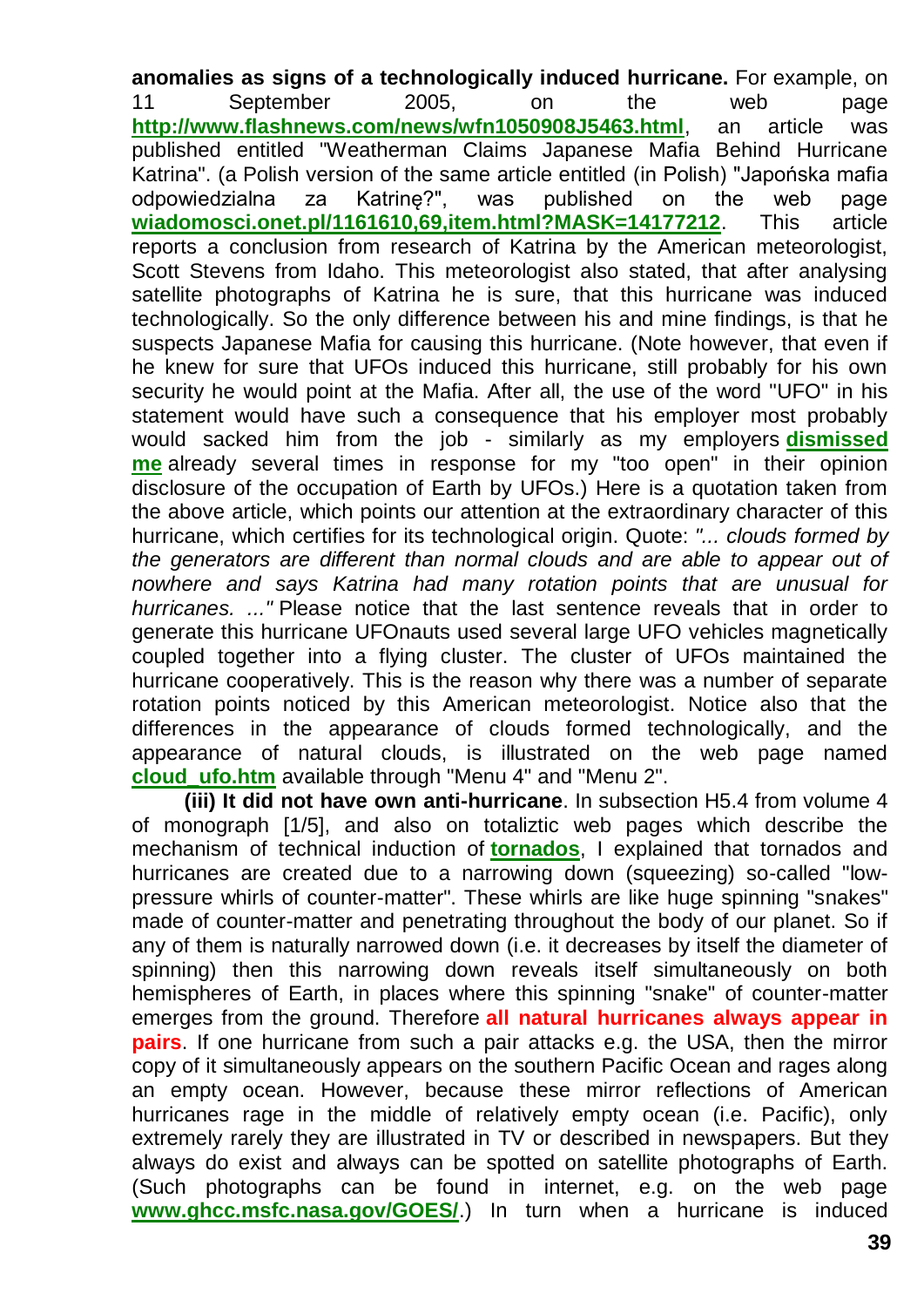technically, as this was the case with Katrina, then it does NOT have its own antihurricane on the southern Pacific. The lack of this anti-hurricane on the opposite side of Earth is the confirmation that the Katrina was not natural at all, but was induced technologically by UFOnauts.

**(iv) It intelligently changed the trajectory**. It behaved in such a manner as to cause possibly the greatest damage through blocking the exist from the river Mississippi.

**(v) It intelligently changed the intensity and pressure**. For example, shortly before it attacked the coast, it decreased the intensity to calm down people and to decrease the number of evacuees. But just before it attacked, it increased the intensity again. This in turn documents that it was controlled intelligently.

**(vi) It was accompanied by numerous tornados**. In turn the mechanics and attributes of these tornados quite clearly reveal that they were induced technologically by UFOs. The mechanics of formation of tornados by UFOs is explained on web pages named **[tornado.htm](http://totalizm.com.pl/tornado.htm)**. This web page indicates also extensive evidence which documents the actual origin of tornados and hurricanes from UFOs.

**(vii) In slightly over three weeks later, i.e. on 24 September 2005, UFOnauts send along the path of Katrina another technically induced hurricane named "Rita". The main goal of Rita was to eliminate suspicions that Katrina was caused technically by UFOnauts.** UFOnauts always place huge emphases onto the diverting out from themselves the peoples' suspicions that these were them who caused a given disaster. One of methods of diverting this suspicion, that they frequently use, is to cause again the same disaster, but this second time UFOnauts make it to appear to be "unsuccessful". For example, in two weeks after a "successful" bombing of London on 7 July 2005 (as described in item #E6 of this web page), UFOnauts repeated the bombing of London on 21 July 2005 (as described in item #E7 of this web page) - but this time they make it look as if it was "unsuccessful". Exactly the same trick UFOnauts repeated with hurricanes Katrina and Rita. For the fact, that also Rita was induced technically by UFOnauts to prove that previously Katrina was a "natural" disaster, certifies a number of attributes of Rita, e.g. that: (1) Rita followed almost the same non-typical trajectory as Katrina, (2) it also had NO its "twin" anti-hurricane on the southern Pacific, (3) in order to fabricate an antihurricane for Rita, simultaneously with Rita UFOnauts induced a technological typhoon "Damrey" which hit southern China and Vietnam - however, this typhoon for sure was NOT the anti-hurricane for Rita because similarly to Rita it was spinning anti-clockwise, (4) Rita was also accompanied by numerous tornados, (5) it also was displaying non-typical (i.e. intelligent and technological) behaviours and attributes, (6) the action of Rita was corresponding exactly to the general strategy and methods of UFOnauts, etc., etc.

**(viii) The hurricane Katrina was synchronised by UFOnauts with a whole range of other destructive activities, which UFOnauts typically "arrange" during their attacks on humanity**. Examples of other such destructive events which UFOnauts have arranged for, were robbery and looting of shops in New Orleans, chaos, disorganisation and slow action of authorities, four-days long lack of any assistance from outside (as if it was intentionally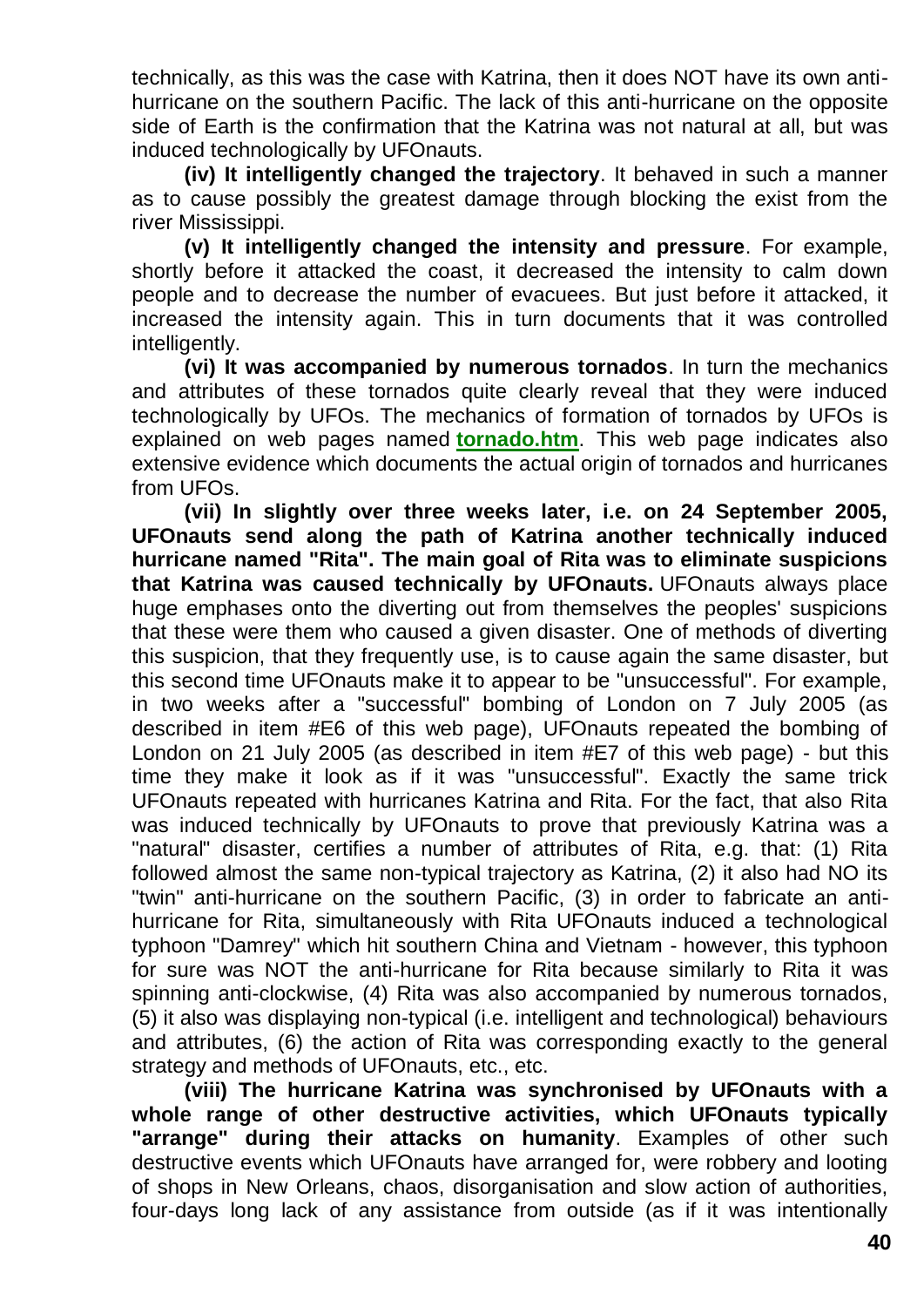delayed by agents of UFOnauts in order to increase the destructive impact of this hurricane), shootings, rapes and lawlessness, bandit snipers on roofs of houses murdering innocent passers by, horrifying activities of dragged gangs, engineering errors which allowed water to break through dams to New Orleans, etc., etc. In total, this perfectly carried out by UFOnauts action of deepening the crisis caused by the hurricane, turned this relatively simple attack of UFOnauts into a large crisis of America. After-hurricane hidden sabotages of UFOnauts caused the non-repairable damage to Americans in moral and propaganda areas.

**(ix) This hurricane added to a whole array of various recent attacks of UFOnauts on the USA**. Lately UFOnauts continually carry out such attacks on this leading country of our civilisation. They jolly well know that eyes of the entire planet are directed on America. Thus whatever bad happens to Americans, in fact it causes the pain and harm to every citizen of our planet. UFOnauts know that if they manage to destroy the USA, they also manage to destroy the entire our present civilisation.

The hurricane Katrina was not the only hurricane which UFOnauts moved at the target which they intended to destroy. I watch with the interest all destruction caused lately by the weather and climate. Out of this destruction quite clearly emerges that hurricanes and destructive winds are only a next tool of destruction in an entire arsenal of such weaponry which UFOnauts unleashed lately against our civilisation. (A complete list of all these weapons is provided in item #D3 from this web page.) The most convincing example, how UFOnauts for every their wish are able to cause a hurricane, I experienced myself on 28 November 1998 when I went onto an expedition to search for the legendary "**sleeping giant**" from New Zealand. (This "sleeping giant" is a gigantic sculpture of a human giant, carved in an entire mountain, which according to legends of New Zealand Maoris, supposed to exists perfectly hidden and undiscovered by Europeans until today, in dense bush of New Zealand native forests. The giant is described in subsection V3 from volume 16 of the older monograph [1/4].) This expedition, and the hurricane intentionally induced by UFOnauts which made me abandon the searches for the giant sculpture, is described in more details in subsection VB4.4.1 from volume 17 of the older monograph [1/4].

On a separate web page named "**[day26.htm](http://totalizm.com.pl/day26.htm)**" the initial intention of UFOnauts is explained, that in 2005 UFOnauts were going to induce murderous tsunami on the Atlantic Ocean. This tsunami supposed to destroy coasts of Europe and America. It appears, that for some reasons UFOnauts decided to replace this tsunami with destruction caused in another manner. So instead of tsunami they induced equally destructive hurricane Katrina. This hurricane caused in New Orleans and vicinity almost the same destruction, as the one caused in Indonesia and in Thailand by tsunami of 26 December 2004.

# **#E9. Around 1000 victims of "stampede" in Baghdad of 31 August 2005**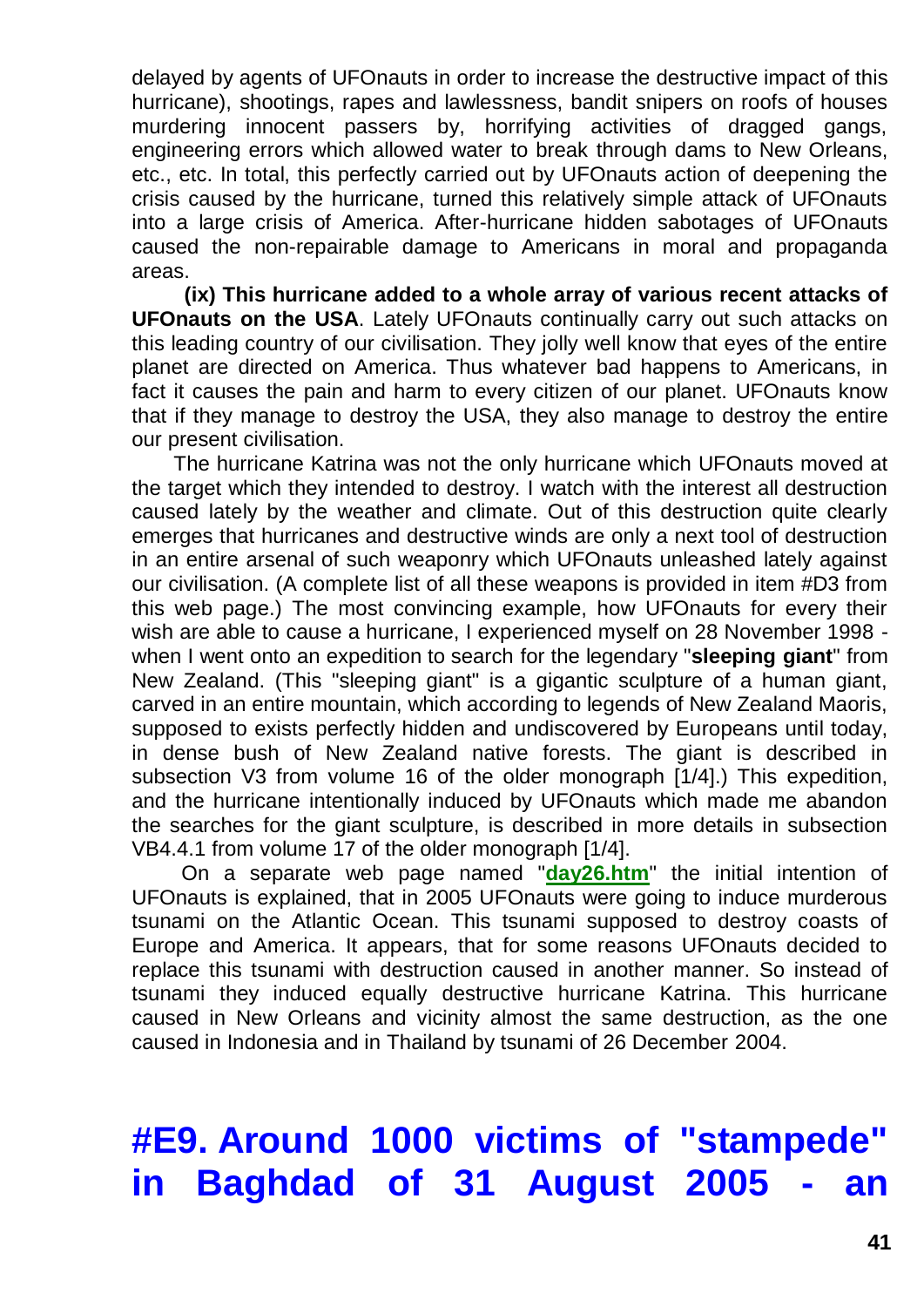#### **example how murderously UFOnauts are manipulated crowds with their telepathic devices:**

How you would feel if you know that unrecognisable murderers are lurking in your own home. Or if you know that murderers pretending to be your close friends are lurking in your office. They look exactly like all other your colleagues, they pretend to be your friends or even members of your closest family, they behave politely and frequently even tell you complements, but all the time they plan how to "push a knife into your back", or e.g. squash you with a machine - so that your death looks like an accident, unfortunate coincidence, or action of forces of nature. Pretending to be your concerned friends, allies, or defenders, they lie in everything, and continually hide traps in these lies, so that they either catch you on these traps - if you continue your efforts, or paralyse all your actions - if you get scared of these traps and cease to do what is important for you. And these traps are really satanic - after all UFOnauts have **[time vehicles](http://totalizm.com.pl/timevehicle.htm)** in their disposal, so they know exactly what you are going to do in several days or several years. Furthermore, they have in their disposal all this advanced technology. For example, on every their wish a UFO vehicle loaded with equipment for manipulation on people is arriving and doing exactly what they order it to do. They have no difficulty in such placing a net, that even the most cautious person falls into it. In turn, when UFOnauts manage to chit you and to catch you into one of their traps, then they announce this with triumph around the world, as an evidence of your weakness or the lack of required skills. Not only that they are after your life, but they also continually **[destroy everything that](http://totalizm.com.pl/mozajski_uk.htm)  [one creates](http://totalizm.com.pl/mozajski_uk.htm)**, push one down, undermine one's authority and health, squash one's creativity, blacken one's past and spoil one's memory in these people who used to know you, and persecute these whom you love the most. Well, if you are able to imagine such feeling of tormenting, threat, and uncertainty of tomorrow in which you would find yourself in such circumstances, then you are not far from full understanding of the tragic situation in which our entire civilisation is currently.

A number of totaliztic web pages explains that our planet is under a hidden occupation of satanic creatures which presently are called "UFOnauts", while in past were called "devils", "satan", etc. It is well documented on these web pages, and also in monograph [1/5], that these creatures are so hostile towards humanity, and simultaneously so identical to people and present in such large numbers in our cities and places of work, that they represent these unrecognizable murderers who lurk in our houses, offices, and amongst our officials. They continually await for a right moment to secretly "push a knife into our back" in circumstances when this "pushing of a knife" would look like an accident or an action of forces of nature. In fact, these creatures are our close relatives, only that instead on Earth, they are born on different planets. As I explained it extensively two items lower on this web page, UFOnauts are so identical to people that when their "changelings" are swapped for one of our people, then even the closest family of such "changeling", nor his office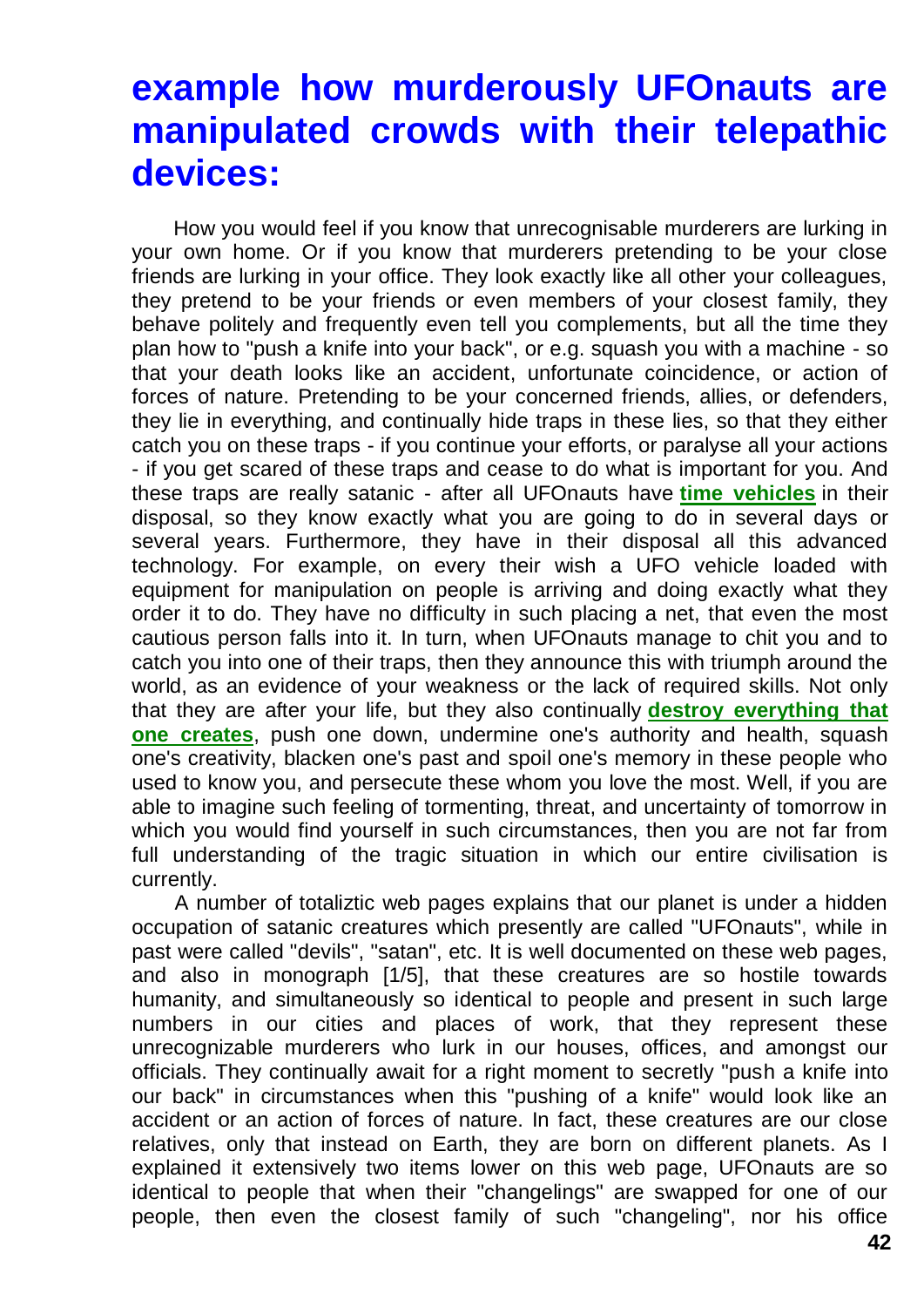colleagues, are able to recognize that in a given moment they deal with an UFOnaut, not with the original human for whom this UFOnaut was swapped. These changelings without any difficulty are mixing with crowd of people, carry out suicidal bombings, initiate a panics of crowds, sabotage correct moves of our governments, discredit people who are inconvenient for them, etc., etc. UFOnauts are these illusive murderers stalking us in our own home, that are described in the first paragraph of this item. The evidence indicates that such "changelings" from UFOs have carried out bombings of metro in London on 7 July 2005, and also they attacked WTC from New York on 11 September 2001. Traces of their satanic attacks can be found practically in every disaster that affected a large number of people.

One of the more cunning attacks of UFOnauts on humanity took place in Baghdad Iraq, on Wednesday, 31 August 2005. UFOnauts caused there a murderous panics and stampede of a huge crowd. They induced this panics through the use of their telepathic devices which cause panics and fear. Simultaneously they utilised their own changelings mixed with the crowd and yelling "run - suicidal bomber", "help yourself - a bomber". In the result trotted to death was around 1000 people. A whole range of facts and evidence points out at the fact that also this atrocity was committed by UFOnauts via the use of their advanced telepathic devices. Let us list now at least most important examples of this evidence:

**(i) All people simultaneously begin to run in panic**. (In normal circumstances people join the run with a slight time delay - when they firstly see what is the reason to run.) In turn just such simultaneous initiation of the escape by the entire crowd means, that it was caused by telepathic devices similar to these which UFOnauts use against wild animals, and for telepathic scaring people who approach too close to UFO vehicles. The design and principles of operation of one of these devices is described in subsection K5.1 from volume 9 of monograph [1/5]. In turn subsection R2 from volume 15 of monograph [1/5] describes an example of report made by someone named Wojciech Godziszewski, who also was scared by just such a device. I know Mr Godziszewski in person, and I learned from his report that with just such telepathic devices he was filled up with indescribable fear when he approached too close to a UFO vehicle which hide in a forest. I personally believe, that also cases of mass hysteria, which relatively frequently take place in Islamic Malaysia, are too induced technically by UFOnauts with such telepathic devices for the manipulation of feelings and views of crowds. An example of just such a mass hysteria is described in subsection JE4.1 from volume 8 of monograph [1/5].

**(ii) Almost all the escaping people dropped their shoes in a mysterious manner.**. TV reporters who reported from Baghdad the course and consequences of this tragic stampede of around 1000 people, were shocked by thick piles of human shoes of all possible kinds and shapes, which felled from legs of people affected by the panic described here. The shocking piles of these shoes were also shown many times in world's TV news. All these who saw these piles were puzzled, how it was possible that shoes were lost in such huge quantities.

In subsection LA2 from volume 10 of monograph [1/5] is explained, that invisible for human sight UFO vehicles form an unique kind of field, which is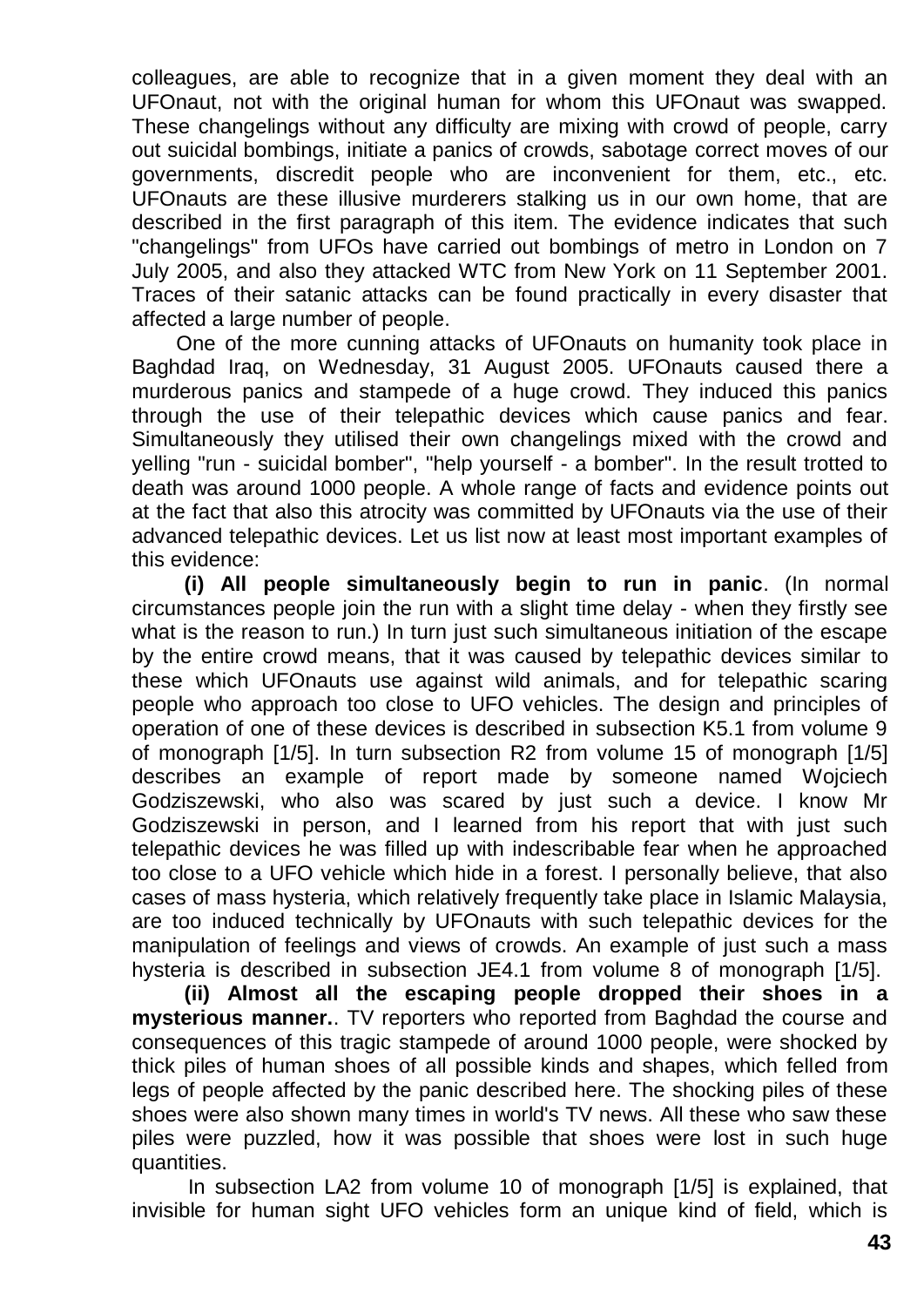called the "telekinetic field". In turn the presence of this telekinetic field provided all objects that are affected by it, an extraordinary attribute, which in subsection H8.1 from volume 4 of monograph [1/5] and subsection KB4 from volume 9 of monograph [1/5] is called the "super-slipperiness". This attribute causes, that e.g. shoes will not normally keep on legs of people affected by the telekinetic field. Thus another evidence that on the spot of this crime were present invisible to human sight telekinetic UFO vehicles, is this mysterious fall of shoes from legs of all participants of the mass panic in Baghdad. (Means the caused by this "superslipperiness" fall of shoes from legs of people who were affected by a telepathic command to escape.)

**(iii) Mysterious "suffocation" of also these people, who were NOT trotted by others**. The most strange in this stampede from Baghdad turned out that many people were not trotted by others, but they die of a mysterious suffocation. Actually just such kind of suffocation of people is also known from various other observations of UFOs. It is caused when hermetically closed, telekinetic UFOs wrap hermetically heads of victims and disallow them to breathe. In such cases these people suffocate because of the lack of access to the air. Their suffocation is similar to that which on gangster films is illustrated as murders committed through wrapping a plastic bag around heads of victims.

**(iv) Making use of human superstitions**. This belongs to the favourite tricks of UFOnauts. For example, in case of this tragic stampede from Baghdad, the bridge on which satanic UFOnauts committed this atrocity is known from the fact that in the year 799 agents of the local Caliph disposed to the river the body of Imam Musa al-Kadima. Thus, by choosing just this bridge for committing their atrocity, UFOnauts counted that the past of this bridge will induce various superstitions and speculations in people.

**(v) The coinciding of this atrocity with the policy of UFOnauts for that region of Earth**. As further items of this web page document this extensively, UFOnauts desperately are trying to initiate a "third world war" - this time between Muslims and Christians. Therefore in Iraq UFOnauts are trying to murder as many people as possible. This is because they count that the anger and hatred of these ones who survive, finally will turn against Europeans and Christians.

Out of all facts which document the participation of UFOnauts in this atrocity from Baghdad, the most interesting scientifically is this "super-slipperiness". It was caused by the induction of powerful telekinetization of everything that happen to remain within the range of the telekinetic field of UFO vehicles which were hiding from the human sight behind the "state of telekinetic flickering". In turn the "supper-slipperiness" of telekinetized shoes of escaping crowd caused that people attacked by this UFO vehicle lost their shoes. (The shoes were slipping out from their legs.) In TV news large piles of shoes were shown, in some places thick for around a half of meter. These piles contained shoes of all possible kinds and shapes, which were lost at the place of this tragedy. I know from practice quite well this phenomenon of super-slipperiness. After all, I am continually exposed to the persecution of UFOnauts who hide from my sight behind the screen of "telekinetic flickering". Thus in my home many objects is repetitively telekinetized. In turn, after such telekinetization these objects become unusually slippery. For example, when I am writing something, that is not welcomed by UFOnauts, e.g. like the text of this explanation here, then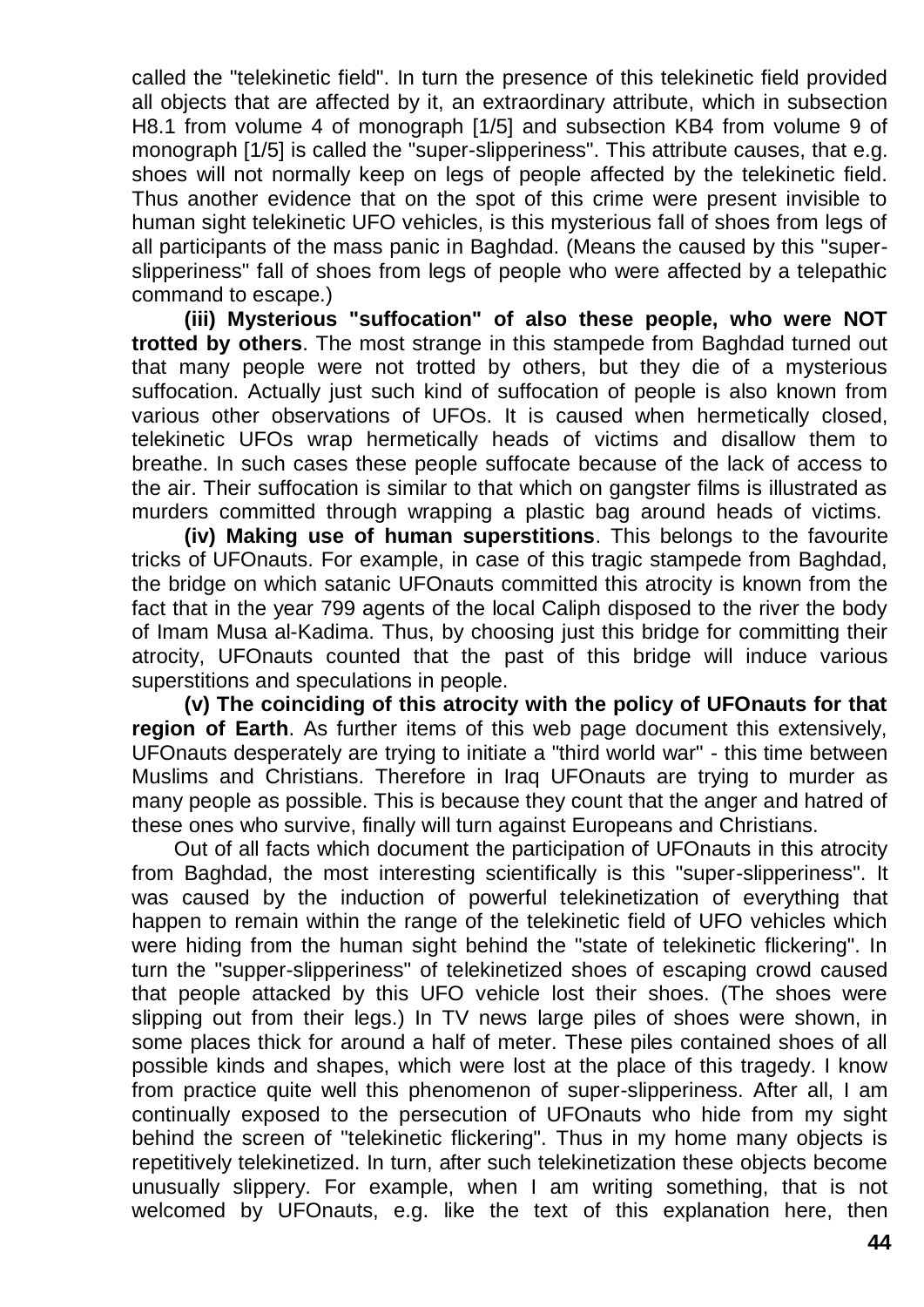UFOnauts approach my computer so close, that they telekinetize my mouse and also the pad under the mouse. In the result, sometimes the pad and the mouse become so slippery, that the mouse slips over the pad when I move it, and a motion of mouse does NOT cause a motion of cursor in my computer. The phenomenon of this "super-slipperiness" is discussed extensively in subsections H8.1 from volume 4 of monograph [1/5], and KB4 from volume 9 of monograph [1/5]. I should also add here that I know numerous cases, when UFOnauts induced similar murderous panics with their telepathic devices. But the above case from Baghdad is the first in which the phenomenon of "super-slipperiness" was manifested on such a massive scale, that it was noted even by television reporters. Of course, this massive fall of shoes from legs took also place during all previous murderous stampedes caused by UFOnauts. For example, on 2 September 2005 on the web page **[smh.com.au/articles/2004/02/01/1075570301699.html](http://www.smh.com.au/articles/2004/02/01/1075570301699.html)** I saw a photograph of a similar "stampede" caused by satanic UFOnauts on 1 February 2004 (in which 244 Muslim pilgrims were killed). On this photograph quite clearly shoes fallen from legs are visible. Unfortunately, the photograph shows only a small patch of the ground. So it is not visible from it as clearly as from the television news from Baghdad, that lost were all possible kinds of shoes, not just a single type. Although I have not managed to find photographs from another famous panics and stampede which UFOnauts induced on 2 July 1990 during the yearly pilgrimage (so-called "Haj") to Mecca - when satanic UFOnauts managed to cause the trotting to death of 1426 Muslim pilgrims. But I am ready to bet, that over there also whole piles of shoes of various kinds and shapes were lost. In turn this massive loosing of shoes is the evidence for the existence of the phenomenon of "super-slipperiness", and thus also the evidence that UFOnauts intentionally induced this panics with their methods of telepathic scaring of the crowd.

The striking attribute of all attacks of UFOnauts on humanity is, that UFOnauts non-selectively murder practically all people who come into their way. Thus, although e.g. some Arabs believe today that this Satan which torments them are Americans, in turn e.g. some Americans believe that all their problems arise from Arabs, in reality UFOnauts kill with the equal viciousness both Americans as well as Arabs (and other Muslims), and also all other inhabitants of our planet. Only that with the use of their satanic methods of instigating of one group of people against others, UFOnauts managed to convince various nations on Earth to battle with each other. After all, the more people UFOnauts manage to murder in this manner, the better this serves to the hidden agenda of UFOnauts (of the complete extermination of our present technical civilization on Earth). For the fact that UFOnauts only use Muslim fanatics to attack America and other nations of the world, while simultaneously UFOnauts ruthlessly murder Muslims with the equal enthusiasm as they also murder Europeans and Americans, indicates the evidence described on web pages named **[day26.htm](http://totalizm.com.pl/day26.htm)** and **[evil.htm](http://totalizm.com.pl/evil.htm)**. This evidence proves that UFOnauts, amongst others, induced technically also the tsunami of 26th December 2004, which killed around 300000 people - in this number the majority of Muslims. (For the description of this tsunami see also the separate item near end of this web page.)

This "stampede" from Baghdad reminded me also an interesting fact, about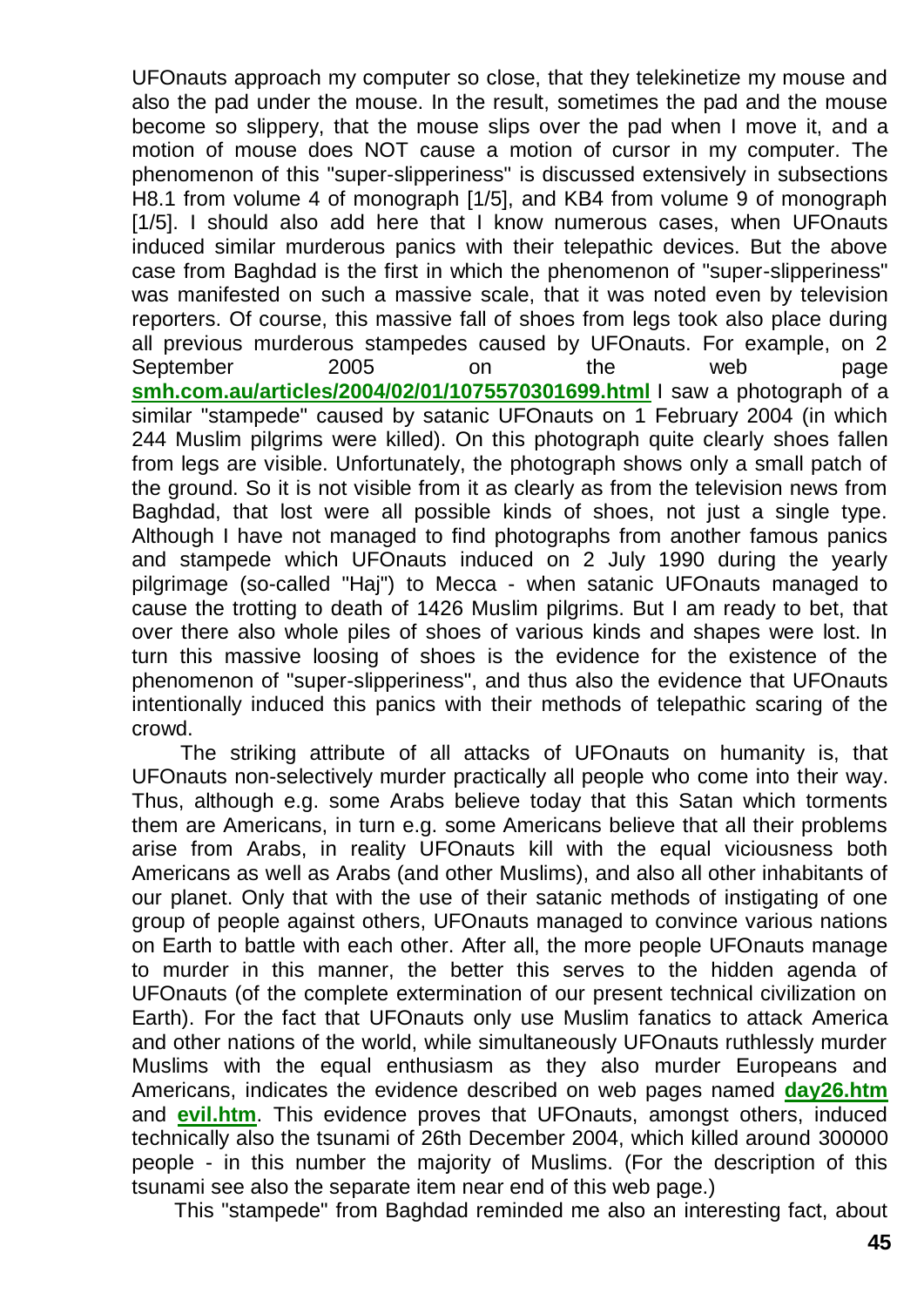which informed me someone who had a lot to do with traffic accidents. This someone claimed that in almost all "extraordinary" traffic accidents, for some reasons from legs of participants of these accidents shoes are dropping. Is it possible that this falling of shoes is a kind of reminder about "who really is responsible for all these traffic accidents", which (the remainder) is revealed to us by God with the use of the phenomenon of super-slipperiness. After all, I explained on the web page named **[evil.htm](http://totalizm.com.pl/evil.htm)**, and also in subsections OC1 and W4 from volumes 13 and 18 of monograph [1/5], that UFOnauts also utilise hypnotically induced car accidents in order to secretly get rid of people who are inconvenient for them. For example, it is with the use of just such an accident arranged by UFOnauts, that was killed the world-famous rational UFO-researcher and writer, Professor John E. Mack, M.D., on 27 September 2004 (more on the topic of the death of Professor Mack is explained in item #D5 from this web page).

By closing our eyes to this mass murders of people by UFOnauts, which is so intense in recent times, in fact we deprive ourselves the chance of decreasing the number of these murders. After all, if amongst us hidden murderers do exist, then if we start to talk loudly and openly about their existence and atrocities that they commit, then they would need to take under the account that we keep looking at their hands and would be forced to cease their atrocities. But if we pretend that nothing wrong happens, then we are giving to these hidden murderers the silent permission to increase the number of their murders. So by pretending that the problem does NOT exist, we in fact only intensify it. Therefore, it is about time to stop putting our heads into sand in the face of satanic occupation of Earth by UFOnauts. Time is right to realize that hidden murderers from UFOs in fact do operate amongst us with an increasing arrogance, only that these murderers are continually telling us that they are our protectors and that they do everything for our good.

# **#E10. How in 2005 UFOnauts systematically murder eye-witnesses of evaporation by UFOs of WTC skyscrapers in New York?**

What is going to do a monstrous killer, who realises that there are eyewitnesses to his crime. Well, he is going to kill all witnesses of his crime - one after the other. In item #E1 from this web page, I am explaining that **[WTC](http://totalizm.com.pl/wtc.htm)** skyscrapers from New York were evaporated by UFO vehicles (not - as it is commonly believed, destroyed by the attack of Islamic terrorists). Numerous evidence of the direct participation of UFOs in the evaporation of WTC buildings was lying down in WTC rubbles from the "Ground Zero" in New York. Thus, all people who worked on removal of the WTC rubbles from that "Ground Zero", in fact were eye-witnesses of this colossal atrocity committed by UFOnauts on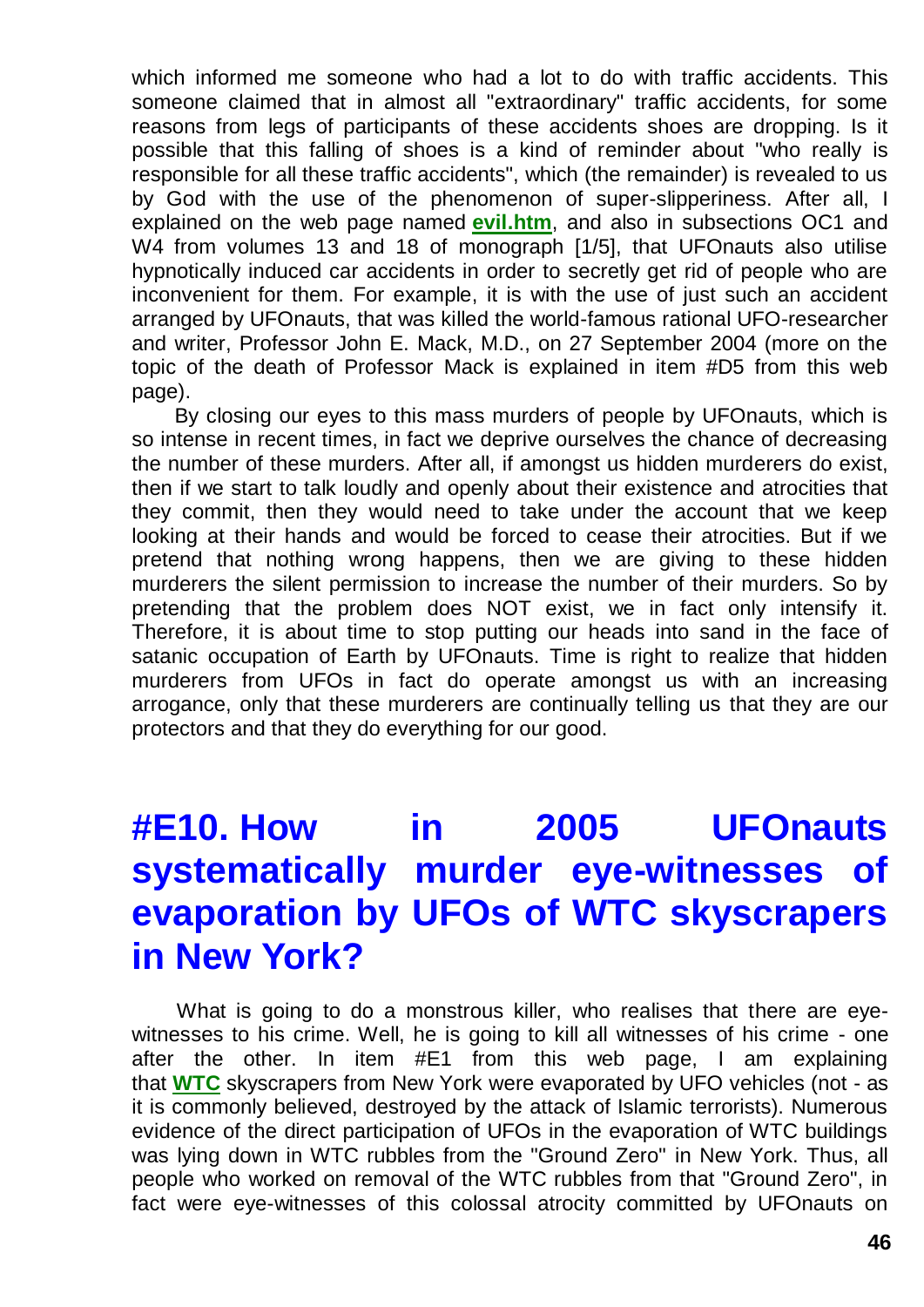humanity. No wonder, that murderous UFOnauts decided to kill all these eyewitnesses, one by one. They are carrying out these killings right now.

In light of the above, no-one should be surprised by what is reported in the courageous article by Marcin Fabjanski entitled "Wszyscy wdychali śmierć" (i.e. "All inhaled death") from the Polish magazine "Przekrój". On 11 September 2005 the text of this article (in Polish) was available in Internet at the address:**[przekroj.pl/index.php?option=com\\_content&task=view&id=391&Ite](http://www.przekroj.pl/index.php?option=com_content&task=view&id=391&Itemid=49) [mid=49](http://www.przekroj.pl/index.php?option=com_content&task=view&id=391&Itemid=49)** (Whether it is still there I am not sure, as I know how fast UFOnauts rush to sabotage everything that discloses their secretive occupation of Earth.) The article states, amongst others - quote in my own translation from Polish: *"All inhaled death. The death got Polish workers who four years ago worked on the removal of rubbles from the World Trade Centre in New York - already 19 of them are dead. Some of them are returning to Poland to die. [...] In the Mount Sinai hospital they confirm that further 50 is just dying. [...] Polish workers received masks with Hepa filters, but even these would not protect efficiently from the killing exhaustions of the "Ground Zero"; [...] - Firstly was a malignant cancer of the thyroid gland. Then arrived: an infection of the pancreas, a destruction of the bile duck, asthma, rapid overweight (gained 20 kilograms in a half of year), the shrinking of the hole in throat to a half of diameter, asbestosis. He was six times*  in a hospital, went through two operations during one year, and soon the third *one is coming. Victims of the deadly air from the "Ground Zero" sometimes die rapidly - they go along a street, experience an attack of exhaustion, and their lungs collapse. [...] Research in the Mount Sinai School of Medicine of August 2005 indicate, that amongst 11 768 workers and volunteers being investigated, who at some stage worked on the "Ground Zero", 51 percent requires immediate psychiatric assistance. Rescuers from the WTC significantly more frequently than rescuers from any other action, who also were confronted with death, experience attacks of panics and fear. For this research governmental financing was found, but not for healing."* Translating the above into our language, UFOnauts systematically murder (and also telepathically and hypnotically torment) even all these witnesses, who only worked on the removal of rubbles from the area where UFOs evaporated WTC buildings. After all, when one day in the future humanity awakens from the present blindness, and begins to see what UFOnauts are doing to our civilisation, then these witnesses may confirm the fact of evaporation of WTC buildings by UFOs. So UFOnauts decided that it is better to kill them all before that time comes. What a nasty race of evil creatures is occupying our planet! How in such situation not to do all humanly possible to desperately defend ourselves from these satanic UFOnauts!

Of course, someone who does not intend to accept the fact that our planet is occupied by evil UFOnauts, could begin to argue that these workers from WTC are dying because they inhaled asbestos and other filth, not because UFOnauts secretly kill them one by one. In case of such pro-asbestos and pro-poisoning arguments, I would suggest to consider the following facts:

**(i) Selective killing exclusively eye-witnesses of the removal of rubbles, which (the witnesses) are the most dangerous for UFOnauts**. At the time when the WTC skyscrapers began to "collapse" (i.e. were evaporated by UFO vehicles), a cloud of vapours was spreading practically over the entire New York. Thus almost every inhabitant of New York inhaled sufficiently large amount of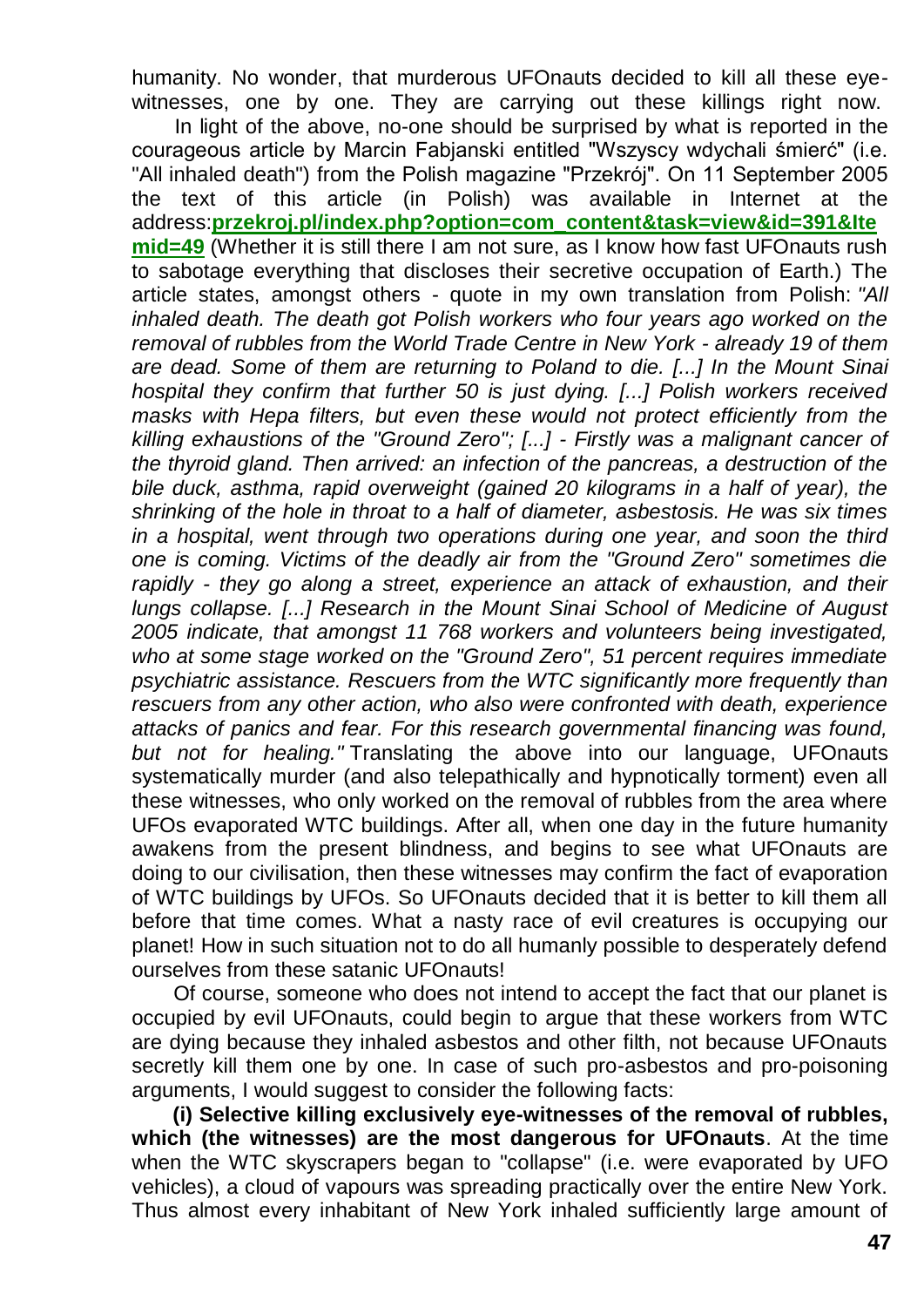these vapours, to die by now - if the vapours in fact contained the evaporated asbestos and/or poisonous ingredients. But the reality is that - as we can see, dying are only eye-witnesses of the removal of rubbles, not all New Yorkers. This in turn means that the asbestos and poisonous vapours are only an excuse used to cover up the mass murder which UFOnauts are just committing on these eyewitnesses, not the true reason for deaths of these people. (Whenever UFOnauts murder someone, they always do it in such a manner that the death appears to have a completely different reason than a murder committed on this person by UFOnauts - for more details see item #D3 on this web page.)

**(ii) The lack of protection from masks**. Even the article from "Przekroj" (indicated above) states that workers who were employed to remove WTC rubbles, received good quality protective masks. In normal cases such masks suffice to protect workers from asbestos and from poisons. (Unfortunately, masks are unable to protect anyone against murderous UFOnauts, who model their killing to look like asbestoses or poisons.)

**(iii) Killing through suffocation when victims of UFOnauts are just walking along a street**. There is one kind of death which is very clearly attributed to UFOnauts. It is killing people by surrounding their heads with an invisible for human sight, although hermetically impenetrable for the air, hulk of a UFO vehicle which operates in the so-called **[state of telekinetic flickering](http://totalizm.com.pl/dipolar_gravity.htm)**. UFOnauts murder in this manner a number of people. Victims of these murders usually just walk somewhere. Then they rapidly feel suffocated, their lungs collapse, and they die. No-one see on such occasions that their heads are surrounded with a hulk of invisible to human sight, although hermetically closed for the air, UFO vehicle hidden from the human sight by this state of telekinetic flickering. (The outcome of such surrounding of the head of victims with the hulk of an invisible UFO vehicle is the same as that shown in gangster films when people are murdered through wrapping a plastic bag around their heads.) In various literature there is a number of descriptions of just such a manner of murdering people by UFOnauts. I encountered them already in books. Such manner of killing is also described below in item #E9 of this web page (i.e. web page named **[predators.htm](http://totalizm.com.pl/predators.htm)**), where I described a case when UFOnauts used it for suffocating a significant part of the crowd during the alleged "stampede" from Baghdad on 31 August 2005.

**(iv) Non-typical secrecy surrounding the entire case**. Consider why the fact of dying out of eye-witnesses who took part in the removal of WTC rubbles from New York, is kept in such a secrecy. Only UFOnauts have both, the reasons for silencing this case, and also the power structure on Earth (governing apparatus) for pressurizing people and journalists, which is required to silence such a matter. On the other hand, without such reasons, and also without the power that is needed to "cork" this matter so hermetically and to silence it, the maintaining of this secrecy would be impossible. After all, we all know openness of Americans and we know that if American journalists would know what really is going on in this matter, then they would spread the word throughout the entire world. Only UFOnauts are vitally interested that the truth does not come out from hiding. Also only UFOnauts are NOT able to afford the letting of people know that UFOs evaporated WTC buildings.

The above facts quite unambiguously indicate that UFOnauts are hiding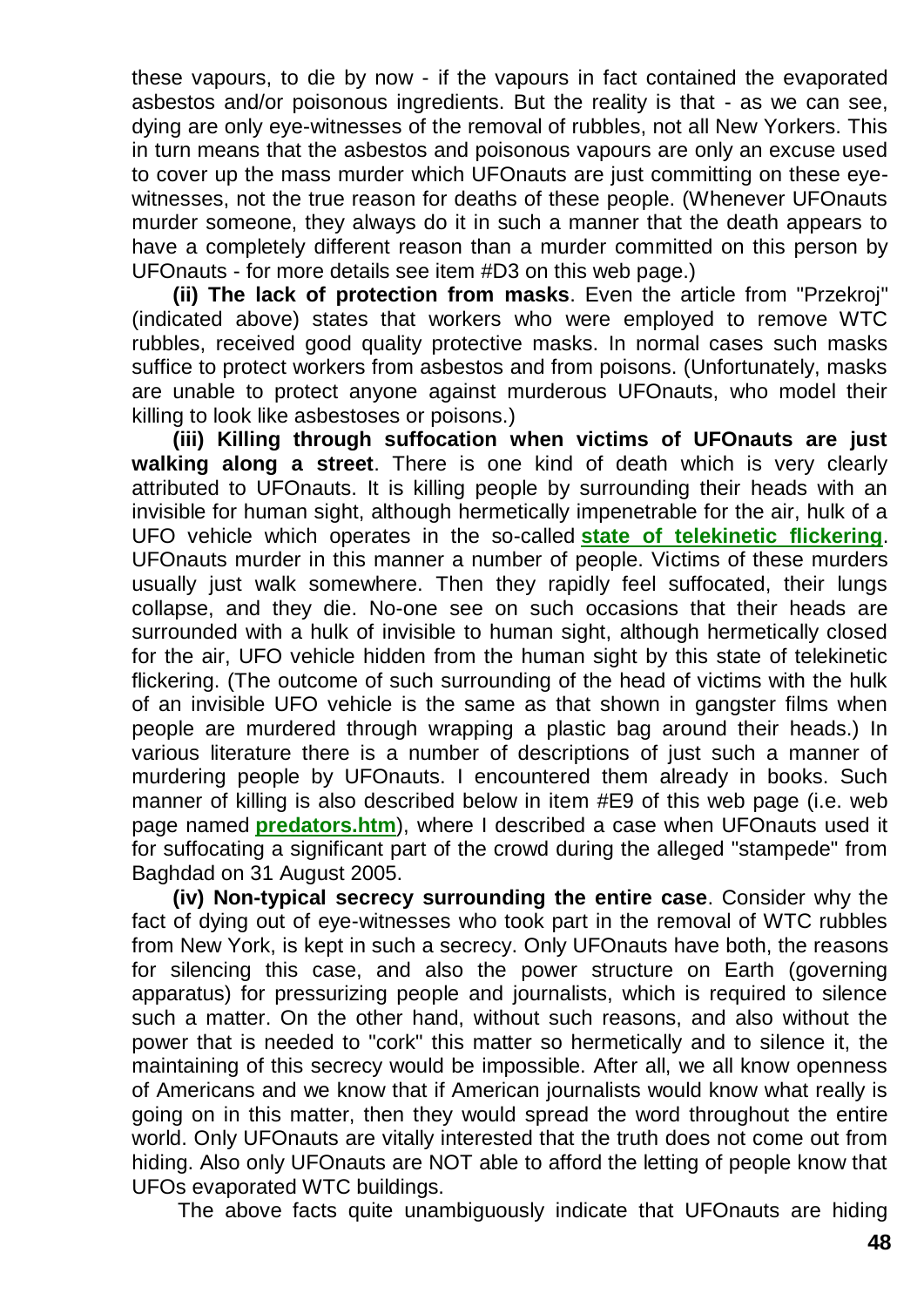behind deaths of eye-witnesses of WTC rubbles. After all, in the future these eyewitnesses could reveal the truth regarding the real cause of the "collapse" of WTC buildings. Because at the stake are all these huge benefits which UFOnauts are drawing from the occupation of Earth, they are NOT going to allow people to learn the truth regarding their occupation of Earth and tormenting of humanity.

In old times, when a dangerous enemy attacked our soil and tormented our close ones, young people grabbed guns and stood in defence of their kind. Unfortunately, presently we live in times when the majority of present young "heroes" has the courage to "fight" only with images on computer screens, not with true enemies of humanity. After all, present youth does NOT belong to the same generation which we know from heroic times of true fight for freedom and true battling of real enemies. The majority of present youngsters is only able to pretend that they are "heroes", when the evidence of their heroism is shooting from non-existent guns to virtual images shown on screen of computers, and when it is sure that these computer pictures are NOT going shoot back at them. So what prospects for the survival of human race do exist, when the cosmic enemy of humanity murders us a city after a city and a country after a country, while our young people who supposed to defend us pretend to be heroes in fight with virtual images on screens of computers. In turn when someone proves to them that true enemies of humanity do exist, then these "heroes of computer games" quickly hide behind skirts of their mums.

## **#E11. Last months of 2005 in the shadow of the "bird flu", means murderous neomedieval plague which UFOnauts prepared for humanity:**

Because of the principle on which **[karma](http://totalizm.com.pl/karma.htm)** works, for UFOnauts is extremely vital that people never realise that a given cataclysm is caused by UFOnauts. Therefore after every disaster which lately UFOnauts induced technically on Earth, always an "explanation campaign" is carried out. In this campaign, numerous UFOnauts-changelings described in item #D2 of this web page, pretending to be human scientists or leaders, explain to people which exactly "forces of nature", or which people, are supposedly responsible for a given disaster. In just such a manner UFOnauts acted in case of the **[tsunami](http://totalizm.com.pl/day26.htm)** which they induced on 26 December 2004 (see item #E4 on this web page). Also they do this for every **[tornado](http://totalizm.com.pl/tornado.htm)** or hurricane that they technically create (see item #E8 on this web page). Similar explanations their changelings provided also on the subject of evaporation of the **[WTC](http://totalizm.com.pl/wtc.htm)** skyscrapers by UFOs (see item #E1), and downing the space shuttle **[Columbia](http://totalizm.com.pl/shuttle.htm)** (see item #E2 on this web page). But what UFOnauts are forced to do, when after the release of the deadly virus of "bird flu" amongst people, almost no-one is going to be left alive on Earth to listen to such their explanations. Well, in such a case UFOnauts are forced to convince people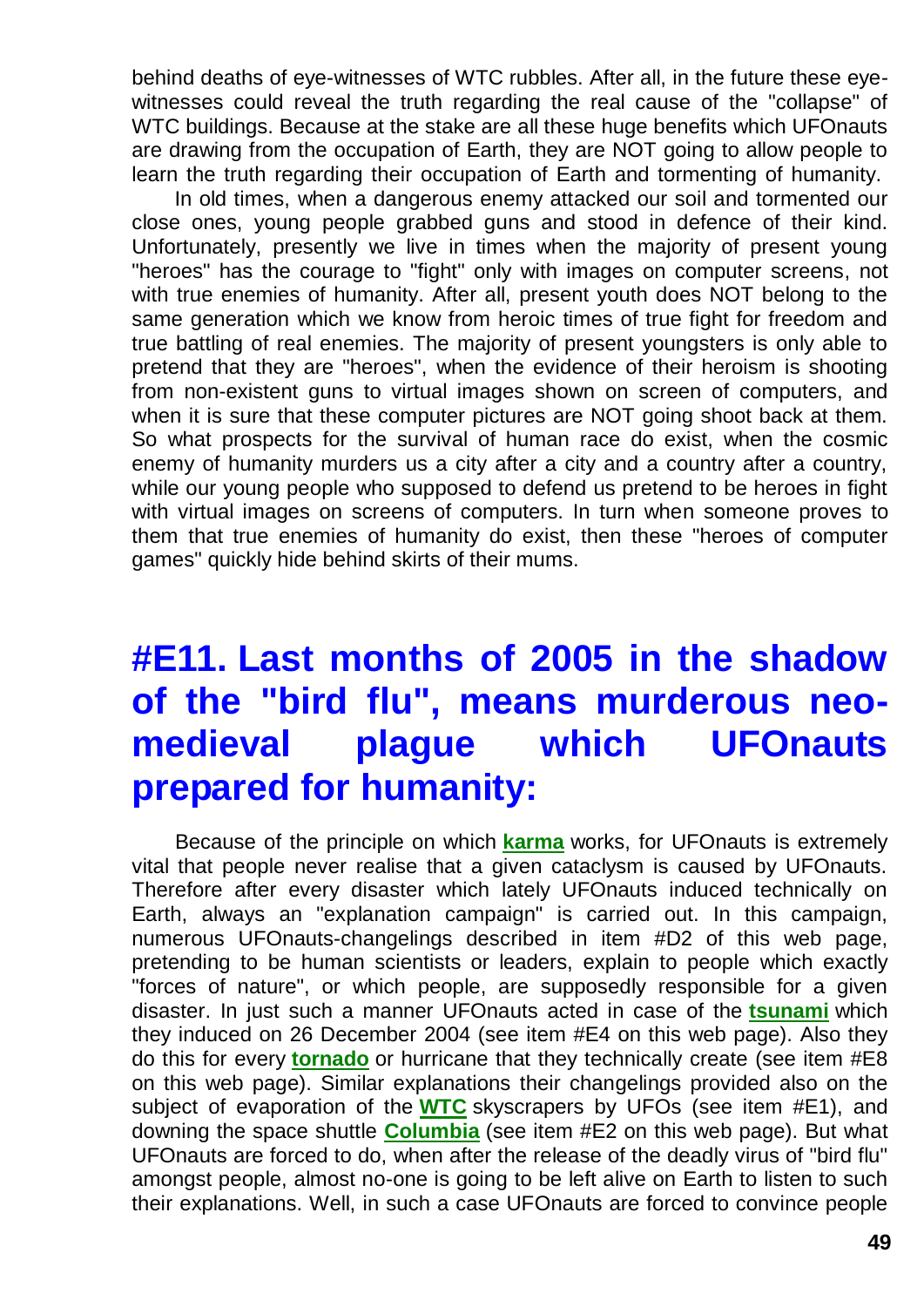already now, who apparently is responsible for this flu. Means they are forced to explain this before the flu is going to carry out the destruction. In this way, in our sight right now a propaganda campaign is unfolding, the goal of which is to prepare people to the arrival of the deadly plague. The manifestations of this campaign are news in television, as well as articles in the press of the type "Bird flu could kill 150 million" published in the New Zealand newspaper "**[The](http://www.dompost.co.nz/)  [Dominion Post](http://www.dompost.co.nz/)**", issue dated on Saturday, 1 October 2005, page B1, or article "Bird flu patients appeal", published in the New Zealand newspaper "**[Otago Daily](http://www.odt.co.nz/)  [Times](http://www.odt.co.nz/)**", issue dated on Friday, 30 September 2005, page 8. The goal of this campaign is to convince everyone, to not blame UFOnauts for this plague, but to blame Asians and the hostile nature. The sole fact that this campaign is so widely carried out lately, is for us a sign that UFOnauts push forward with the release of this neo-medieval plague on Earth.

So how **the scenario** of this plague may look like if UFOnauts manage to implement it in the manner that they plan. From the information that can be logically deducted about the virus which UFOnauts prepared for us in their laboratories and plan to release it on Earth quite soon, it is sure that this virus will be fast and murderous. Out of the people who were infected with the version H5N1 of it, survived less than a half. And they are looked after by the best doctors available, and supported by all pharmaceutics which present medicine has in the disposal. So when the much worse version of the virus, raised in UFOnauts' laboratories especially to murder humanity, hits unprepared passers by from streets, the death ratio probably will be at the level of 80%. This in turn means, that from each 5 people on Earth that become infected with this flu, only around one survives. Furthermore, we must recall that during medieval plagues UFOnauts sprayed micro-organisms in all areas simultaneously. Thus we must consider, that when this time UFOnauts use against humanity this their biological weapon, their UFO vehicles will spread viruses of the bird flu in all countries and in all cities simultaneously. (As this is emphasised in item (iv) below, UFOnauts already now are doing so with the bird version of this flu, infecting with it birds from all continents.) So in several days after the virus of this flu is released by UFOnauts, people start to be infected with it in all corners of the world. (Notice that if this virus is spreading naturally, means was NOT sprayed by UFOnauts, then the infections would travel through continents similarly like fires consume forests - means in a line and systematically.) Sick and dying will rapidly be so many, that practically the entire public life become paralysed. Such a paralysing of our defences will be the goal of a simultaneous spraying this virus throughout the entire world. Radio and television will get silent. Shops and pharmacies will be closed. Water will stop running from taps. There will be no healthy people left to produce gas, fuel, nor electricity, and distribute or sell it. The public transport will diminish. Hospitals will stop working. The administration centres and offices become empty. There will be no-one to bury dead. Soon the air will stink so much from the decaying corpses, that in cities will be impossible to breathe. People will be forced to run to villages. These who will survive will be left on their own. There will be no food nor police. Some out of these who survived will rob and murder others. The state of chaos will last for at least 2 months before these who survive will be able to mobilise themselves and organise any form of defence. In 1918 a similar flu lasted for around 18 months before it extinguished itself. So we should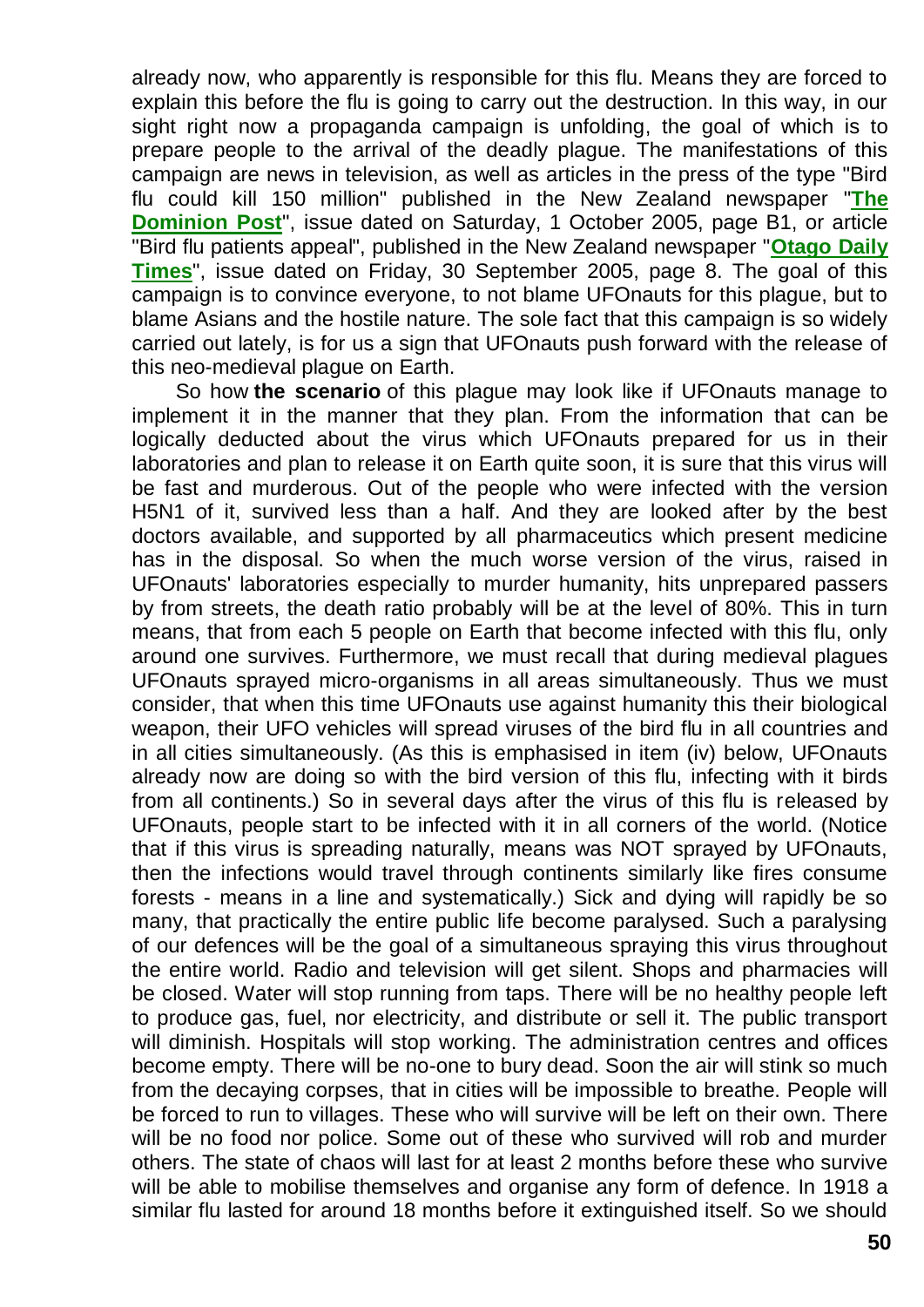consider the possibility that also from this incoming plague people will get infected and die during at least one year.

So when we should expect this deadly "bird flu" epidemics caused by UFOnauts? Well, in order to be the most effective, UFOnauts probably decide to release it when after an exhausting winter a warm spring arrives for the majority of people. Only then organisms of people will be weakest and the most vulnerable. In addition, the warm temperature will be beneficial for the spreading of the plague. If UFOnauts in the meantime do not change their intentions, similarly as they changed it in the matter of inducing a murderous tsunami described on the web page named **[day26.htm](http://totalizm.com.pl/day26.htm)**, then the murderous plague of the "bird flu" we should expect around March 2006.

Are there any specific premises which would suggest that these are UFOnauts, not the mother nature, who prepare for us this incoming epidemics of the murderous "bird flu". Yes, there are, and a lot of them. Let us list here the most vital out of these:

**(i) The campaign of explanations**. Whatever cataclysm UFOnauts prepare for us, they always explain to us thoroughly whom exactly we should blame for it. The point is that "he who knows exactly, is not going to ask any further questions", and "he who does not stop asking, finally receives the correct answer". Due to an exhausting explaining to us who is guilty of a given disaster, UFOnauts prevent us from discovering that these are them who actually prepared it. As we know well, our planet in recent years was affected by many deadly viruses. For example "ebola" or "SIDS". But only the incoming epidemics of the "bird flu" is receiving from UFOnauts so huge campaign of explanation. This in turn convinces that people who know how UFOnauts act should keep eyes widely open.

**(ii) The use of the virus from the bird that does not exist on Earth**. On 3 October 2005 I saw in New Zealand television an interesting programme about the virus of "bird flu". A group of American researchers reconstructed the virus of bird flu, which in 1918 killed around 40 millions of people. The researchers found this virus in samples of tissues from people who died in 1918, which are still kept by American government. As it turned out, this virus have not originated from any bird that lives on Earth. So most clearly UFOnauts raised it in their laboratories from their own (cosmic) birds, and only then carried to Earth in order to test on people how effective it is.

**(iii) The randomness and the lack of logic in deaths from the "bird flu" to date**. Whenever any illness develops naturally, then there is a clear causeeffect connection between subsequent victims. But if one analyses these 65 death which until October 2005 were caused by the present virus H5N1, then it turns out that they only have in common that they provide UFOnauts with an excuse for carrying out the present campaign which prepares the big epidemic. For example, victims of this virus from Vietnam are separate with a wide ocean from victims in Indonesia, and have no physical links with each other. Also these deaths appeared rapidly from 2003. It looks as if they started only because it was in 2003 that UFOnauts decided to release the plague.

**(iv) Spreading of infected birds from east to west**. As we all know, migrations of birds occurs exclusively in a direction from south (e.g. from Africa) to north (e.g. to Europe), and vice versa. Birds never fly e.g. from east (e.g. from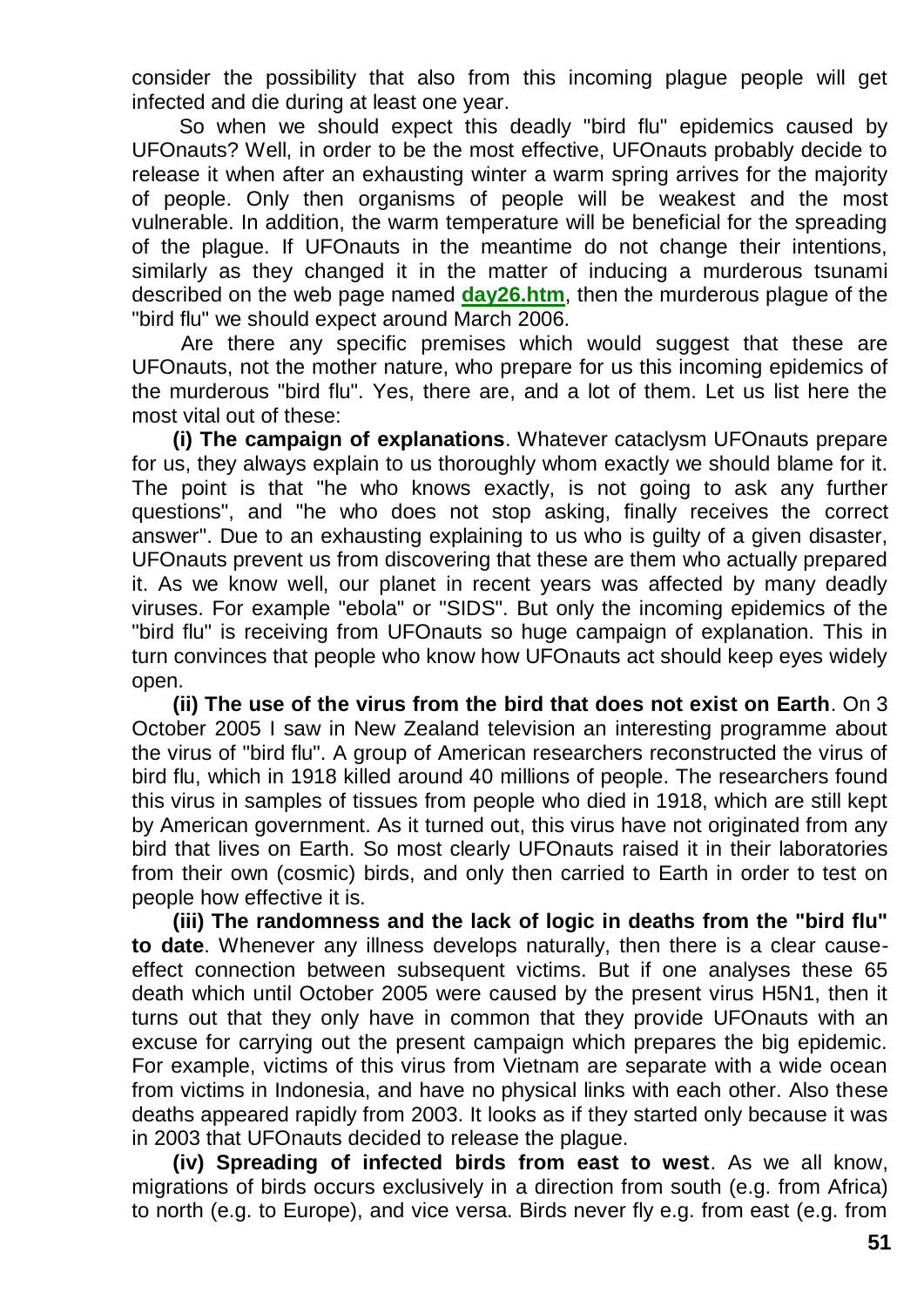Indonesia) to west (e.g. to Europe). However, in October 2005 the virus H5N1, supposedly was carried out from Indonesia to Romania and Turkey. As a supposed evidence of this carrying out of the bird flu, in Romania were conveniently found two dead wild ducks infected with this virus. Of course, such a shifting of the virus is contradictive to the behaviour of nature. So the only rational explanation how these two infected ducks really found themselves in Romania, is that UFOnauts placed them there on purpose. UFOnauts also did it in such a manner that they make sure someone find these two dead ducks and initiate the alarm.

**(v) Previous multiple use of biological weapon by UFOnauts against humanity**. UFOnauts have already a long historic tradition in killing people with the use of biological weapon. The most of evidence for the previous use of various biological weapon against humanity originates from medieval times. Old descriptions of medieval plagues reveal, that in many areas people noted independently from each other strange creatures, which most frequently were taken for devils, as these shortly before the plague erupted sprayed some sort of fog in selected areas. Soon afterwards, in these areas plagues erupted. Further evidence for the used the biological weapon by UFOnauts against humanity stems from a variety of other sources. For example, these are present in the Bible (e.g. see in the Bible how Egyptians were punished for enslaving Israelites - Exodus 12:29). Also the fact that the flu of 1918 originated from a bird that is unknown on Earth, proves as well that such intentional spreading of viruses by UFOnauts took place. Another evidence is the fact that UFOnauts murder a significant proportion of individual people by infecting them with various illnesses. At some stage I investigated a UFO abductee to whom UFOnauts demonstrated how this is done. Also myself is continually troubled by various illnesses only because I have the courage to fight with UFOnauts. Many times in my life I notices of cases of being infected by another nasty illness during a subsequent abduction onto a UFO deck. (For more details see e.g. subsection W4 from volume 18 of monograph [1/5].)

**(vi) An intelligent selection of the timing of the epidemic**. If it is the "mother nature" which hits us, then the timing of epidemic would be purely coincidental. Especially that the evolution of this virus supposed to occur in tropical countries (i.e. in Vietnam and Indonesia), where the entire year similarly encouraging conditions prevail for the development of it. However, we can clearly notice that this epidemic "intelligently delays" the arrival, as if "it knows" that around March 2006 it will be able to cause the highest destruction amongst people.

From what we know about UFOnauts, the above premises quite clearly disclose that the "bird flu" is not an accident, but their evil creation implemented on Earth according to an intelligent and well thought plan of murdering people.

Can we prepare to this plague? YES we can, and even should! After all, when it arrives it will be too late for action. A separate web page named **[plague.htm](http://totalizm.com.pl/plague.htm)** contains extensive descriptions how to prepare for it. For example, it is good to already start stockpiling the required remedies, which boost our immune system and which fight flu. Furthermore, it is vital to have also a sufficient supply of food in tins, drinkable water, fuel, and batteries, to survive the worst period - for details see the previous item #E12 on this web page. (Such a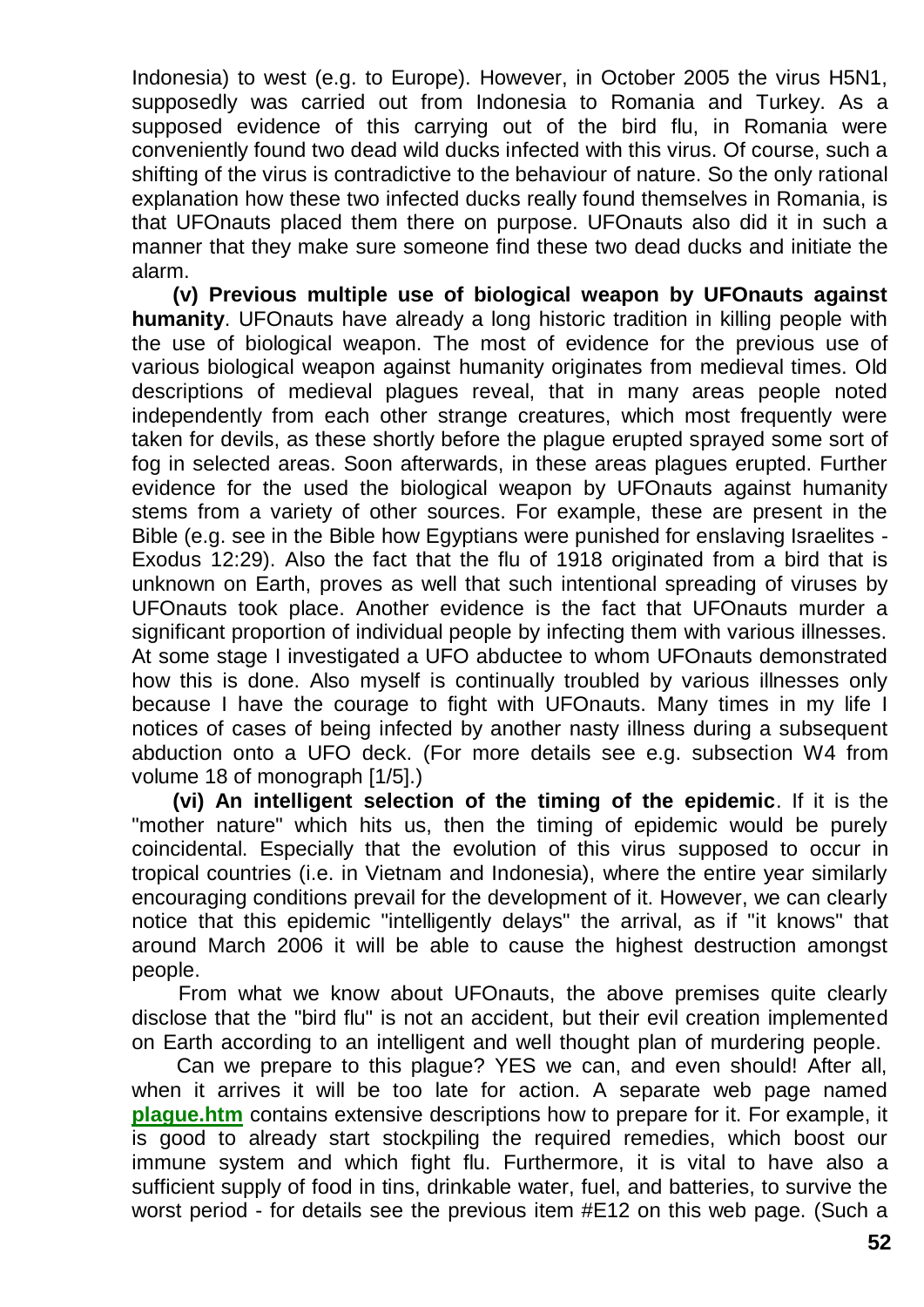supply in present times is anyway worth to maintain handy at all times, as we never know what UFOnauts are going to do next.) Furthermore, what even more important, we should increasingly more openly talk and think that these are UFOnauts who prepare for us the deadly plague. If a sufficient number of people thinks and talks so, then for karmatic reasons UFOnauts will be forced to abandon the release of this deadly plague.

After reading the above description please try also to recommend it to others. As I explained this on the web page named **[day26.htm](http://totalizm.com.pl/day26.htm)**, so-far the only manner of our defence from attacks of UFOnauts depends on informing as large number of people as possible that such an attack is coming. If a sufficient number of people know e.g. that the **[plague](http://totalizm.com.pl/plague.htm)** it is coming, and know what to expect from it, then for karmatic reasons UFOnauts abandon the implementation of it (or shift this implementation to a different date when people already forget about it).

Notice, that in order to explain comprehensively all issues of the present threat of pandemic of the "bird flu", there is a separate web page which is entirely devoted to the subject of this plague. It contains also information presented here. This other web page can be run from "Menu 1" and "Menu2", where it is listed under the name "**[plague.htm](http://totalizm.com.pl/plague.htm)**". In turn another web page named "**[healing.htm](http://totalizm.com.pl/healing.htm)**" describes old folklore remedies for various kinds of common illnesses, including flu.

## **#E12. Self-destructing SMS of 13 December 2005 - means the hidden devil which finally come out from the bag:**

On 13 December 2005 a new era was started on Earth. Namely users of mobile phones in England, as the first people in the world, **officially** received a doubtful honour of receiving the access to a new kind of electronic service. (Please notice, that **unofficially** this especially evil kind of service is already in common use by UFOnauts operating on Earth since at least 2001 - when I for the first time noticed the actual existence of it.) This new electronic services, which were put into the use since the "devil" date of 13 December 2005, are "selfdestructing SMS". But because probably this date of 13 December 2005 in present days is increasingly identified with hidden activities of UFOnauts on Earth, the rest of the world learned about this new service only on 14 December 2005.

What are the "self-destructing SMS". Well, these are short written messages (up to 160 characters in length) send on the address of mobile phones of their addressees, which have the ability to destroy themselves shortly after being read. (The name "SMS" originates from the abbreviated "Short Message Service".) Means these are SMS, to which an algorithm is added that destroys them after the addressees read them. The idea of such self-destructing messages is in circulation for a long time. For example, it is used in films of James Bond, and in films "Mission Impossible". But I personally believe, that even these films are not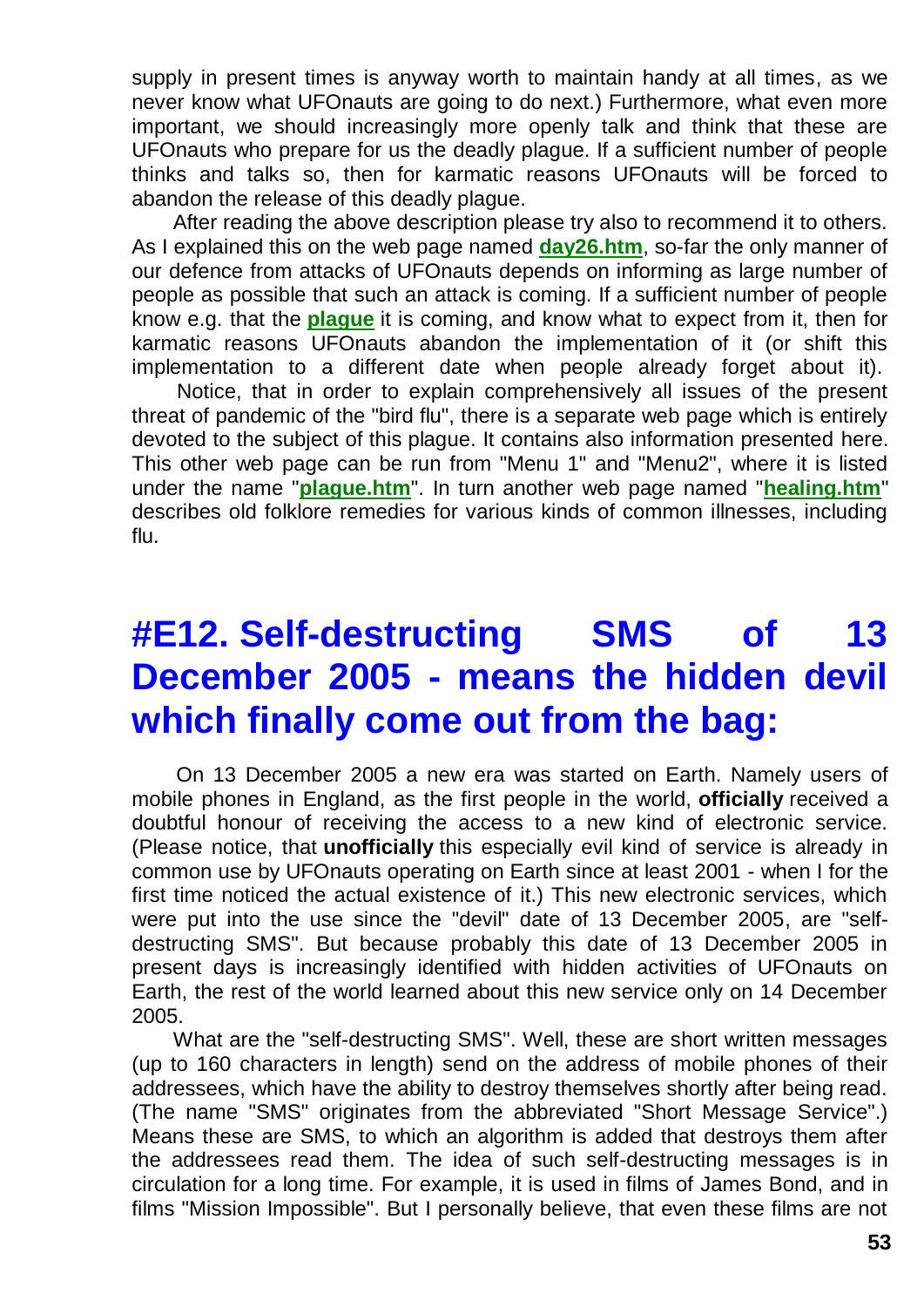the first place which introduced them. In my opinion, just such self-destructing messages are being used for thousands of years on planets of UFOnauts who occupy us, thus who for their own convenience introduced them also on Earth. We can imagine how much **[evil](http://totalizm.com.pl/evil.htm)** can be spread on Earth due to this possibility of sending messages which no-one later is going to show to others, or present in a court of law. It will be possible to use them for sending all orders of paying ransoms to bandits and abductors. There will be no way to catch or punish these who will send with them various threats, accusations, abuses, lies, and bad wishes. Criminals will be able to freely exchange through them the information about committed crimes, or plans of action for future robberies, while no-one will be able to catch them for this or make them responsible. Notice also how easier become the evil activities of UFOnauts on Earth, just due to the introduction of such self-destructing messages. All bandits, criminals, conspirers, terrorists, etc., will be truly happy because of them. That the decent people will NOT benefit from them at all, because such people have nothing to hide - does not worry anyone in present immoral times of systematic destruction of our civilisation by satanic UFOnauts.

Of course, self-destructing SMS (and emails) are not the invention of the recent days. In fact, for the first time I encountered their common use by UFOnauts already in 2001. Furthermore, from the very beginning when the present system of mobile phones and internet were formed, the principle of such self-destructing messages was build into these systems by agents of UFOnauts popularly called **[changelings](http://totalizm.com.pl/changelings.htm)** who secretly operate on Earth. Therefore now this principle can be officially made available to users of mobile phones (and also to users of internet) practically without a need to introduce any further changes to these systems. After all, the principle is already build into these systems for a long time. The only thing which is given out to people only now, is the knowledge about the way how to execute practically this self-destruction. In fact for many years just such self-destructing messages are used by UFOnauts on Earth. This is because UFOnauts know from the very beginning how to use them in practice. The most easily they can be noticed on the example of self-destructing emails, which are being send by UFOnauts. (Ordinary people still until today do not know at all that such self-destructing emails can be posted, nor do not know how this attribute of self-destruction can be given to emails, nor even know that such a principle of self-destruction of email messages is build in to the email system from the very beginning by "**[UFOnauts-changelings](http://totalizm.com.pl/changelings.htm)**".) Because of the fact, that I continually fight with UFOnauts, I keep receiving a lot of such self-destructing emails. They have this attribute, that they delete all by themselves from the list of received emails immediately after one reads them and closes his or hers email box. Also many other people who belong to RO (i.e. to the "resistance movement" against the secretive occupation of Earth by UFOnauts) reported to me for many years that after they received emails from UFOnauts, these emails mysteriously disappeared from their email boxes. This disappearance is in turn a result of the running of such algorithm of self-destruction which is attached to a given email (therefore even with a short text, such emails have relatively large volume).

The largest, however, use for these self-destructive messages was the organisation by UFOnauts of three separate civil unrests and street fights on the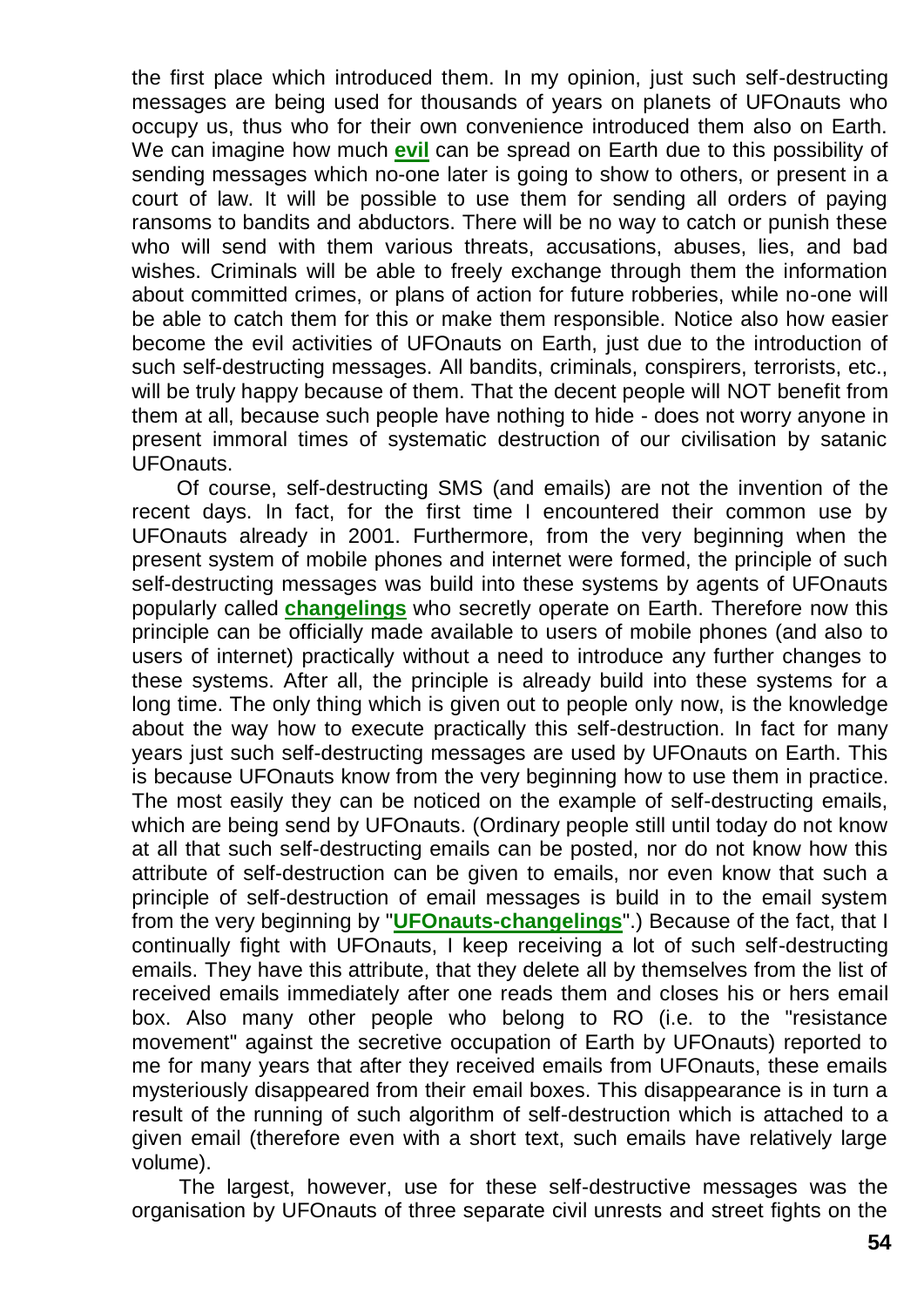grounds of race and religion. I described these fights on a separate web page named **[changelings.htm](http://totalizm.com.pl/changelings.htm)**. These racial-religious fights were induced by UFOnauts due to the massive sending out of such self-destructing SMS messages from computers of UFOnauts. (These messages for sure were send by UFOnauts, simply because people in times of these fights had no capabilities of sending such self-destructing SMS - the majority of people in these times did not even know that there is such a possibility of sending self-destructing SMS.) These three different religious-racial street fights are described exactly in the issues of the totaliztic web page named **[changelings.htm](http://totalizm.com.pl/changelings.htm)** dated on 16 December 2005, or later. (Addresses of web sites which should include these pages are listed in "Menu 4".) These were: (1) the racial and religious fights from Birmingham in England, initiated on 23 October 2005, (2) the street fights in Paris, France, from the beginning of November 2005, and (3) the racial-religious street fights from Sydney in Australia, on 11 and 12 December 2005. I personally believe that all these three separate mass unrests, which cost a lot of human victims, were organised on purpose by UFOnauts just by such massive sending of thousands of self-destructing SMS to selected owners of mobile phones. Unfortunately, so far only police from Australia managed to discover, that their unrest from Sydney was induced by such massive SMS messages. The police from England and from France in my opinion overlooked the existence of these SMS, because nothing was about them stated in press or television.

How exactly such self-destructing SMS were used by UFOnauts for inducing the racial and religious fights, this was only revealed in Sydney. I described this quite extensively on the web page named **[changelings.htm](http://totalizm.com.pl/changelings.htm)**, and also in item number #50 from the Polish blog of totalizm indicated in item #F2 of this web page. To summarise here briefly how UFOnauts accomplished this, they one day used their powerful computers to send thousands of such self-destructing SMS to all white (Christian) hooligans from Sydney, who had mobile phones. These SMS asked the hooligans to gather on the beach Cronulla near Sydney in order to claim this beach from Muslim bands known in Australia under the general name of "Lebanon Gangs". Of course, when these hooligans gathered on the beach, "**[UFOnauts-changelings](http://totalizm.com.pl/changelings.htm)**" already awaited for them. With the use of speeches and telepathic commands they ordered hooligans to go to the downtown of Sydney in order to beat up these Muslim gangs. In a result, the unrest shifted to streets of Sydney. The next day UFOnauts with the use of their powerful computers send another portion of thousands of such self-destructing SMS to all young Muslims from Sydney, with the order to go on streets and defend "Muslim brothers" against attacks of Christian racists. In the result of this second wave of SMS, the next day Muslims started problems in Sydney. They even burned down one Christian church. Fortunately for all of us, Australian police turned out to be much more operative and much more inquisitive than in previous such unrests were police of England and France. And so the Australian police discovered the existence of these thousands of SMS. Unfortunately for them, none of these SMS could be intercepted nor viewed, because all of them mysteriously disappeared soon after they were read by their addressees. (The Australian police did not know then that there is a possibility to post such self-destructing SMS, and that UFOnauts send in mass numbers just such self-destructing SMS and emails.) So in spite that in the face of all these events still almost no-one believes me when I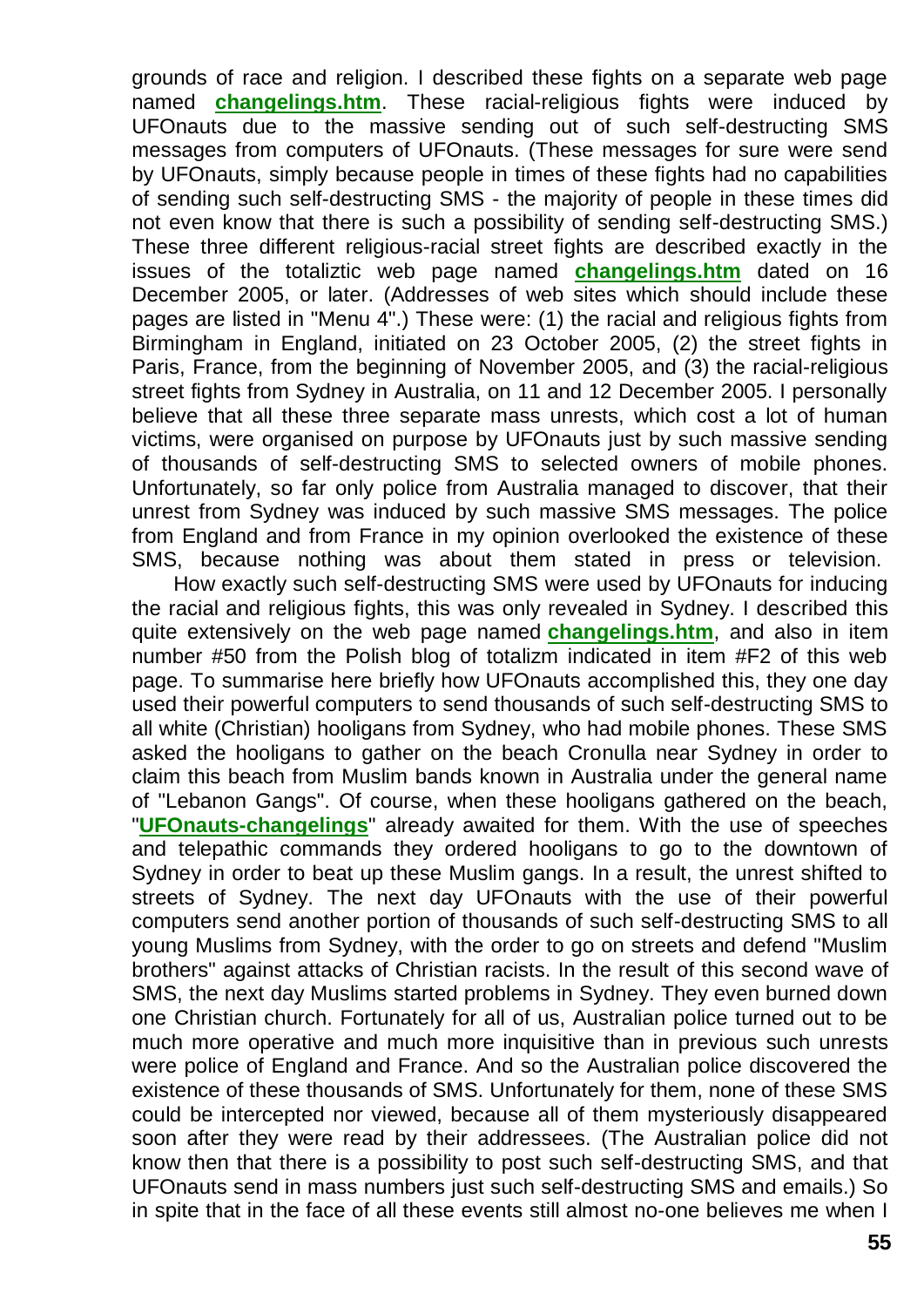explain that all these events are organised on Earth by UFOnauts, finally we have a solid proof for the fact, that in unrests discussed here advanced technology of UFOnauts was used to which people still do not have an access. This in turn is the most conclusive proof which we can gain, that UFOnauts stand behind all present events on Earth that are aimed at initiating the third world war on religious grounds, between Christians and Muslims.

The huge success which UFOnauts accomplished in unnoticed occupation of humanity during the last tens of thousands of years, results mainly from the perfection of their methods of action. For example, each time when UFOnauts organise an activity which sabotages humanity, while something in this activity points out the suspicion directly at them, then they immediately repeat this activity in a manner which **frames human escape goats** into it. A good example of just such a repetition of action of UFOnauts aimed at framing people into it, was the double bombing of the London metro, described in more details on the web page named **[predators.htm](http://totalizm.com.pl/predators.htm)**. As it is explained on this web page, when on 7 July 2005 UFOnauts bombed the metro in London, they make several mistakes in this bombing, which indicated to people their direct involvement. (These mistakes of UFOnauts committed during the bombing of London metro, are described on the above web page named **[predators.htm](http://totalizm.com.pl/predators.htm)**.) Therefore two weeks later, i.e. on 21 July 2001, UFOnauts repeated the bombing of London metro in a manner that was intentionally "unsuccessful". During this repetition, UFOnauts make sure that London police catches several human scapegoats who were framed hypnotically by UFOnauts in carrying out this repetition of bombing. Exactly the same method of directing the suspicion onto human scapegoats, UFOnauts used also in Sydney, when the matter of sending by UFOnauts all these thousands of selfdestructive SMS come out to light. Namely a week after the original unrests, means on 17 and 18 December 2005, UFOnauts organised in Sydney a second wave of street fights, this time "unsuccessful". This second wave of unrests from the very beginning was destined to be "unsuccessful". After all the main goal of it was to frame several human scapegoats into sending such SMS. Furthermore, posted were only a small number of ordinary SMS, instead of these tens of thousands of self-destructing SMS which computers of UFOnauts posted a week earlier for the original unrests. In addition, these SMS were posted to completely insignificant people for whom UFOnauts did not count in case of further unrests, thus whom could easily be spared. Finally the SMS this time were intentionally posted in such a manner, that the police could intercept them and await in right spots at these who got tricked by them into any action. In order to cause this "unsuccessful" repetition of unrests, UFOnauts ordered hypnotically to selected people, to send SMS messages which were calling to a next wave of street fights. Then they make sure that these SMS messages are registered by policing systems and that they are intercepted by police as a court evidence. Of course, the interception by the police, of this second wave of SMS messages posted by human escape goats, does not change the fact, that the police was UNABLE to catch even a single SMS message from the first wave of these thousands of selfdestructing SMS originally posted by computers of UFOnauts. However, the sole fact, that in this second wave of SMS organised by UFOnauts especially for the use of police, it was possible to trace down several human scapegoats, shifts the suspicion out of the UFOnauts and again allows UFOnauts to wriggle out from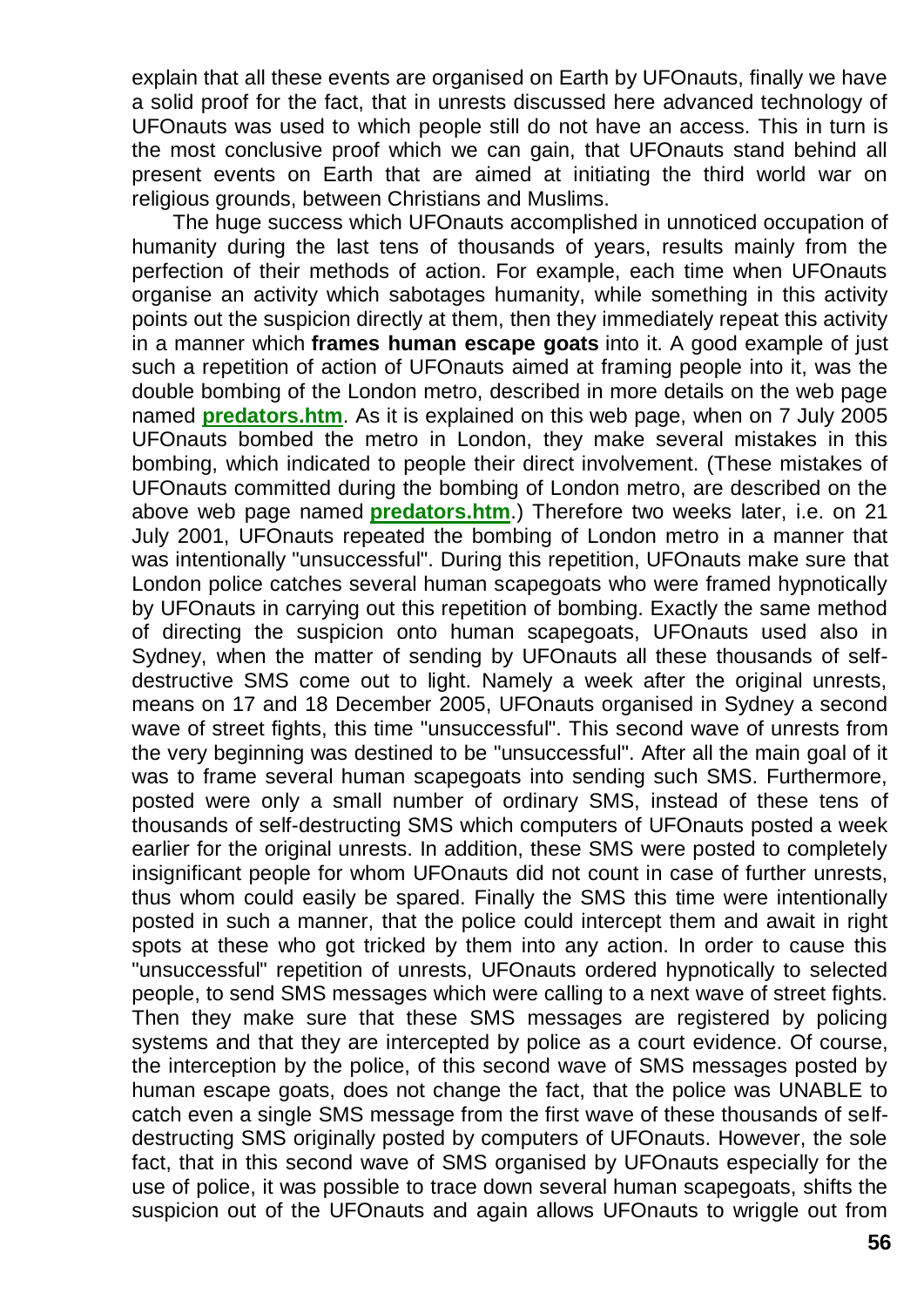the responsibility for this next crime committed on humanity almost openly. Of course, still remains for UFOnauts the problem of this web page which discloses the entire matter of using in Sydney these thousands of self-destructing SMS from the first wave. But knowing UFOnauts, I am sure that due to use several further tricks and several further framings of human scapegoats, UFOnauts wriggle somehow themselves out from this problem as well. After all, according to their methods of action, from now on UFOnauts will trouble Australia for a long time with various consequences and fallouts of these unrests. They can accomplish a lot of their evil goals in that way. For example, they can increase the level of fear in the population, increase the uncertainity of the future, and make worse the human conditions of living. They may create for changelings in governments an excuse for imposing further limitations on rights of citizens and for additional enslaving the population. Etc., etc. We must also remember that UFOnauts have tens of thousands of years of experience in effective cheating and enslaving of humanity. Furthermore, present people have this addiction, that they rather believe in a picture which they see on the cinema screen, than to believe in what researchers explain to them that really happened when this picture was being composed.

The problem with these self-destructing messages is such, that they are like UFO vehicles, means they arrive, cause a lot of damage, and then disappear before anyone is able to bring them to justice. Decent people, nor peace loving countries, do not need them at all. If England wants to have more religious and racial unrests, and wants terrorists to be able to act without leaving any traces, then it can make available such self-destructing messages to all people. After all, these messages are introduced on purpose by UFOnauts, whom they are needed to secretly induce unrests and terrorism - after Australian police finally detected the manner on which such mass religious-racial demonstrations are organised by UFOnauts. After all, in times when such self-destructing SMS still officially are not available to people, their appearance indicates precisely that behind them and behind unrests they cause, UFOnauts and their superior technology hide. In turn when such self-destructing SMS become introduced to common use, then UFOnauts will be able to send them in massive numbers, but "frame" into the responsibility for them various human hooligans and terrorists. Therefore in the interest of decent people and peaceful countries lies, that officially such self-destructive messages are NOT introduced in any country in the world. So if some UFOnaut-changeling tries to introduce them in your (the reader's) country, then the recommendation of totalizm would be to **protest vigorously against the introduction of such self-destructing SMS or emails, and to fight them out in all possible manners**. This is because when once they are introduced, they become a source of countless problems to every citizen separately, and to the entire country as a whole - similarly like such serious problem is now the "Privacy Act". But it is desirable that simultaneously all people learn about the existence of such messages and about the fact that they are commonly used by UFOnauts. So when they appear somewhere, then the matter becomes very clear - that the devil just come out from the bag.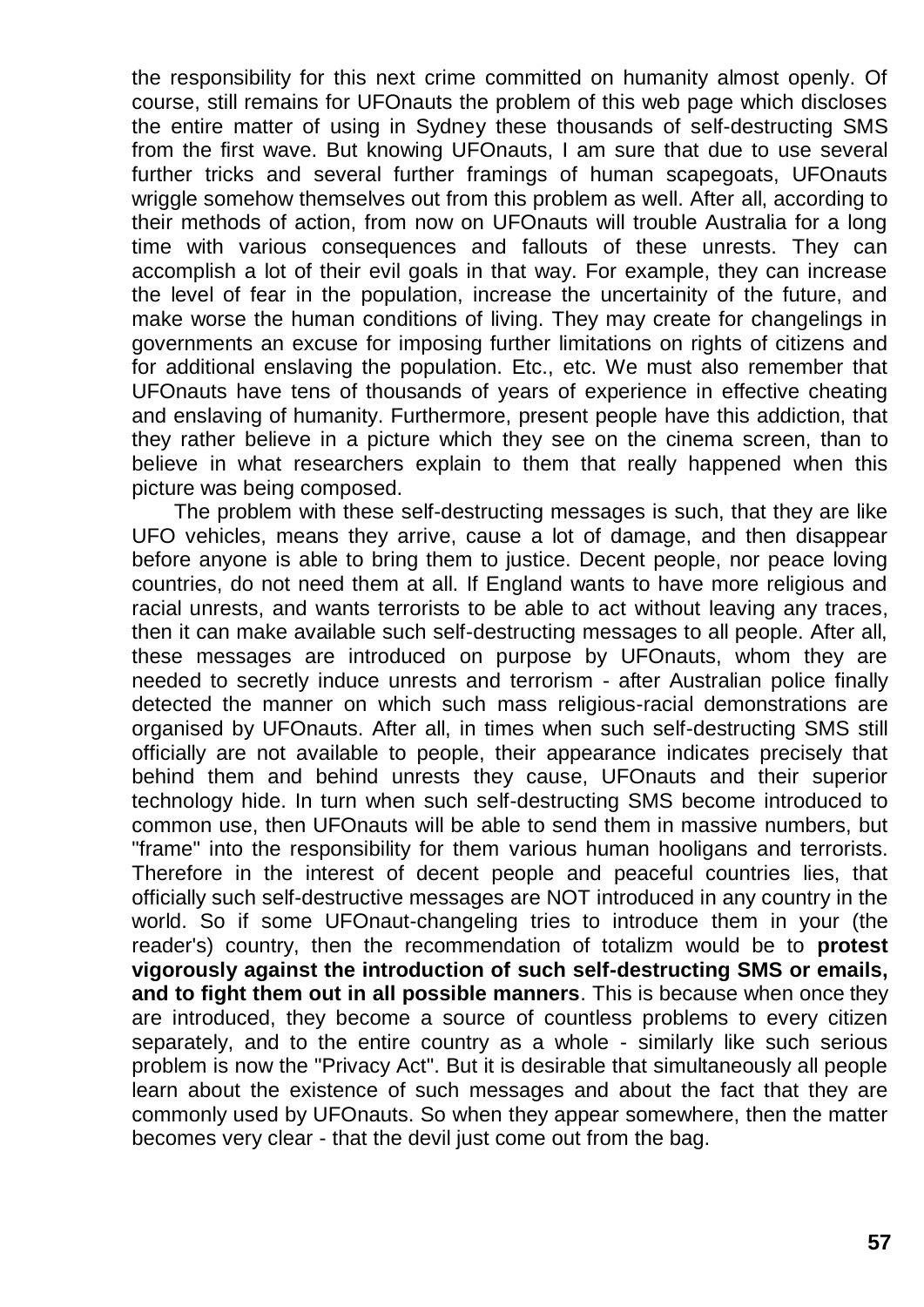

**Fig. #E1. Highly symbolic photograph of a huge snake "python", which just suffocated a human and proceeded to swallow him. Similarly as this snake suffocated a man, also our civilisation is secretly suffocated to death by a "serpent", which presently is popularly known under the name of [UFOnauts,](http://totalizm.com.pl/ufo.htm) in past was called [devils](http://totalizm.com.pl/god.htm) by folklore, while in the Bible is described as [serpents.](http://totalizm.com.pl/changelings.htm) These hostile "serpents" for thousands of years secretly occupy, exploit, and torments humanity.**

The above photograph illustrated the article "Python kills tapper" which appeared on page 7 of the Malaysian newspaper **[The Sun](http://www.thesundaily.com/)**, issue dated on 6 September 1996. At the time when this suffocation of a man by the huge snake took place in Malaysia, I was just on my professorial contract in that country.

In spite that these "serpent" creatures, similarly like the above snake, secretly suffocate and destroy humanity since the beginning of times, in fact they are our closest **[relatives](http://totalizm.com.pl/evil.htm)**. Thus these "serpent" creatures are so similar to people, that without a difficulty they mix with crowds and occupy various **[key positions in](http://totalizm.com.pl/changelings.htm)  [our societies](http://totalizm.com.pl/changelings.htm)**. In turn, because they occupy these key positions, and also because of **[destructive abilities of their UFO vehicles](http://totalizm.com.pl/military_magnocraft.htm)** are almost unknown to people, so far they were able to destroy and torment humanity in thousands of separate manners. In addition, they always managed to get away with this destruction. After all, a proportion of them is occupying amongst people such positions of responsibility, which allow them to "suppress" outcomes of every investigation which could reveal to people their presence and activities on Earth. A part of manners of this tormenting and destruction, is described on this web page. It is because of the disclosure of these kinds of truths, that web pages of **[totalizm](http://totalizm.com.pl/totalizm.htm)**, and also the philosophy itself, are so viciously sabotaged and persecuted by these "serpents".

The reader can be interested why UFO vehicles and evil UFOnauts who used to emerge from these vehicles, were called "serpents" in Biblical times. In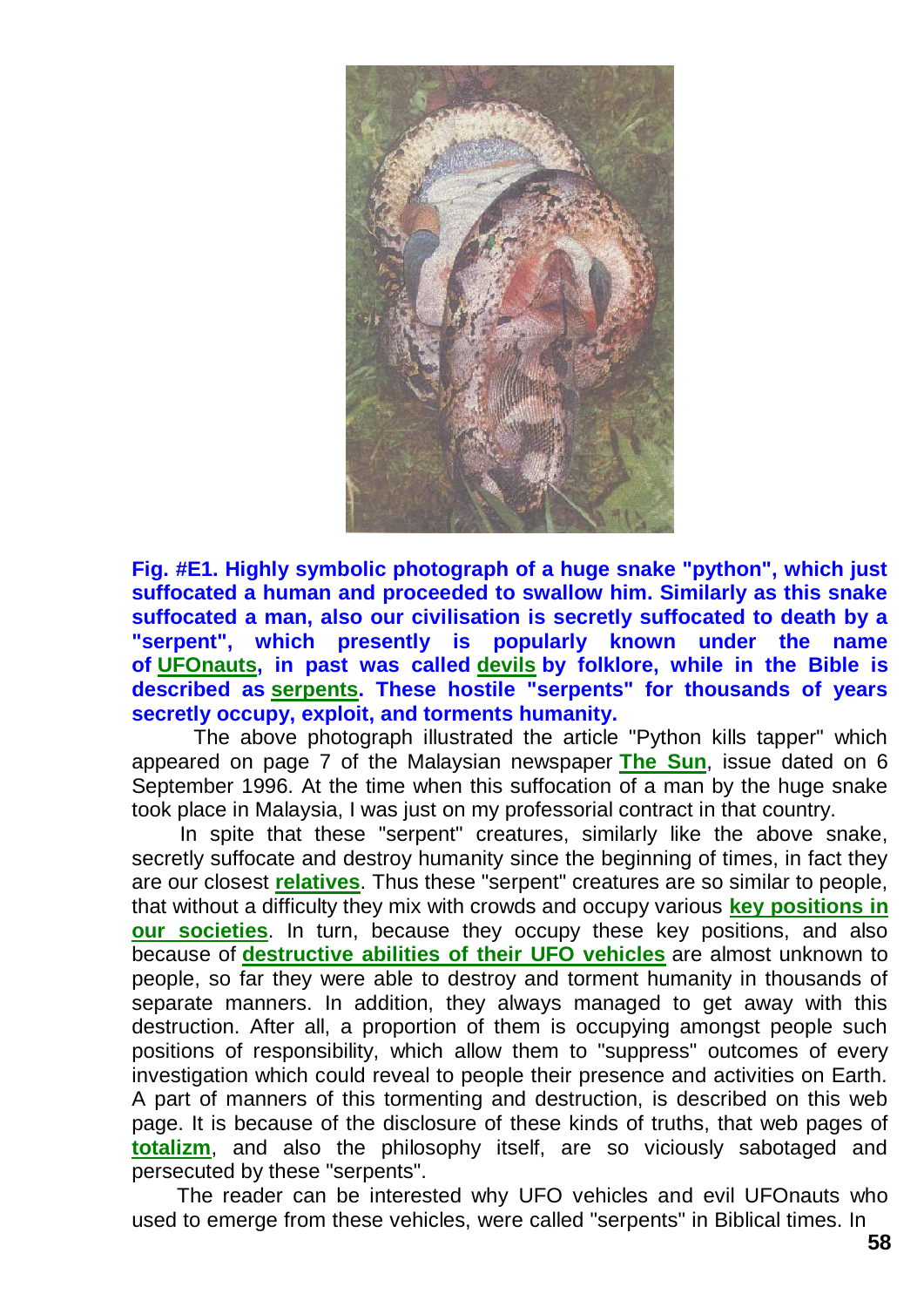turn their vehicles were frequently called "dragons" and were classified to the same species as snakes. Well, it turns out that the reason was the layer of burned organic matter cracked like skins of snakes, which is formed on surface of UFO vehicles. This layer is described under the name of "onion-shaped charcoal" on a separate web page about **[evidence of UFO activities on Earth](http://totalizm.com.pl/evidence.htm)**. It is because of the appearance of this layer of "onion charcoal", that the surface of UFO vehicles frequently looks like surface of a skin of snake. Former people noticed this snake appearance. Because they had insufficient knowledge to describe UFO vehicles in any other way, they called them "serpents" or "dragons", and categorised as a version of flying snakes which breath fire.

**Notice** that you can see the **enlargement** of each illustration from this web site. For this, it suffices to **click** on this illustration. Furthermore, most of the internet browsers that you may use, including the popular "Internet Explorer", allow also to **download** each illustration to your own computer, where it can be looked at, reduced or enlarged to the size that you may want, or printed with your own graphical software.

\* \* \*

# **Part #F: Summary, and the final information of this web page:**

#### **#F1. Summary of this web page:**

As this web page tries to reveal, many matters still require in-depth research carried out from a completely different point of view than the one used by present orthodox science.

## **#F2. I suggest to return periodically to this web page for further information:**

In order to realise what really is "going on" around us, it is worth to return periodically to this web page. By the definition, this web page is going to be improved and extended further, as soon as the course of events on the Earth, and also the next wave of destructive activities of "simulations" of UFOnauts, are going to continue the tormenting of this part of the humanity which is already gripped by the **[philosophy of parasitism](http://totalizm.com.pl/parasitism.htm)**.

It is also worth to check periodically the blog of totalizm, which two mirror copies are available at address: **[totalizm.blox.pl/html](http://totalizm.blox.pl/html/)** and **[totalizm.wordpress.com](http://totalizm.wordpress.com/)**. On this blog many events discussed here are also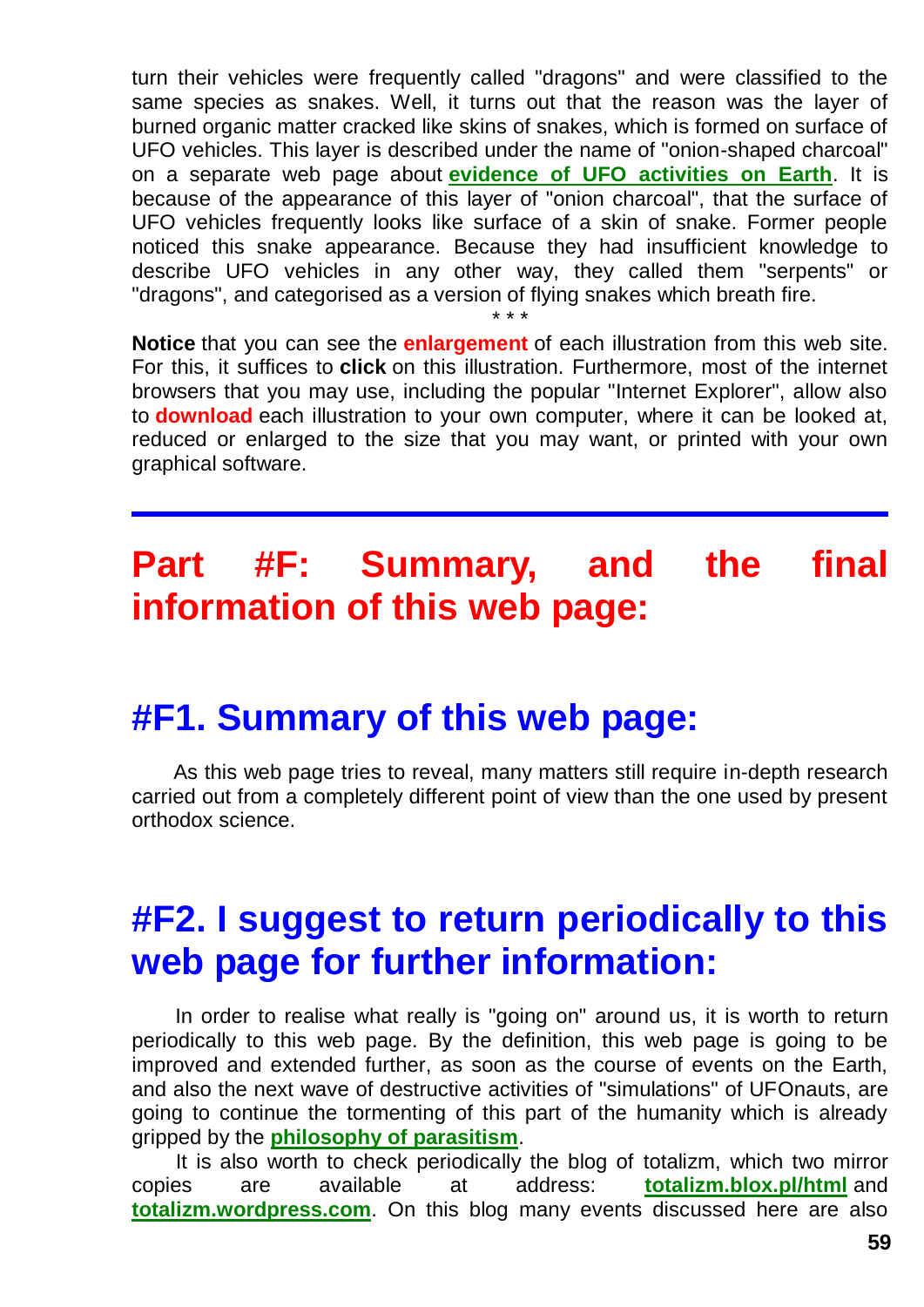# **#F3. How with the use of web page named ["skorowidz\\_links.htm"](http://totalizm.com.pl/skorowidz_links.htm) one can find totaliztic descriptions of topics in which he or she is interested:**

A whole array of topics equally interesting as these from the above web page, is also discussed from the angle that is unique to the philosophy of totalizm. All these related topics can be found and identified with the use of **[content index](http://totalizm.com.pl/skorowidz_links.htm)** prepared especially to make easier finding these web pages and topics. The name "index" means a list of "key words" usually provided at the end of textbooks, which allows to find fast the description or the topic in which we are interested. My web pages also has such a content "index" - only that it is additionally supplied in green **[links](http://totalizm.com.pl/katowice_uk.htm)** which after "clicking" at them with a mouse immediately open the web page with the topic that interest the reader. This content "index" is provided on the web page named **[skorowidz\\_links.htm](http://totalizm.com.pl/skorowidz_links.htm)**. It can be called from the "organising" part of "Menu 1" of every totaliztic web page. I would recommend to look at it and to begin using it systematically - after all it brings closer hundreds of totaliztic topics which can be of interest to everyone.

#### **#F4. Emails to the [author](http://totalizm.com.pl/pajak_jan_uk.htm) of this web page:**

Current email addresses to the author of this web page, i.e. officially to **[Dr](http://images.google.co.nz/images?hl=en&q=Jan+Pajak&btnG=Search+Images&gbv=1)  [Eng. Jan Pajak](http://images.google.co.nz/images?hl=en&q=Jan+Pajak&btnG=Search+Images&gbv=1)** while courteously to **Prof. Dr Eng. Jan Pajak**, at which readers can post possible comments, opinions, descriptions, or information which in their opinion I should learn, are provided on the web page named **[pajak\\_jan\\_uk.htm](http://totalizm.com.pl/pajak_jan_uk.htm)** (for its version in the HTML language), or the web page named **pajak jan\_uk.pdf** (for the version of the web page "[pajak\\_jan\\_uk.pdf](http://totalizm.com.pl/pajak_jan_uk.pdf)" in safe PDF format - which safe PDF versions of further web pages by the author can also be downloaded via links from item #B1 of the web page named **[text\\_11.htm](http://totalizm.com.pl/text_11.htm)**).

The author's right for the use of **courteous** title of "Professor" stems from the custom that "with professors is like with generals", namely **when someone is once a professor, than he or she courteously remains a professor forever**. In turn the author of this web page was a professor at 4 different universities, i.e. at 3 of them, from 1 September 1992 untill 31 October 1998, as an "Associate Professor" from English-based educational system, while on one university as a (Full) "Professor" (since 1 March 2007 till 31 December 2007 - means at the last place of employment in his professional life).

However, please notice that because of my rather chronic lack of time, **I**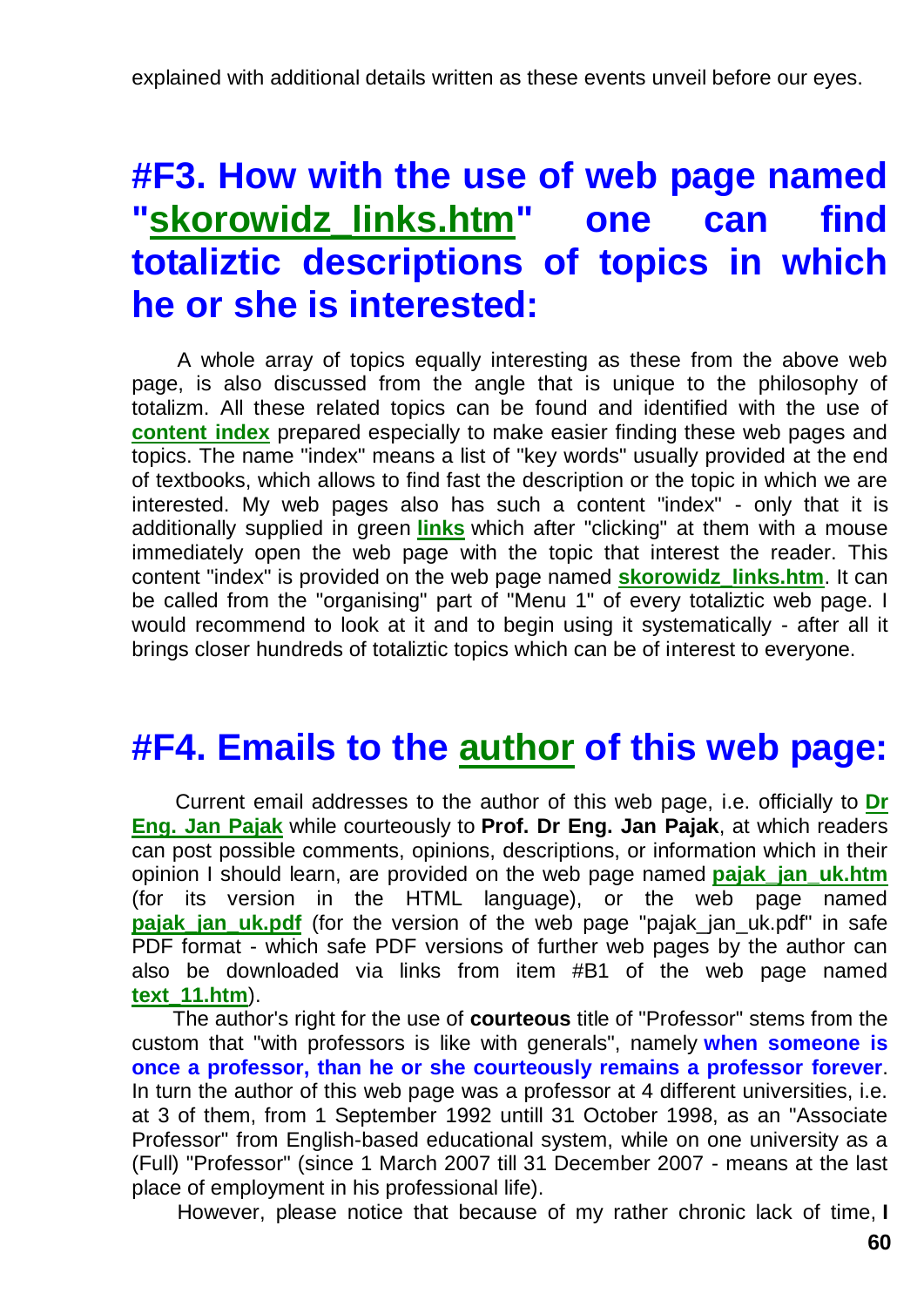**reluctantly reply to emails which contain JUST time consuming requests**, while simultaneously they document a complete ignorance of their author in the topic area which I am researching.

## **#F5. A [copy of this web page](http://totalizm.com.pl/predators.pdf) is also disseminated as a [brochure from series](http://totalizm.com.pl/text_11.htm)  [\[11\]](http://totalizm.com.pl/text_11.htm) in the safe format "PDF":**

This web page is also available in the form of a brochure marked **[\[11\]](http://totalizm.com.pl/text_11.htm)**, which is prepared in "PDF" ("Portable Document Format") - currently considered to be the most safe amongst all internet formats, as normally viruses cannot cling to PDF. This clear brochure is ready both, for printing, as well as for reading from a computer screen. It also has all its **[green links](http://totalizm.com.pl/tornado.htm)** still active. Thus, if it is read from the computer screen connected to internet, then after clicking onto these green links, the linked web pages and illustrations will open. Unfortunately, because the volume of it is around a double of the volume of web page which this brochure publishes, the memory limitations on a significant number of free servers which I use, do NOT allow to offer it from them (so if it does NOT download from this address, because it is NOT available on this server, then you should click onto any other address from **[Menu 3](http://totalizm.com.pl/menu.htm)**, and then check whether in there it is available). In order to open this brochure (and/or download it to own computer), it suffices to either click on the following green link

#### **[predators.pdf](http://totalizm.com.pl/predators.pdf)**

or to open from any totaliztic web site the PDF file named as in the above green link.

If the reader wishes to check, whether some other totaliztic web page which he or she just is studying, is also available in the form of such PDF brochure, then should check whether it is listed amongst links from "part #B" of the web page named **[text\\_11.htm](http://totalizm.com.pl/text_11.htm)**. This is because links from there indicate all totaliztic web pages, which are already published as such brochures from series [11] in PDF format. I wish you a fruitful reading!

#### **#F6. Copyrights © 2013 by Dr Jan Pajak:**

Copyrights © 2013 by Dr Jan Pajak. All rights reserved. This web page is a report from outcomes of research of the author - only that is written in a popular language (so that it can be understood by readers with non-scientific orientation). Ideas presented on this web page (and also in other publications by the author) are unique for the author's research, and thus from the same angle these ideas were NOT presented by any other researcher. As such, this web page presents ideas which are the intellectual property of the author. Therefore, the content of